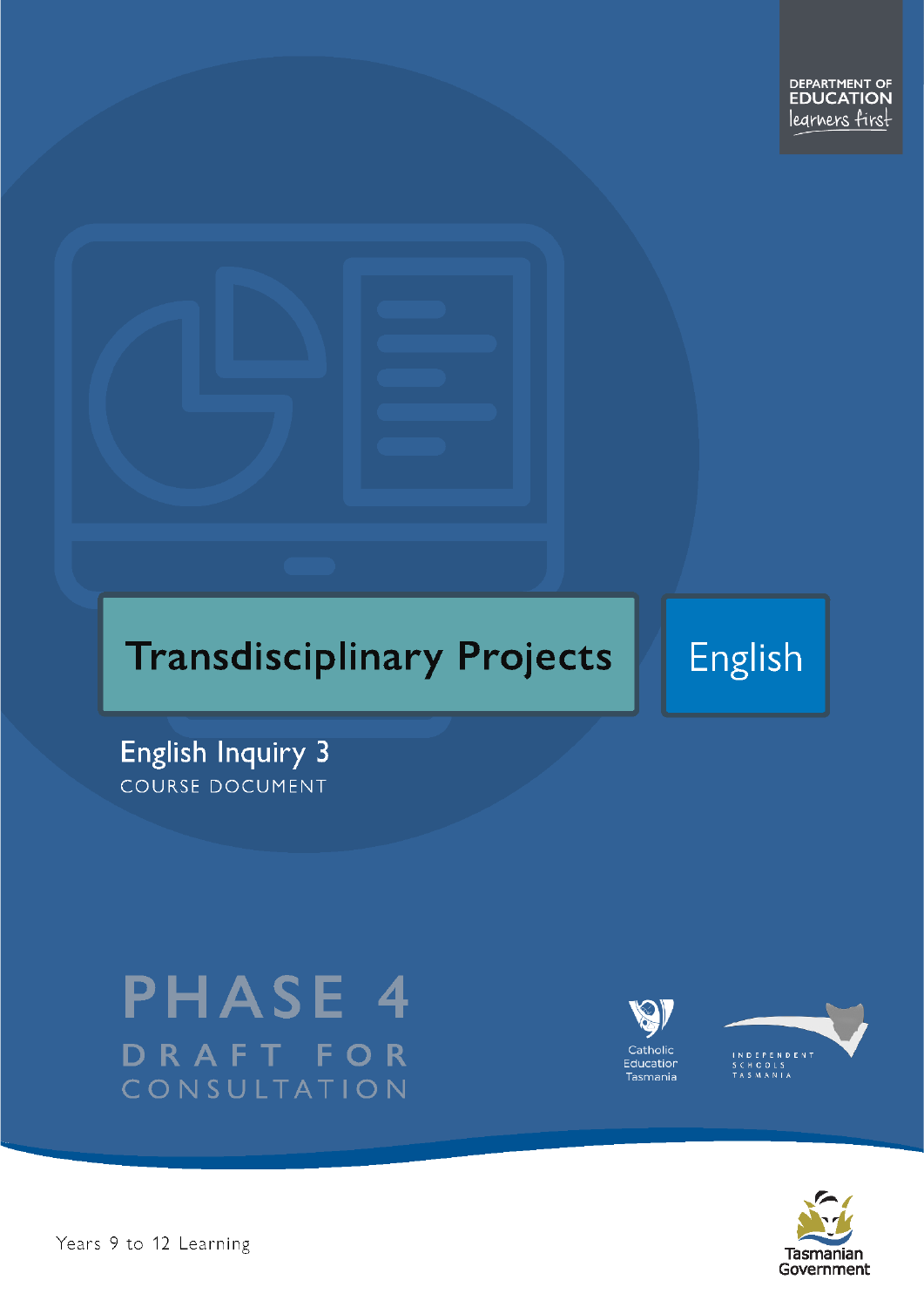# Table of Contents

Phase 4 Consultation Draft Published: August 2021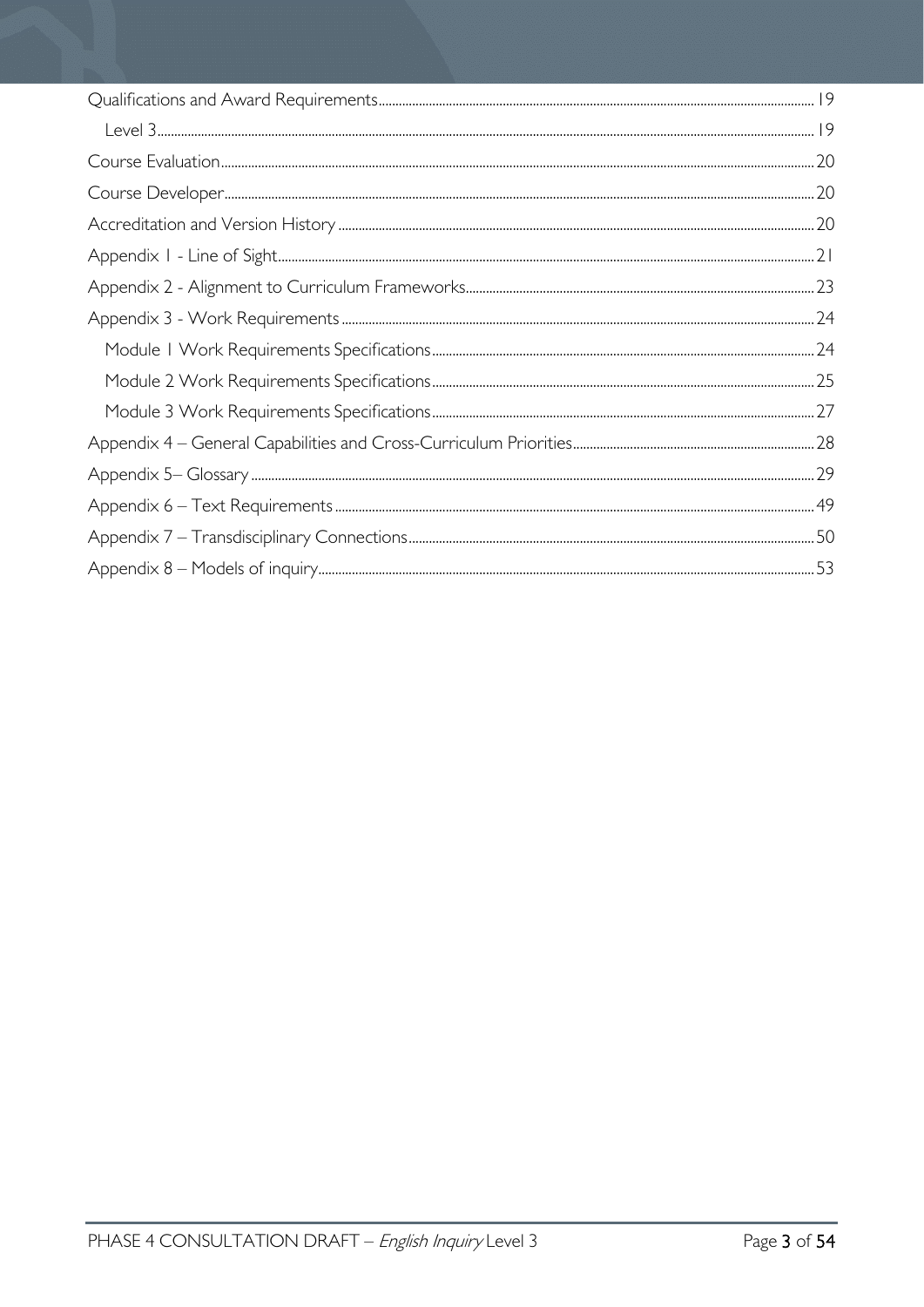# <span id="page-3-0"></span>English Inquiry, 150 hours – Level 3

This course is the Level 3 component of the proposed English Inquiry suite.

# <span id="page-3-1"></span>Focus Area – Transdisciplinary Projects

Courses aligned to the [Years 9 to 12 Curriculum Framework](https://publicdocumentcentre.education.tas.gov.au/library/Shared%20Documents/Education%209-12%20Frameworks%20A3%20WEB%20POSTER.pdf) belong to one of the five focus areas of Discipline-based Study, Transdisciplinary Projects, Professional Studies, Work-based Learning and Personal Futures.

English Inquiry Level 3 is a Transdisciplinary Projects course.

Transdisciplinary Projects courses require students to integrate, transfer and reflect on their prior knowledge, skills, attitudes and values in transdisciplinary ways. Students will engage critically and creatively to integrate the learning and ways of working from multiple disciplines. Students will produce outcomes that are only possible through the intersection between disciplines. Students will share the outcomes of Transdisciplinary Projects as appropriate to their methodology, and their exhibition of work will form a major element of their assessment. Students will reflect upon their learning by evaluating their project outputs, the effectiveness of their methodology and the implications of their work on the pre-existing body of knowledge.

Transdisciplinary projects courses have three key features that guide teaching and learning:

- engage and ideate
- connect and apply
- exhibit and reflect.



Figure 1: Transdisciplinary Project Cycle of Learning (adapted from OECD Learning Compass 2030)

In this course learners will do this by:

- making connections between texts<sup>†</sup>, context, purpose and audience.
- accessing, integrating, and synthesising information
- applying critical and creative thinking strategies and ethical and intercultural understanding to ideate, analyse, evaluate, communicate and shape meaning
- responding to and creating a range of text<sup>†</sup> types
- producing an independent inquiry
- presenting and reflecting on their learning experiences.

† Texts (oral, written and multimodal)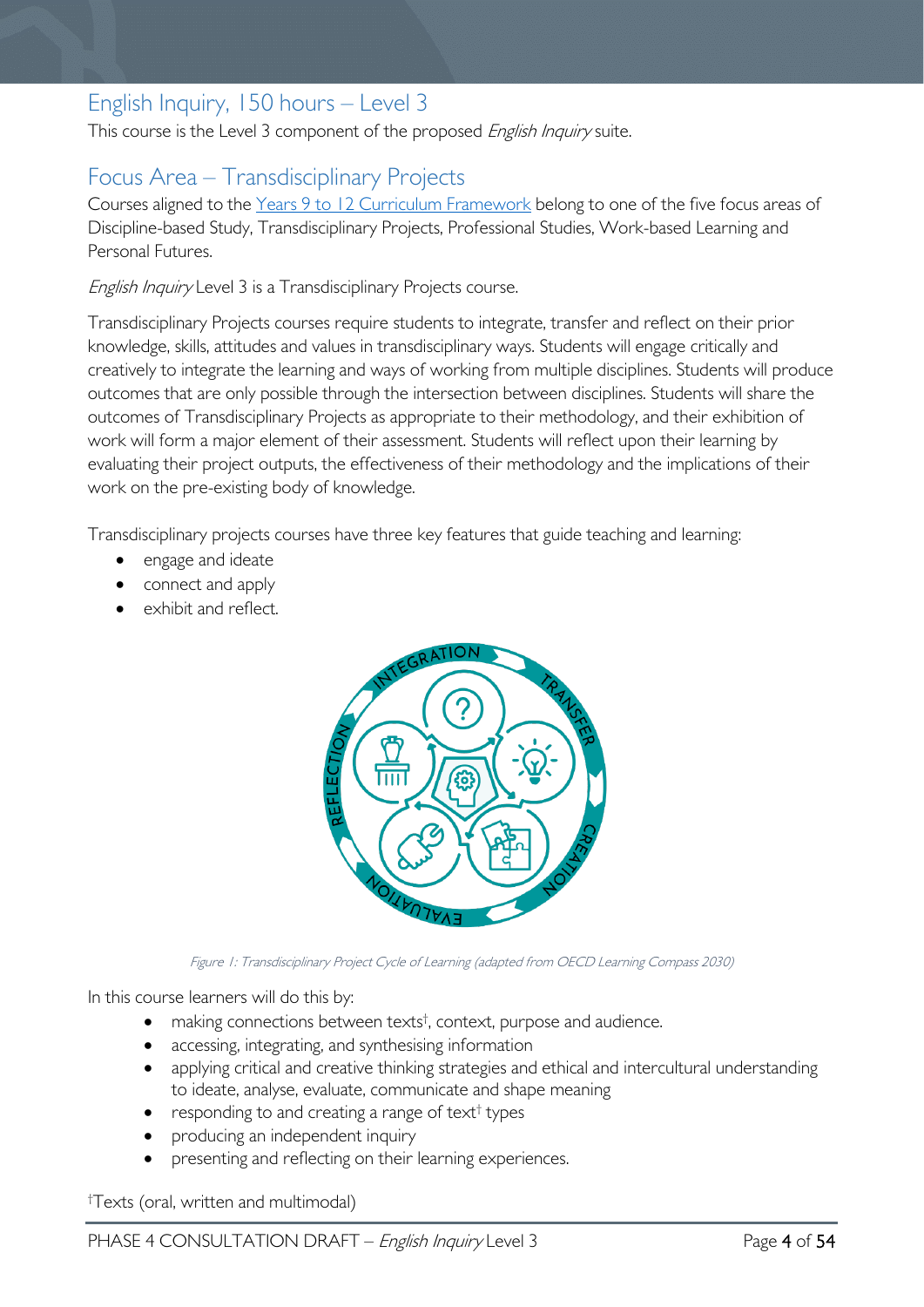### <span id="page-4-0"></span>Rationale

English empowers learners as dynamic and effective participants in all aspects of their lives. It helps create confident communicators, imaginative thinkers and informed citizens.

English Inquiry Level 3 is the study of English which engages learners in transdisciplinary learning through an inquiry approach. Learners use a range of processes to ideate, design, plan, act, reflect and communicate their learning.

The course focuses on consolidating and refining the skills and knowledge needed by students to become competent, engaged users of English in contemporary contexts. It is designed to provide students with the skills that will empower them to succeed in a wide range of post-secondary pathways. The course refines students' language, literacy and literary skills enabling them to communicate successfully in a range of modes and to enjoy and value using language for imaginative and practical purposes.

Learners analyse, interpret and evaluate the content, structure and style of a wide variety of oral, written and multimodal texts, including literary, digital and media texts. Students learn how the interaction of structure, language, audience and context helps to shape different points of view and perspectives. Both independently and collaboratively, they apply their knowledge to create interpretive, imaginative, analytical and persuasive texts in different modes and mediums.

The purpose of Years 9 to 12 Education is to enable all students to achieve their potential through Years 9 to 12 and beyond in further study, training or employment.

Years 9 to 12 Education enables Personal Empowerment, Cultural Transmission, Preparation for Citizenship and Preparation for Work.

This course is built on the principles of Access, Agency, Excellence, Balance, Support and Achievement as part of a range of programs that enables students to access a diverse and flexible range of learning opportunities suited to their level of readiness, interests and aspirations.

### <span id="page-4-1"></span>Learning Outcomes

- 1. Use accurate and effective language to express and develop ideas
- 2. Apply clear communication skills through reading, writing, listening, speaking and representing
- 3. Understand ways in which language is used to influence and engage different audiences
- 4. Create oral, written and multimodal texts that communicate ideas, points of view and/or perspectives on ideas and issues
- 5. Apply inquiry skills and processes to learn through the study of English
- 6. Examine the ways that points of view are presented in texts<sup>†</sup> for different purposes and contexts
- 7. Examine the ways that perspectives are presented in texts<sup>†</sup>
- 8. Investigate and experiment with different ways of representing an issue.

<span id="page-4-2"></span>† texts (oral, written, and multimodal)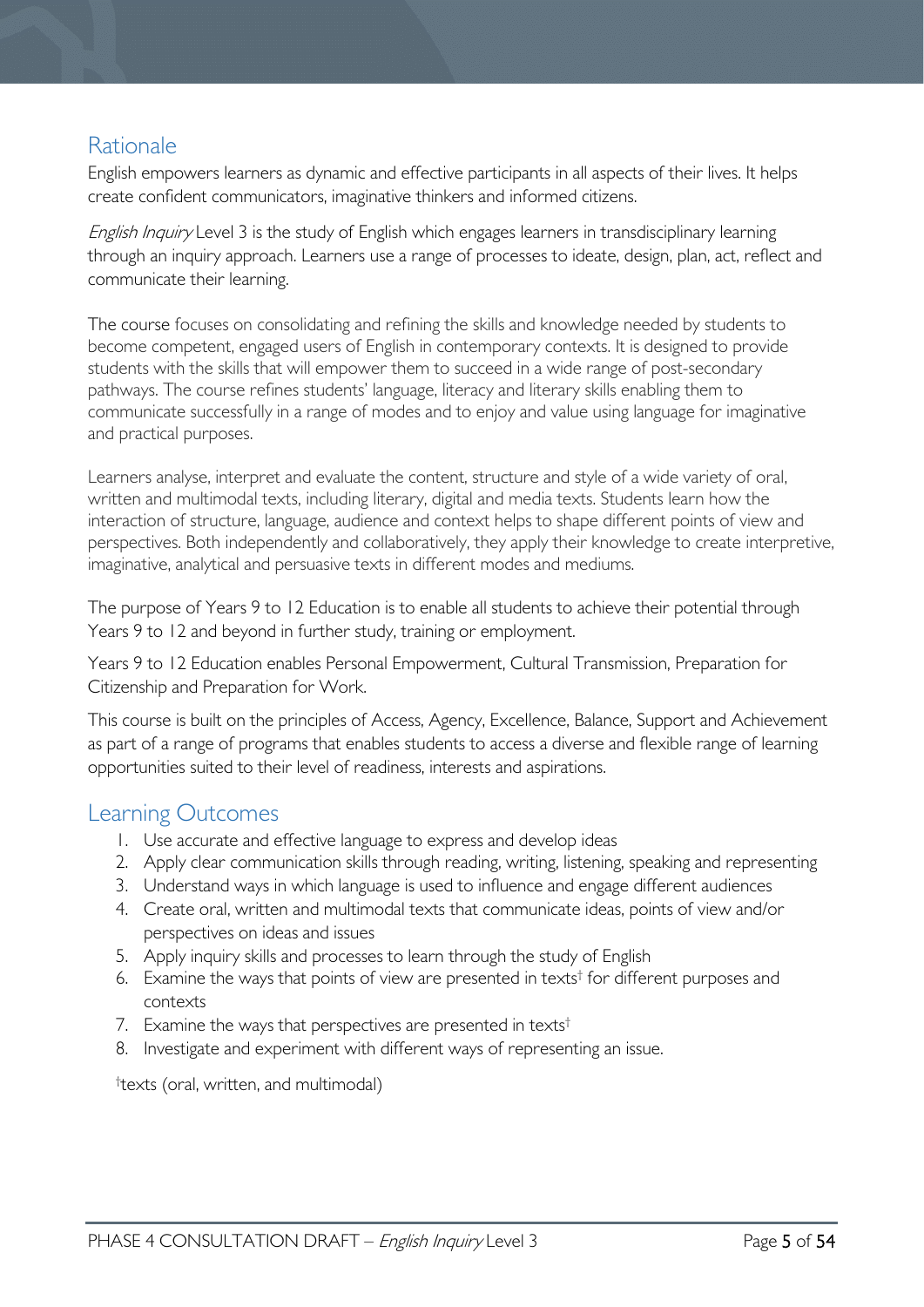# Integration of General Capabilities and Cross-Curriculum Priorities

The general capabilities addressed specifically in this course are:

- Critical and creative thinking  $\mathbb{C}$
- Literacy  $\blacksquare$

The cross-curriculum priorities enabled through this course are:

- Aboriginal and Torres Strait Islander Histories and Cultures  $\mathcal$
- Asia and Australia's Engagement with Asia **AA**
- Sustainability  $+$

# <span id="page-5-0"></span>Course Description

English Inquiry Level 3 is a transdisciplinary course exploring differing points of view and perspectives on social, national and global issues through contemporary Australian texts. It aims to consolidate and refine students' skills, knowledge and understanding of English. The course is designed to provide students with the skills to succeed in a range of post-secondary pathways by developing their language, literacy and literary skills. Students independently inquire, design, analyse and create a range of texts in a range of forms.

### <span id="page-5-1"></span>Pathways

English Inquiry Level 3 enables sequential learning continuity from:

- Years 9 to10 Australian Curriculum English
- The proposed *English Inquiry* Level 2 course.

English Inquiry Level 3 enables sequential learning continuity to:

• tertiary pathways and other education and learning and workplace pathways.

### <span id="page-5-2"></span>Course Requirements

### <span id="page-5-3"></span>Access

- There are no access restrictions for entry into this course.
- The proposed *English Inquiry* Level 3 course builds on the proposed *English Inquiry* Level 2 course. The level of complexity of the proposed *English Inquiry* Level 3 course increased from the proposed English Inquiry Level 2 course.

### <span id="page-5-4"></span>Resource requirements

- Access to a computer, phone and the internet
- Engagement with the community inside and outside the classroom through avenues such as, visits, surveys, interviews, listening to guest speakers and/or excursions.

### <span id="page-5-5"></span>Course Structure and Delivery

### <span id="page-5-6"></span>Structure

This course consists of three 50-hour modules.

- Core Module 1: Point of view in argument and narrative texts
- Core Module 2: Perspectives on social, national, or global issues in texts
- Core Module 3: Independent Inquiry.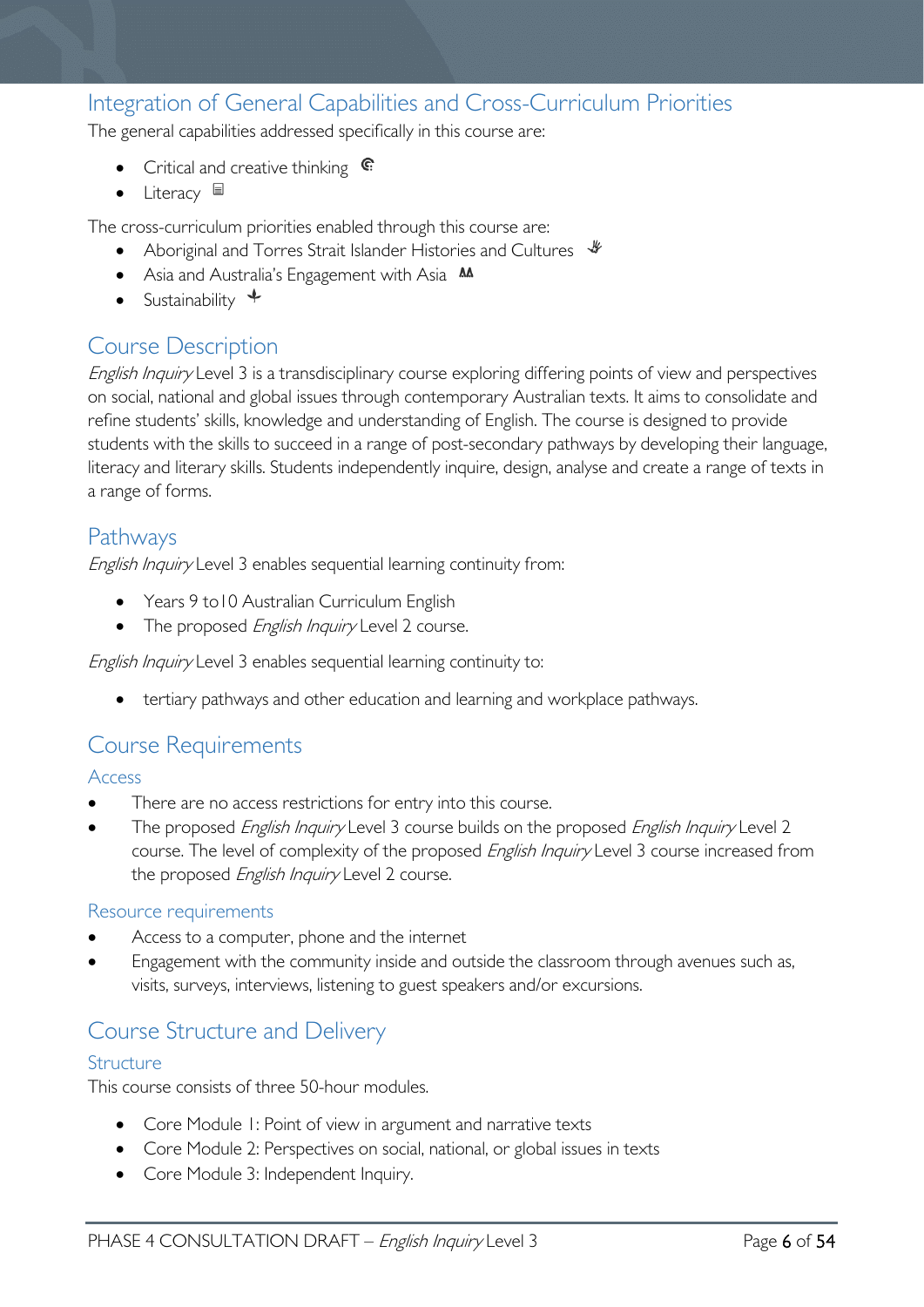### <span id="page-6-0"></span>**Delivery**

The three modules should be delivered in order 1, 2, 3 only. All three modules are compulsory.

The topic, ideas, issues and texts selected for transdisciplinary learning must be different in each of the three modules in this course.

In this course a broad range of inquiry-based learning approaches, processes and models may be applied:

- In Modules 1 and 2 providers will determine how inquiry-based learning is implemented, taking into consideration the interests and needs of the learners.
- Module 3 constitutes an externally-assessed independent inquiry tied to the focus of the module. The independent inquiry will comprise approximately 40 per cent of the module time.

See Appendix 8 for inquiry-based learning approaches for this course.

### <span id="page-6-1"></span>Course Content

### <span id="page-6-2"></span>Module 1 Point of view in argument and narrative texts<sup>†</sup>

This module introduces the English concepts of point of view, argument and narrative.

It is important to note in the study of English, point of view and perspectives are not synonymous. In this course, point of view in a text is the position from which the subject matter of a text is designed to be perceived and judged. The writer, speaker or director of the text controls what we see and how we relate to the situation, characters or ideas in the text.

The transdisciplinary learning focus: Learners explore how point of view works as a persuasive and literary device through thematic concerns across different learning areas and/or contexts.

See Appendix 7 for suggested transdisciplinary connections.

#### Texts†

Learners will engage with at least three text types in a range of written, oral, multimodal and digital forms. See Appendix 6 for the full specifications of the Text Requirements of this course.

### <span id="page-6-3"></span>Module 1 Learning Outcomes

On successful completion of this module, learners will be able to:

- 1. use accurate and effective language to express and develop ideas
- 2. apply clear communication skills through reading, writing, listening, speaking and representing
- 3. understand ways in which language is used to influence and engage different audiences
- 4. create oral, written and multimodal texts that communicate ideas, points of view and/or perspectives on ideas and issues
- 5. apply inquiry skills and processes to learn through the study of English
- 6. examine the ways that points of view are presented in texts† for different purposes and contexts.

† texts (oral, written, and multimodal)

### <span id="page-6-4"></span>Module 1 Content

Module 1 focuses on exploring different points of view presented in a range of texts<sup>†</sup> and contexts. Learners explore values, attitudes, text structures and language features to understand a text's meaning and purpose. They examine relationships between context, purpose and audience in different language modes and types of texts† , and their impact on meaning.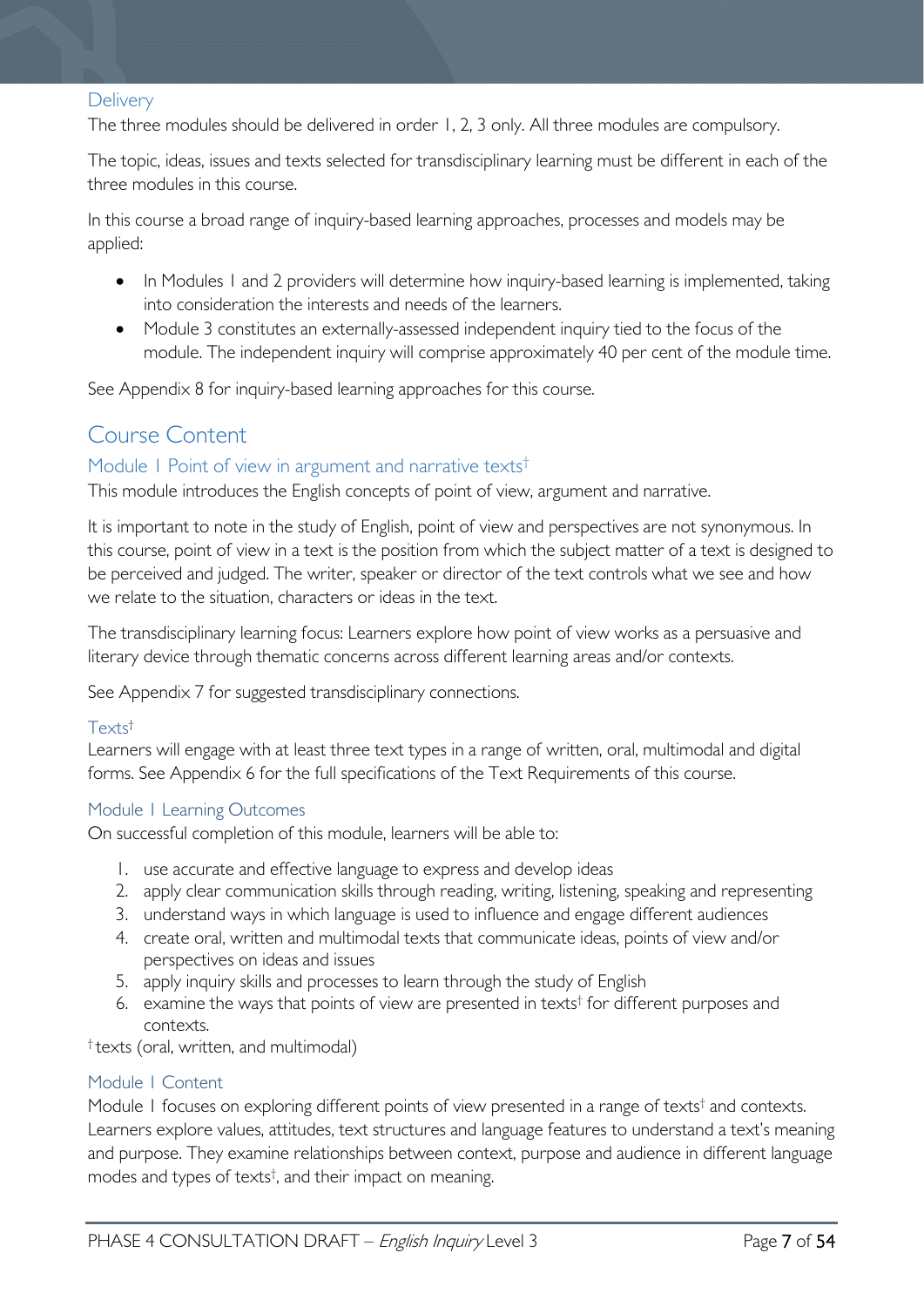Learners consider how values are presented in texts<sup>†</sup> to influence specific audiences. They use other readings and articulate reasoned and persuasive arguments to develop and justify their own interpretations when responding to texts<sup>†</sup>. Students learn how to communicate logically, persuasively and imaginatively in different contexts and for different purposes, using a variety of types of texts<sup>†</sup>. .

### Students will learn:

### Key knowledge

- the ideas, themes and points of view presented in texts<sup>†</sup>
- the ways different points of view and values are presented in texts<sup>†</sup>
- inquiry skills and learning processes
- multimodal features and media
- the features of creative responses (written, spoken and multimodal), including structure, conventions and language
- the conventions of referencing, spelling, punctuation and syntax of Standard Australian English
- the conventions of discussion and oral presentations
- the process of planning, drafting, revising, editing and proofreading written work and presenting for clarity.

### How to consider how different points of view and values are presented in texts<sup>†</sup> including:

- the relationships between context, purpose and audience, and the impact on meaning in social, community and workplace texts †
- the use of narrative techniques, mediums, types of texts<sup>†</sup>, text structures and language features.

### Key skills

### How to use strategies and skills for comprehending texts<sup>†</sup> including:

- distinguishing different points of view about the main ideas in texts  $<sup>†</sup>$ </sup>
- identifying facts, opinions, supporting evidence and bias
- understanding the way attitudes and values are represented
- explaining shifts in intonation and point of view, identifying the effect of language choices on an audience.

### How to use information for specific purposes and contexts by:

- gathering different points of view
- categorising and integrating ideas and information about specific themes or ideas
- understanding ethical research practices.

#### How to create a range of texts<sup>†</sup>: :

- using personal voice and adopting different points of view to influence audiences in a range of mediums and digital technologies
- selecting text<sup>†</sup> structures, language features and visual techniques to communicate and represent ideas and information for different contexts and purposes
- developing appropriate vocabulary and using accurate spelling, punctuation and grammar
- using strategies for planning, drafting, revising, editing and proofreading, and appropriate referencing.

### How to inquire, communicate and interact by:

- communicating and presenting ideas and information clearly
- using appropriate strategies to establish and maintain spoken communication
- applying inquiry skills and learning processes effectively.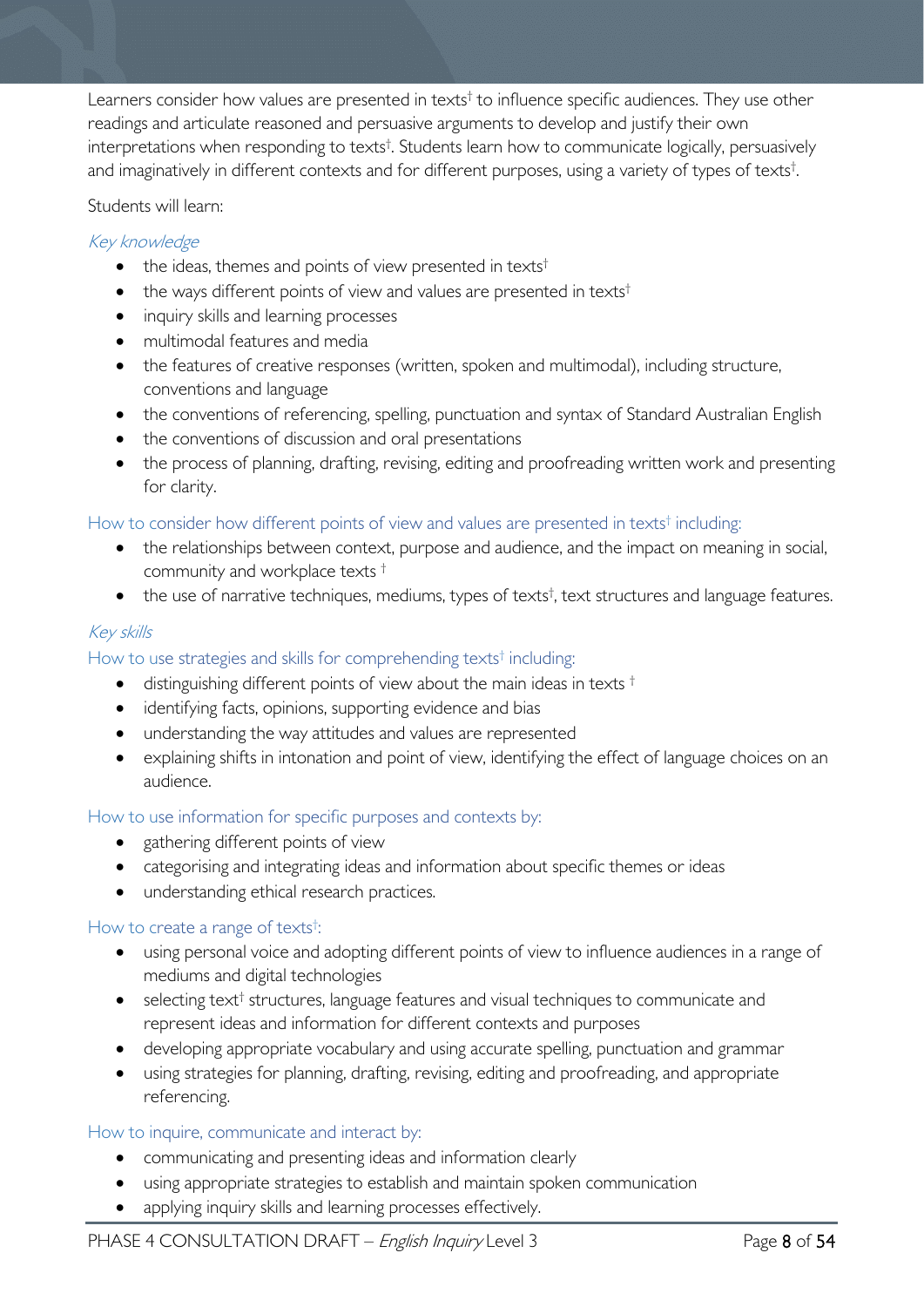### <span id="page-8-0"></span>Module 1 Work Requirements Summary

The work requirements of a course are processes, products or performances that provide a significant demonstration of achievement that is measurable against the course's standards. Work requirements need not be the sole form of assessment for a module.

This module includes 3 extended response(s) work requirements.

See Appendix 3 for the full specifications of the Work Requirements of this course.

#### <span id="page-8-1"></span>Module 1 Assessment

This module has a focus on criteria 1, 2, 3, 4, 5 and 6.

### <span id="page-8-2"></span>Module 2 - Perspectives on social, national or global issues in texts

This module introduces the English concepts of perspective, context and representation and builds on point of view and argument and narrative. It is important to note in the study of English, point of view and perspectives are not synonymous. In this course, perspective is a lens through which we learn to see the world: it shapes what we see and the way we see it. Readers and viewers may be positioned to accept or reject particular perspectives.

The transdisciplinary learning focus: Learners explore perspectives on social, national or global issues in texts† across different learning areas and/or contexts. See Appendix 7 for suggested transdisciplinary connections.

### Texts†

Learners will engage with at least three text types in a range of written, oral, multimodal and digital forms. See Appendix 6 for the full specifications of the Text Requirements of this course.

#### <span id="page-8-3"></span>Module 2 Learning Outcomes

On successful completion of this module, learners will be able to:

- 1. use accurate and effective language to express and develop ideas
- 2. apply clear communication skills through reading, writing, listening, speaking and representing
- 3. understand ways in which language is used to influence and engage different audiences
- 4. create oral, written and multimodal texts that communicate ideas, points of view and/or perspectives on ideas and issues
- 5. apply inquiry skills and processes to learn through the study of English
- 7. examine the ways that perspectives are presented in texts<sup>†</sup>. .

† texts (oral, written, and multimodal)

#### <span id="page-8-4"></span>Module 2 Content

Learners explore how ideas, attitudes and values are presented by synthesising information from a range of sources to understand different perspectives. They analyse the ways in which authors influence and position audiences. By exploring different perspectives, they may confirm, challenge or modify readings of texts† . They develop reasoned responses to these in a range of text† forms for a variety of audiences.

Learners construct and clearly express coherent, logical and sustained arguments and demonstrate an understanding of purpose, audience and context. They consider intended purpose and audience response when creating their own persuasive, analytical, imaginative and interpretive texts† .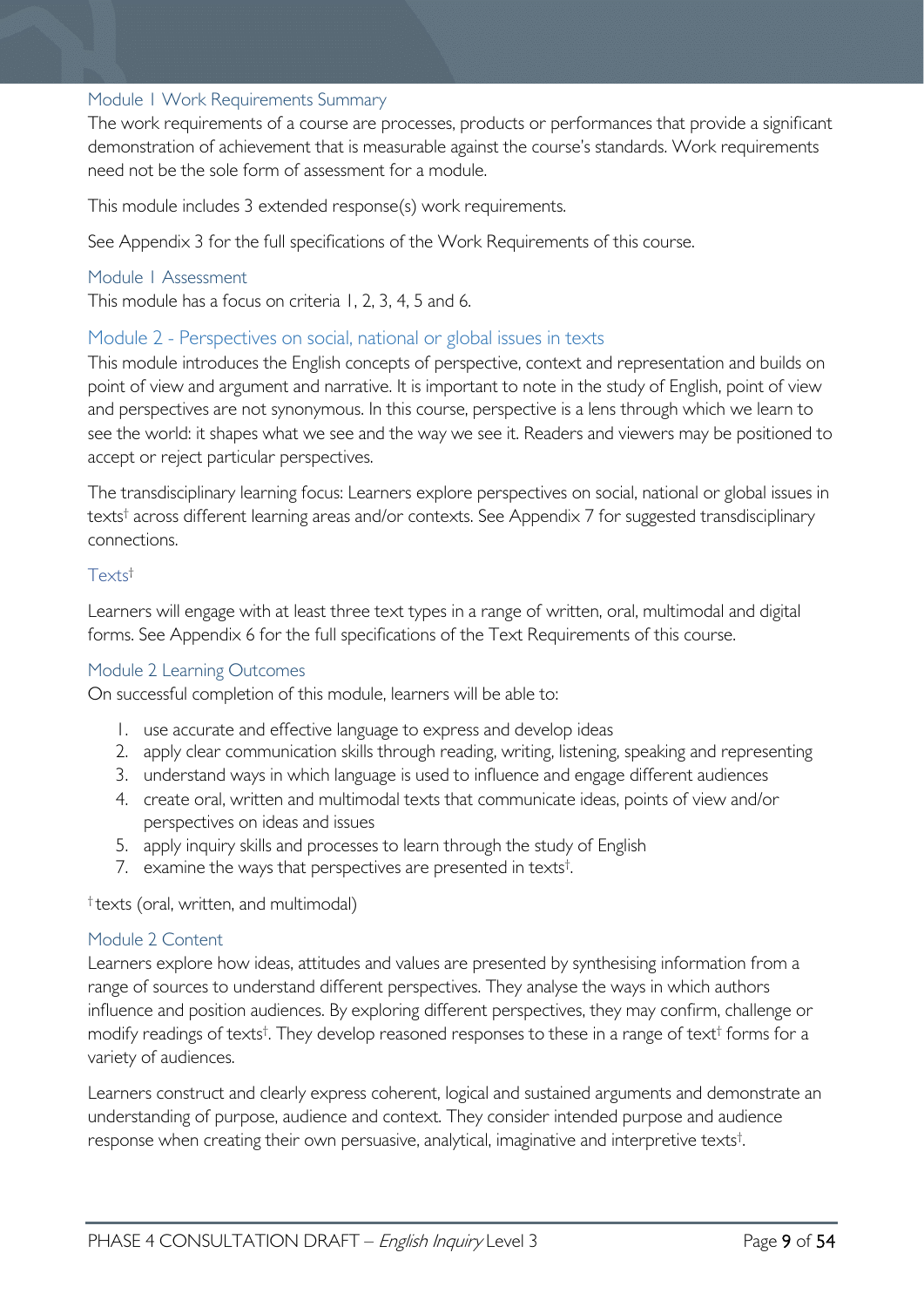#### Students will learn:

### Key knowledge

- the arguments, ideas, issues and perspectives presented in texts<sup>†</sup>
- inquiry skills and learning processes
- the persuasive use of language and persuasive techniques
- $\bullet$  the features of analytical responses to texts<sup>†</sup> that present an argument
- the features of written, spoken and multimodal texts used by authors to position audiences
- the conventions of referencing, spelling, punctuation and syntax of Standard Australian English
- the conventions of discussion, oral presentations.

#### How to consider how attitudes and assumptions are presented in texts including:

- the representation of community, local or global issues in social, community, workplace or literary texts†
- $\bullet$  the use of mediums, types of texts<sup>†</sup>, text<sup>†</sup> structures and language features, for example, subjective and objective reporting in feature articles and current affairs programs
- how some points of view are privileged while others are marginalised or silenced, for example, the unreliable narrator in fiction and film.

### Key skills

### How to use strategies and skills for comprehending texts including:

- analysing issues and ideas represented in a range of texts<sup>†</sup> and explaining points of view and implications
- evaluating the evidence upon which different views are based
- explaining how texts<sup>†</sup> use language to appeal to the beliefs, attitudes and values of an audience
- reflecting on the way ideas and information are presented in texts<sup>†</sup>.

#### How to use information for specific purposes and contexts by:

- investigating and synthesising ideas and information from a range of source material
- determining the relevance of source material to the context and topic
- employing ethical research practices such as acknowledging sources and avoiding plagiarism and collusion.

#### How to create a range of texts:

- expressing perspectives about an idea, issue or event in a range of mediums and digital technologies
- integrating text<sup>†</sup> structures, language features and visual techniques to engage and persuade audiences, for example, creating a multimedia advertising campaign
- developing appropriate vocabulary and using accurate spelling, punctuation and grammar
- using an effective editing processes and appropriate referencing in the presentation of work.

#### How to inquire, communicate and interact by:

- communicating and presenting ideas and information clearly
- using appropriate strategies to establish and maintain spoken communication
- applying inquiry skills and learning processes effectively.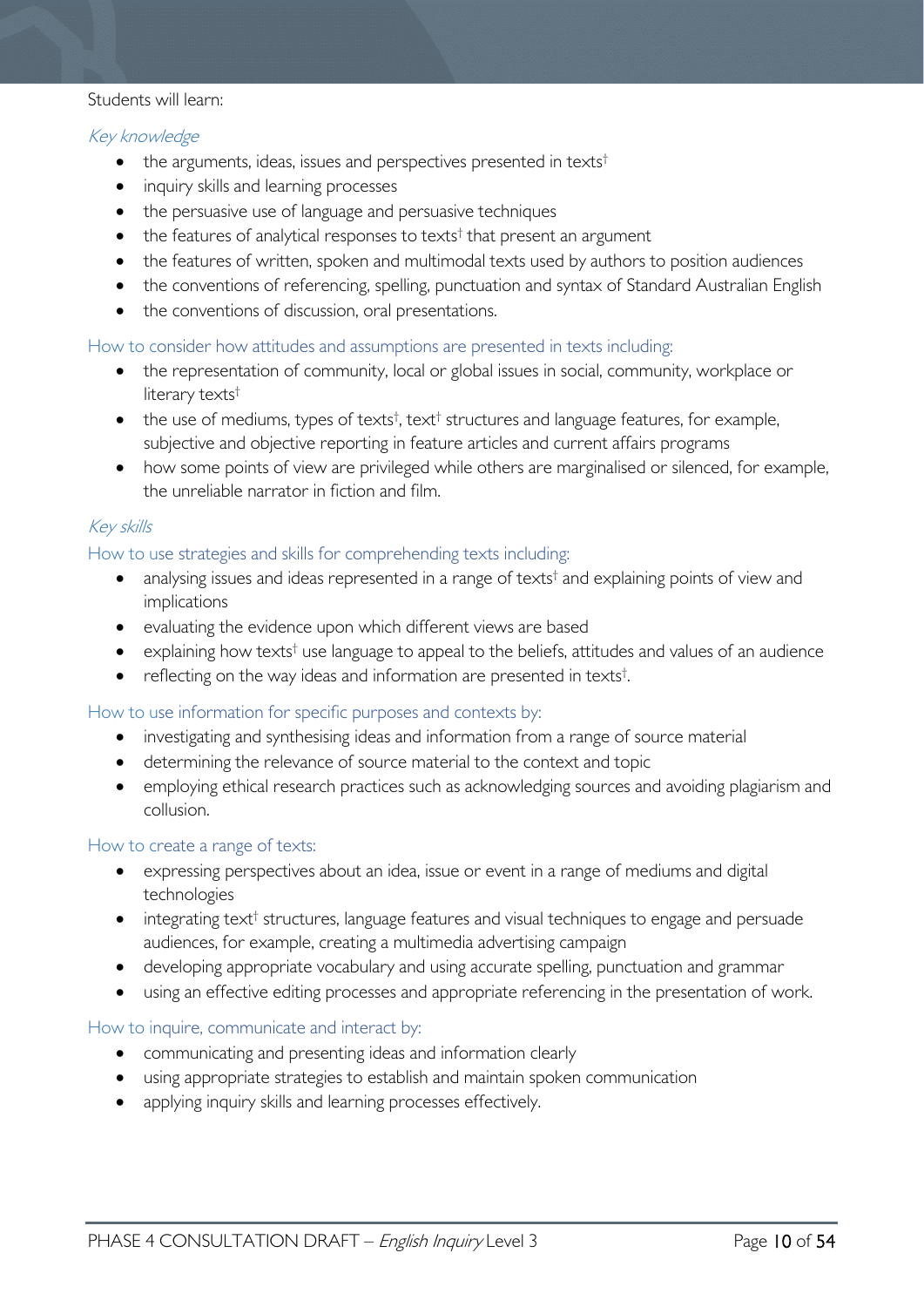### <span id="page-10-0"></span>Module 2 Work Requirements Summary

The work requirements of a course are processes, products or performances that provide a significant demonstration of achievement that is measurable against the course's standards. Work requirements need not be the sole form of assessment for a module.

This module includes 3 work requirements.

See Appendix 3 for the full specifications of the work requirements of this course.

### <span id="page-10-1"></span>Module 2 Assessment

This module has a focus on criteria 1, 2, 3, 4, 5 and 7.

### <span id="page-10-2"></span>Module 3 – Independent Inquiry

Focus: Learners will negotiate an independent inquiry exploring a range of ways of representing an authentic issue through a range of contemporary texts (oral, written, multimodal) across different learning areas and/or contexts.

Learners will:

- select one (1) prescribed issue: identity or sustainability (not previously studied in this course)
- select and study one prescribed English text from the prescribed list on one of the prescribed issues
- self-select three (3) texts in different forms and media on one of the prescribed issues, appropriate to the module focus, level of complexity and course standards
- engage with at least three text types in in a range of written, oral, multimodal and digital forms.

See Appendix 6 for the full specifications of the Text Requirements of this course.

Learners will:

- engage critically and creatively in transdisciplinary learning through an inquiry approach
- negotiate an inquiry focus/question in line with the prescribed issue
- use a range of inquiry skills and processes to develop and communicate their learning
- establish and meet agreed time frames.

Learners will provide evidence of their learning throughout the stages of their inquiry through:

- a folio of texts for external assessment
- a study journal developed during the development of the folio
- a multimodal presentation developed and presented after the submission of the folio.

The Folio: Independent Inquiry will constitute an independent inquiry comprising:

- a reflective statement
- a comparative analysis representation of issues (point of view, perspective and text features)
- a persuasive response learners' points of view and other perspectives on the prescribed issue
- a creative response narrative argument.

<span id="page-10-3"></span>The nature of the tasks, size (word count or equivalent), format and other requirements for the folio tasks are given in the TASC-issued Folio Guidelines for the relevant year of study.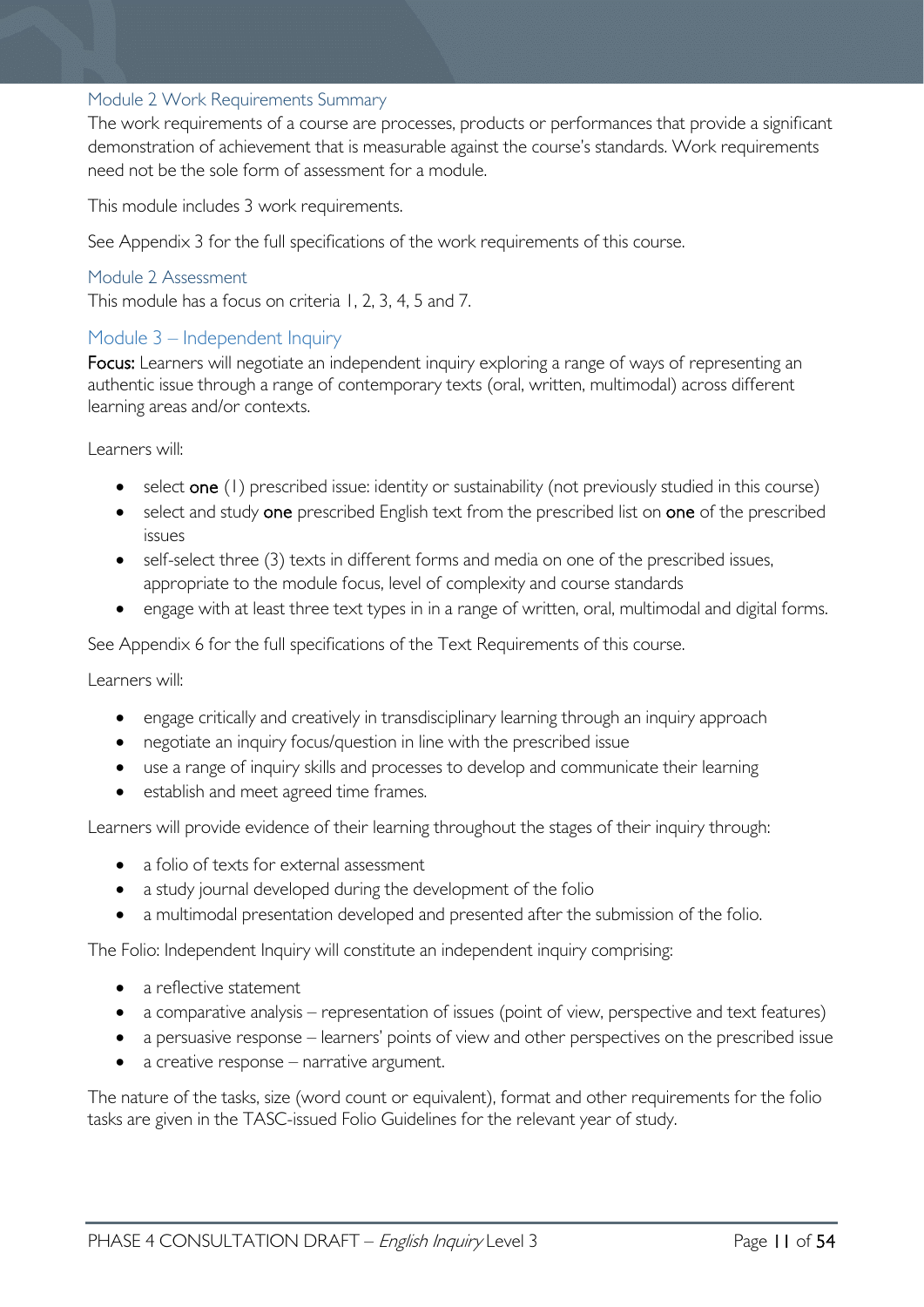#### Module 3 Learning Outcomes

On successful completion of this module, learners will be able to:

- 1. use accurate and effective language to express and develop ideas
- 2. apply clear communication skills through reading, writing, listening, speaking and representing
- 3. understand ways in which language is used to influence and engage different audiences
- 4. create oral, written and multimodal texts that communicate ideas, points of view and/or perspectives on ideas and issues
- 5. apply inquiry skills and processes to learn through the study of English
- 8. investigate and experiment with different ways of representing an issue.

<span id="page-11-0"></span>† texts (oral, written, and multimodal)

### <span id="page-11-1"></span>Module 3 Content

In Module 3 learners' experiment with language, form and medium to deepen their understanding of the ways points of view and perspectives may be expressed in texts on a specific issue. They revisit and build on the content and learning from Modules 1 and 2, drawing together their learning on the concepts of perspective, point of view, argument, narrative, context and representation.

Students will learn:

### Key knowledge

- the arguments, ideas, issues, themes, points of view and perspectives presented in texts<sup>†</sup>
- the ways attitudes and assumptions are presented in texts<sup>†</sup>
- the ways different points of view and values are presented in texts<sup>†</sup>
- inquiry skills and learning processes
- narrative conventions and form
- multimodal features and media
- the persuasive use of language and persuasive techniques
- the features of creative responses (written, spoken and multimodal), including structure, conventions and language
- the features of comparative analysis: structure, conventions and language, including relevant metalanguage
- the features of written, spoken and multimodal texts used by authors to position audiences
- $\bullet$  the features for creation of texts<sup>†</sup> that present an argument
- the conventions of referencing, spelling, punctuation and syntax of Standard Australian English
- the conventions of discussion and oral presentations
- the process of planning, drafting, revising, editing and proofreading written work and presenting for clarity.

#### Key skills

- how to apply communication and presentation skills
- how to apply strategies and skills for comprehending texts
- how to apply inquiry skills and learning processes
- how to compare, explain, analyse and evaluate arguments, ideas, issues, themes, points of view and perspectives in texts†
- how to create a range of texts for different purposes, audiences and contexts
- how to use information for specific purposes and contexts.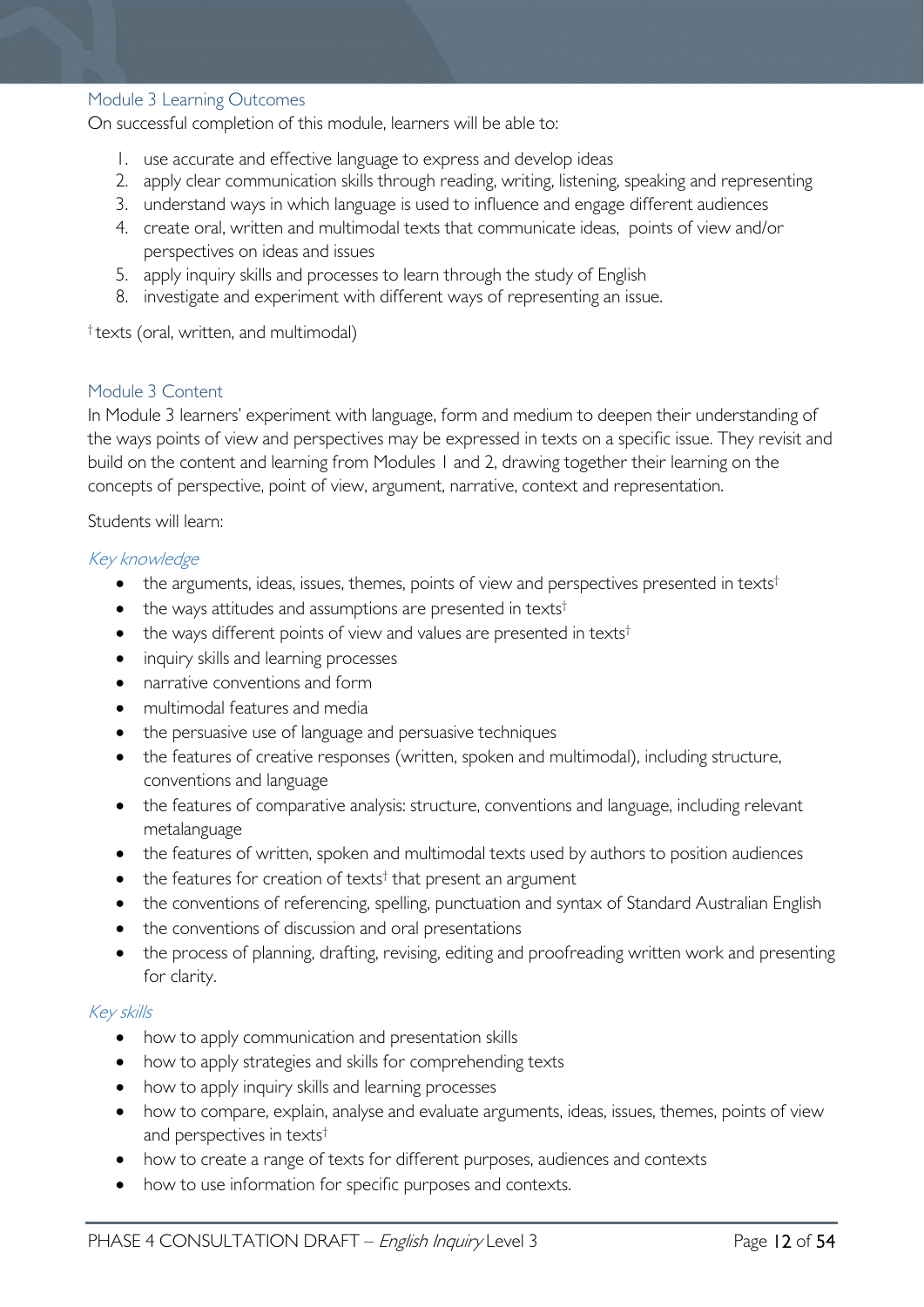### <span id="page-12-0"></span>Module 3 Work Requirements Summary

The work requirements of a course are processes, products or performances that provide a significant demonstration of achievement that is measurable against the course's standards. Work requirements need not be the sole form of assessment for a module.

This module includes 1 Folio work requirement and 1 multimodal presentation.

See Appendix 3 for the full specifications of the Work Requirements of this course.

### <span id="page-12-1"></span>Module 3 Assessment

<span id="page-12-2"></span>This module has a focus on criteria 1, 2, 3, 4, 5 and 8.

### Assessment

Criterion-based assessment is a form of outcomes assessment that identifies the extent of learner achievement at an appropriate end-point of study. Although assessment – as part of the learning program – is continuous, much of it is formative and is done to help learners identify what they need to do to attain the maximum benefit from their study of the course. Therefore, assessment for summative reporting to TASC will focus on what both teacher and learner understand to reflect endpoint achievement.

The standard of achievement each learner attains on each criterion is recorded as a rating 'A', 'B' or 'C', according to the outcomes specified in the standards section of the course.

A 't' notation must be used where a learner demonstrates any achievement against a criterion less than the standard specified for the 'C' rating.

A 'z' notation is to be used where a learner provides no evidence of achievement at all.

Internal assessment of all criteria will be made by the provider. Providers will report the learner's rating for each criterion to TASC.

TASC will supervise the external assessment of designated criteria which will be indicated by an asterisk (\*). The ratings obtained from the external assessments will be used in addition to internal ratings from the provider to determine the final award.

#### <span id="page-12-3"></span>Criteria

|                   | Module       | Module ∠    | Module <sub>-</sub> |
|-------------------|--------------|-------------|---------------------|
| Criteria Assessed | 1,2,3,4,5,6. | 123457<br>. | 1,2,3,4,5,8.        |

The assessment for *English Inquiry* Level 3 will be based on the degree to which the learner can:

- 1. apply and control language effectively\*
- 2. apply communication skills effectively through reading, writing, listening, speaking and representing\*
- 3. analyse the ways language is used to position audiences\*
- 4. create a range of oral, written and multimodal texts\*
- 5. apply inquiry skills and processes effectively
- 6. examine the representation of point of view in texts†
- 7. analyse the ways that perspectives are presented in texts<sup>†</sup>
- 8. investigate representations of point of view and perspective in texts<sup>†\*</sup>

† texts (oral, written, and multimodal)

\* Denotes criteria that are both internally and externally assessed.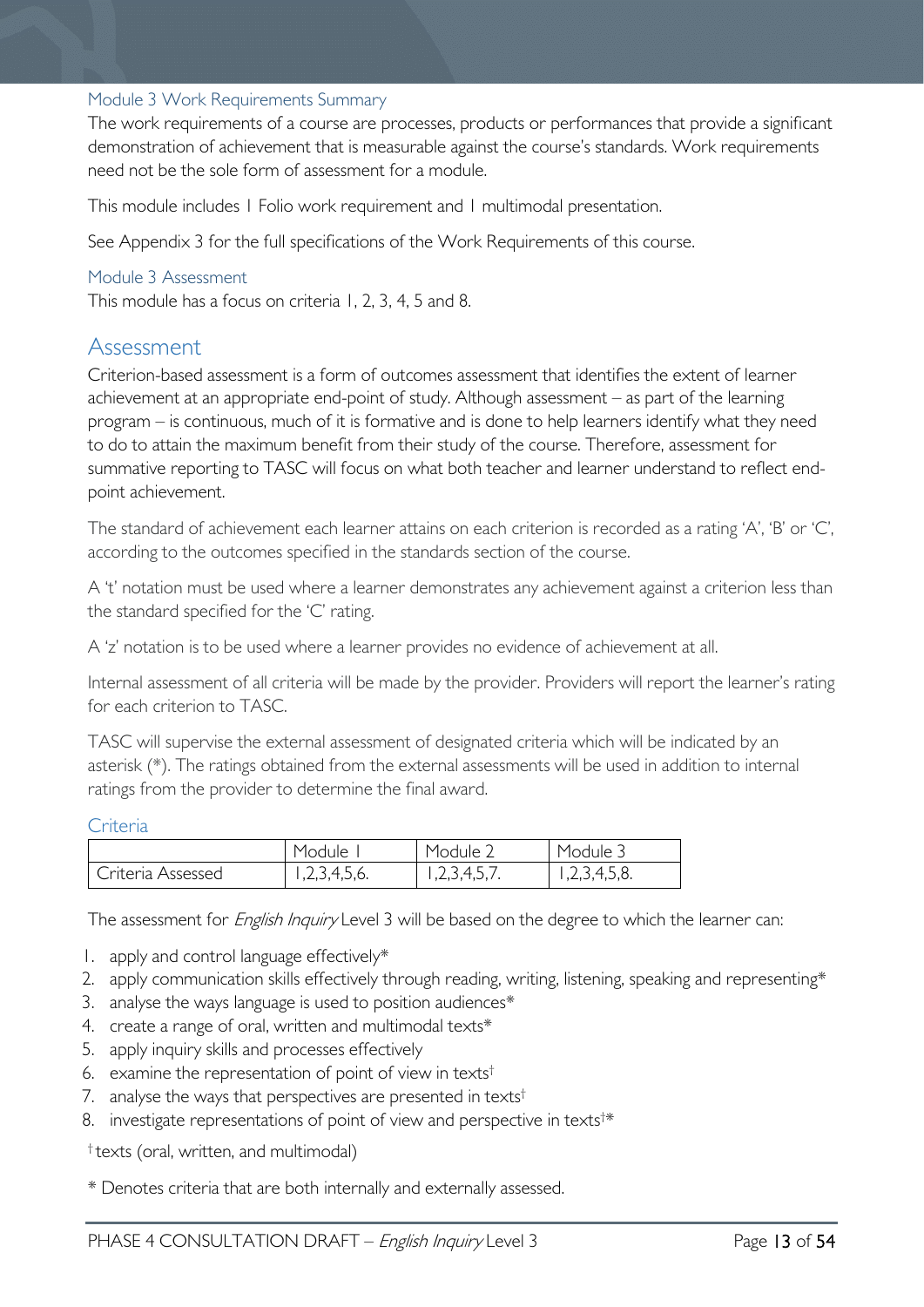### <span id="page-13-0"></span>**Standards**

Criterion 1: apply and control language effectively\*

This criterion is both internally and externally assessed.

| <b>Standard Element</b>          | Rating C                                                                                                                                            | <b>Rating B</b>                                                                                                              | <b>Rating A</b>                                                                                                                                              |
|----------------------------------|-----------------------------------------------------------------------------------------------------------------------------------------------------|------------------------------------------------------------------------------------------------------------------------------|--------------------------------------------------------------------------------------------------------------------------------------------------------------|
| $EI - language$<br>control       | controls grammatical<br>conventions, punctuation<br>and spelling to achieve<br>clarity                                                              | controls and accurately<br>uses grammatical<br>conventions, punctuation<br>and spelling                                      | sustains control and<br>accurately uses<br>grammatical conventions,<br>punctuation and spelling<br>to achieve effect                                         |
| $E2 -$ register                  | selects and use<br>appropriate register,<br>vocabulary and syntax to<br>convey meaning                                                              | accurately uses register,<br>vocabulary and syntax to<br>convey meaning                                                      | accurately uses register,<br>and sophisticated<br>vocabulary and syntax to<br>convey meaning                                                                 |
| $E3$ – structure and<br>cohesion | develops a text/response<br>using logical<br>organisational structures<br>and cohesive devices                                                      | develops a text/response<br>effectively, using logical<br>organisational structures<br>and cohesive devices                  | develops a text/response<br>effectively, adapting and<br>using logical<br>organisational structures<br>and cohesive devices                                  |
| $E4 - academic$<br>integrity     | differentiates the<br>information, images,<br>ideas and words of<br>others from the learner's<br>own                                                | clearly differentiates the<br>information, images,<br>ideas and words of<br>others from the learner's<br>own                 | clearly and accurately<br>differentiates the<br>information, images,<br>ideas and words of<br>others from the learner's<br>own                               |
| E5-referencing                   | creates appropriate,<br>structured reference lists<br>and follows referencing<br>conventions and<br>methodologies; errors<br>do not impede meaning. | creates appropriate,<br>structured reference lists<br>and follows referencing<br>conventions and<br>methodologies correctly. | creates appropriate,<br>well-structured<br>reference lists and<br>follows referencing<br>conventions and<br>methodologies with a<br>high degree of accuracy. |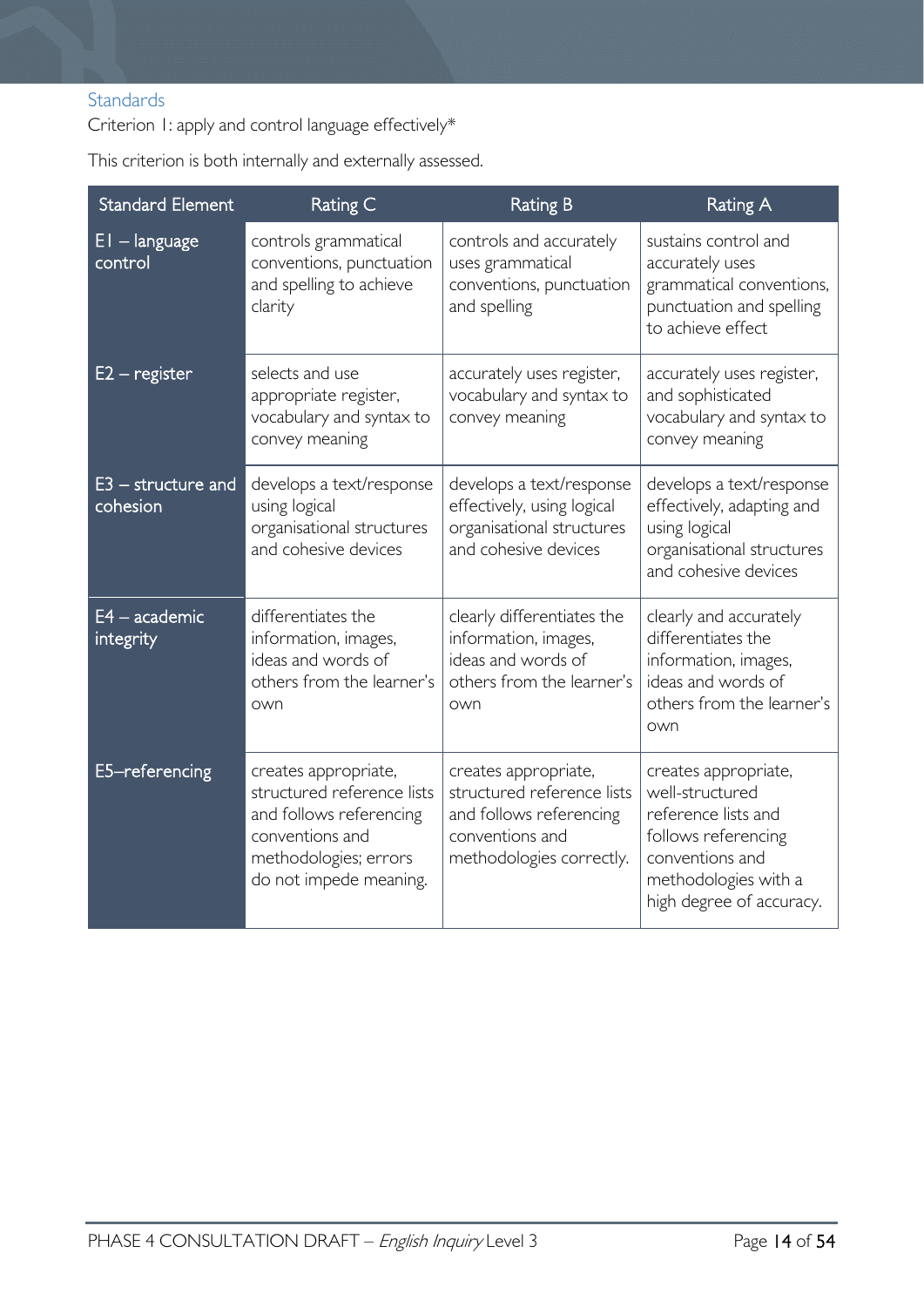Criterion 2: apply communication skills effectively through reading, writing, listening, speaking and representing\*

| <b>Standard Element</b>         | Rating C                                                                         | <b>Rating B</b>                                                                                                      | Rating A                                                                                                                           |
|---------------------------------|----------------------------------------------------------------------------------|----------------------------------------------------------------------------------------------------------------------|------------------------------------------------------------------------------------------------------------------------------------|
| $EI$ – control of<br>expression | communicates ideas<br>demonstrating control of<br>expression                     | communicates ideas<br>demonstrating clear and<br>concise expression                                                  | communicates ideas<br>demonstrating fluency<br>and sustained control of<br>expression                                              |
| E2-Modes                        | uses different modes to<br>convey meaning with<br>variable control               | uses and selects different<br>modes for effect and to<br>convey meaning                                              | skilfully uses and selects<br>different modes for<br>effect and to enhance<br>meaning                                              |
| $E3$ – integrates<br>modes      | combines modes to<br>communicate intended<br>meaning with variable<br>control    | effectively integrates<br>modes to coherently<br>communicate intended<br>meaning                                     | effectively and creatively<br>integrates modes to<br>coherently communicate<br>intended meaning                                    |
| E4 - presentation               | uses content,<br>communication style and<br>language, appropriate to<br>purpose. | effectively uses and<br>selects relevant content,<br>communication style and<br>language, appropriate to<br>purpose. | effectively and skilfully<br>uses and selects relevant<br>content, communication<br>style and language,<br>appropriate to purpose. |

This criterion is both internally and externally assessed.

Criterion 3: analyse the ways language is used to position audiences\*

This criterion is both internally and externally assessed.

| <b>Standard Element</b>                                                       | Rating C                                                                                                                   | Rating B                                                                                                                   | Rating A                                                                                                                    |
|-------------------------------------------------------------------------------|----------------------------------------------------------------------------------------------------------------------------|----------------------------------------------------------------------------------------------------------------------------|-----------------------------------------------------------------------------------------------------------------------------|
| $EI$ – analyses text<br>structures and<br>features                            | explains how text<br>structures and language<br>features are used to<br>achieve particular<br>purposes and effects         | analyses how text<br>structures and language<br>features are used to<br>achieve particular<br>purposes and effects         | evaluates how text<br>structures and language<br>features are used to<br>achieve particular<br>purposes and effects         |
| E2 -analyse the<br>connections<br>between language,<br>context and<br>meaning | explains connections<br>between texts <sup>t</sup> , context,<br>purpose and audience in<br>the construction of<br>meaning | analyses connections<br>between texts <sup>t</sup> , context,<br>purpose and audience in<br>the construction of<br>meaning | evaluates connections<br>between texts <sup>†</sup> , context,<br>purpose and audience in<br>the construction of<br>meaning |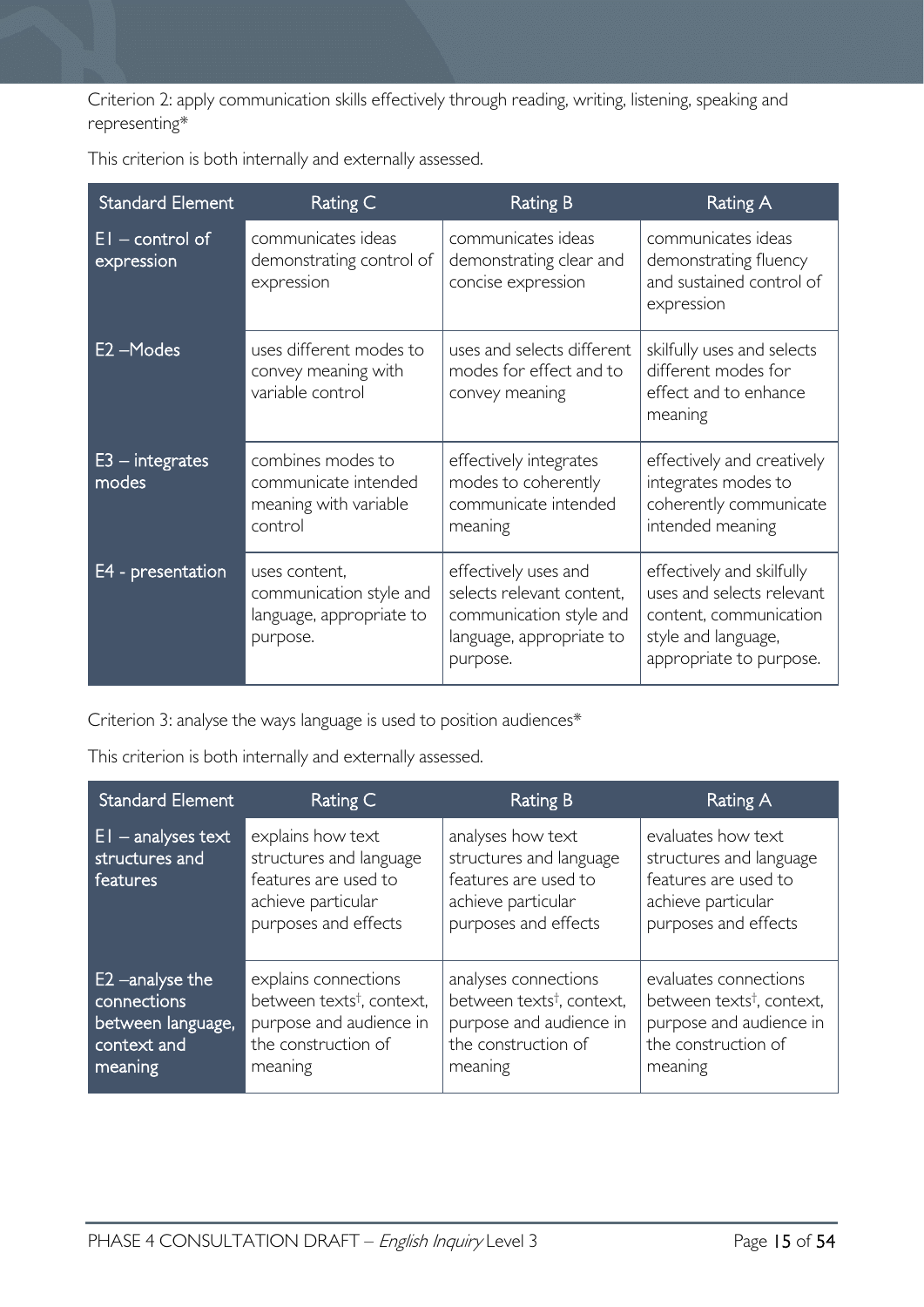| $E3$ – point of view<br>and response | explains how points of<br>view are represented in<br>texts <sup>†</sup> to engage or<br>persuade an audience   | analyses how points of<br>view are represented in<br>texts <sup>†</sup> to engage or<br>persuade an audience   | critically analyses how<br>points of view are<br>represented in texts <sup>†</sup> to<br>engage or persuade an<br>audience |
|--------------------------------------|----------------------------------------------------------------------------------------------------------------|----------------------------------------------------------------------------------------------------------------|----------------------------------------------------------------------------------------------------------------------------|
| $E4$ – perspectives<br>and response  | explains how<br>perspectives are<br>represented in texts <sup>†</sup> to<br>engage or persuade an<br>audience. | analyses how<br>perspectives are<br>represented in texts <sup>†</sup> to<br>engage or persuade an<br>audience. | critically analyses how<br>perspectives are<br>represented in texts <sup>†</sup> to<br>engage or persuade an<br>audience.  |

Criterion 4: create a range of oral, written and multimodal texts<sup>†\*</sup>

This criterion is both internally and externally assessed.

| Standard Element                                                   | Rating C                                                                                                         | <b>Rating B</b>                                                                                                                        | Rating A                                                                                                                                       |
|--------------------------------------------------------------------|------------------------------------------------------------------------------------------------------------------|----------------------------------------------------------------------------------------------------------------------------------------|------------------------------------------------------------------------------------------------------------------------------------------------|
| $EI - creating$<br>texts <sup>t</sup>                              | creates texts <sup>†</sup> in different<br>modes for different<br>contexts, purposes and<br>audiences            | creates effective texts <sup>†</sup> in<br>different modes for<br>different contexts,<br>purposes and audiences                        | creates sophisticated,<br>sustained and coherent<br>texts <sup>†</sup> in different modes<br>for different contexts,<br>purposes and audiences |
| $E2 - using$<br>language features,<br>text structures<br>and forms | selects language features,<br>text structures and<br>forms appropriately, to<br>engage and persuade<br>audiences | makes considered<br>selection of language<br>features, text structures<br>and forms effectively to<br>engage and persuade<br>audiences | makes discerning<br>selection of language<br>features, text structure,<br>and forms to engage and<br>persuade audiences                        |
| $E3$ – constructing<br>an argument                                 | constructs a clear<br>argument, supported by<br>relevant evidence and<br>examples                                | constructs a coherent<br>and logical argument,<br>consistently supported<br>by relevant evidence and<br>examples                       | constructs a compelling<br>and coherent argument,<br>comprehensively<br>supported by relevant<br>evidence and examples                         |
| $E4$ – planning,<br>editing and<br>reviewing                       | plans, drafts, proofreads<br>and reviews own<br>responses appropriately.                                         | plans, drafts, proofreads,<br>reviews and refines own<br>responses appropriately.                                                      | plans, drafts, edits,<br>evaluates and refines<br>own responses<br>effectively.                                                                |

† texts (oral, written, and multimodal)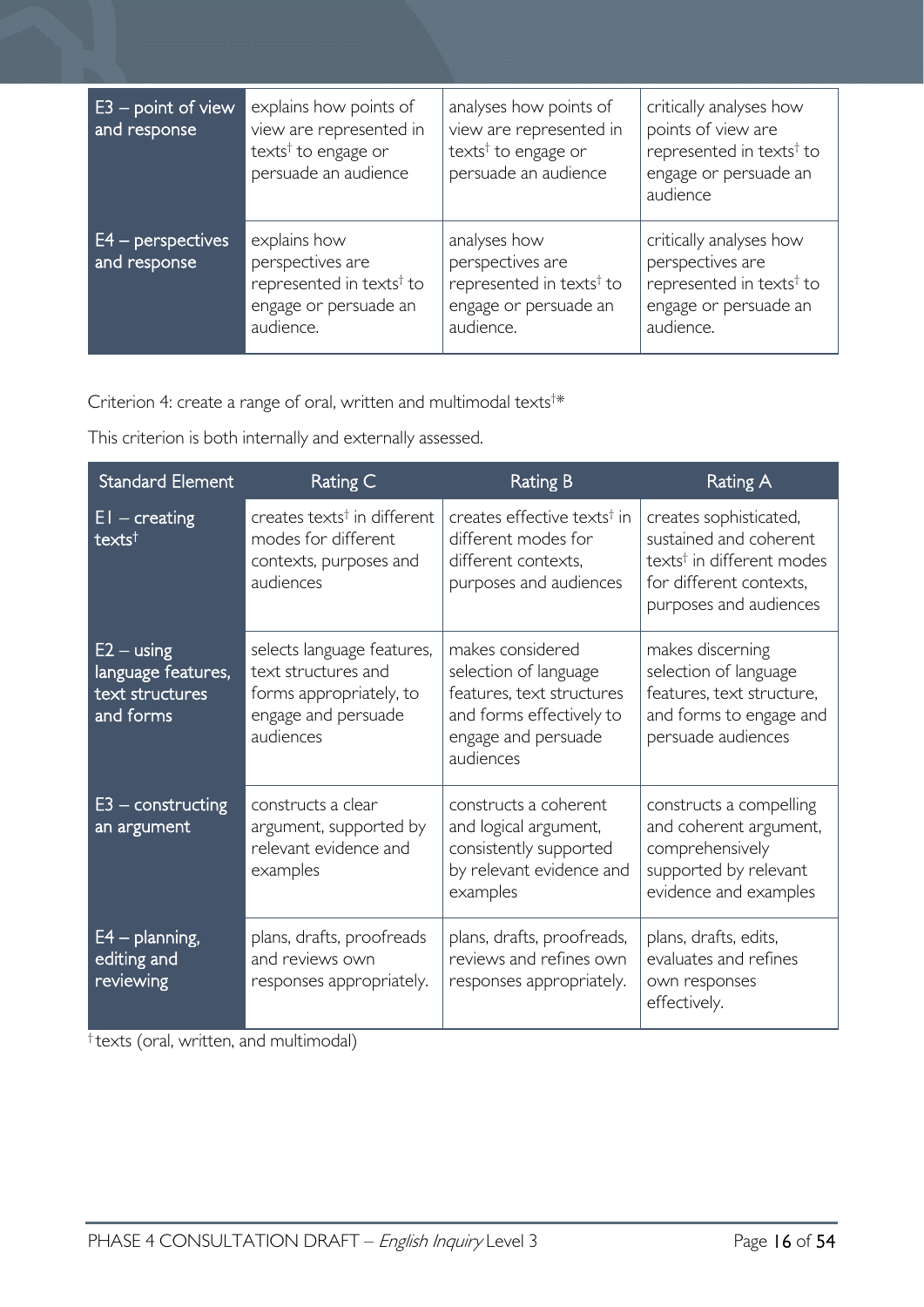Criterion 5: apply inquiry skills and processes effectively

This criterion is only internally assessed.

| <b>Standard Element</b>                | Rating C                                                                                                                            | <b>Rating B</b>                                                                                                                                     | <b>Rating A</b>                                                                                                                                           |
|----------------------------------------|-------------------------------------------------------------------------------------------------------------------------------------|-----------------------------------------------------------------------------------------------------------------------------------------------------|-----------------------------------------------------------------------------------------------------------------------------------------------------------|
| $EI - inquiry skills$                  | applies inquiry skills and<br>processes to critically and<br>creatively engage with<br>and respond to all<br>aspects of the inquiry | applies inquiry skills and<br>processes competently,<br>to critically and creatively<br>engage with and respond<br>to all aspects of the<br>inquiry | applies inquiry skills and<br>processes effectively, to<br>critically and creatively<br>engage with and respond<br>to all aspects of the<br>inquiry       |
| $E2 - using$<br>information            | researches and locates<br>relevant information, and<br>uses it for different<br>contexts, purposes and<br>audiences                 | researches widely and<br>locates relevant<br>information, and uses it<br>appropriately for<br>different contexts,<br>purposes and audiences         | researches widely and<br>independently, locating<br>relevant information, and<br>uses it effectively for<br>different contexts,<br>purposes and audiences |
| $E3$ – reflection<br>and metacognition | reflects on, and explains<br>thinking about choices,<br>strategies and actions<br>taken                                             | reflects on, and clearly<br>explains thinking, about<br>choices, strategies and<br>actions taken                                                    | reflects on, and clearly<br>explains and justifies<br>thinking about, choices,<br>strategies and actions<br>taken                                         |
| $E4 - time$<br>management              | meets specified/<br>negotiated timelines and<br>addresses most task<br>requirements.                                                | meets specified/<br>negotiated timelines and<br>addresses all task<br>requirements.                                                                 | effectively meets<br>specified/negotiated<br>timelines and addresses<br>all task requirements<br>comprehensively.                                         |

Criterion 6: examine the representation of point of view in texts†

This criterion is only internally assessed.

| <b>Standard Element</b>                               | Rating C                                                                                                    | Rating B                                                                                                    | Rating A                                                                                                                            |
|-------------------------------------------------------|-------------------------------------------------------------------------------------------------------------|-------------------------------------------------------------------------------------------------------------|-------------------------------------------------------------------------------------------------------------------------------------|
| $E1 -$ attitudes and<br>values                        | explains attitudes and<br>values represented in<br>texts <sup>†</sup> , supported by<br>evidence from texts | analyses underlying<br>attitudes and values<br>represented in texts,<br>supported by evidence<br>from texts | critically analyses<br>underlying attitudes and<br>values represented in<br>texts, supported by<br>extensive evidence from<br>texts |
| $E2 -$ design, and<br>perception of<br>subject matter | explains how composers'<br>express points of view in<br>texts <sup>†</sup>                                  | analyses how composers'<br>express points of view in<br>text                                                | evaluates how<br>composers' express<br>points of view in texts <sup>†</sup>                                                         |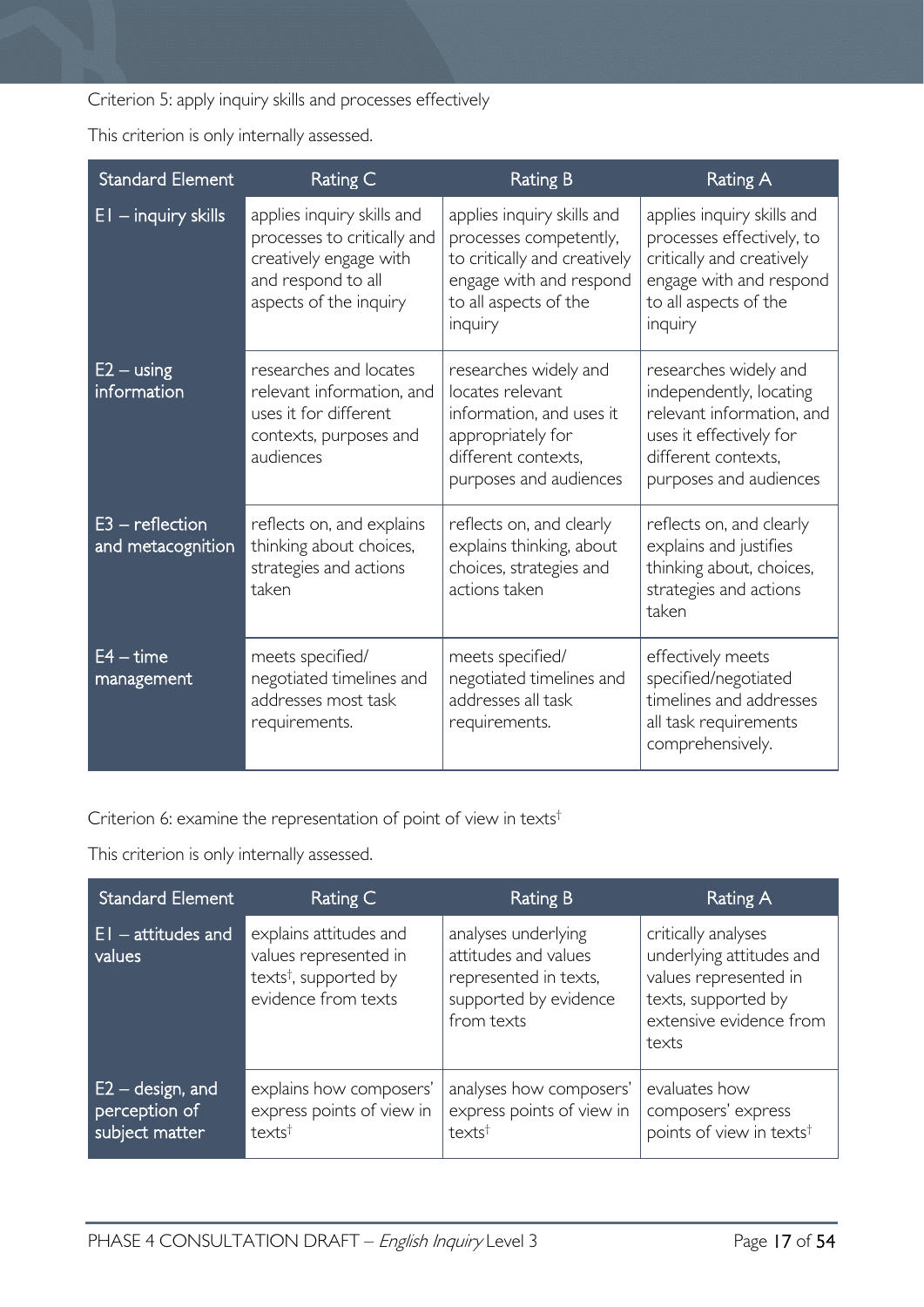| E3 – critical<br>thinking | discusses how<br>composers can privilege,<br>marginalise or silence<br>points of view in texts <sup>†</sup>     | analyses how composers<br>can privilege, marginalise<br>or silence points of view<br>in texts <sup>t</sup>      | critically analyses how<br>composers can privilege,<br>marginalise or silence<br>points of view in texts <sup>t</sup> |
|---------------------------|-----------------------------------------------------------------------------------------------------------------|-----------------------------------------------------------------------------------------------------------------|-----------------------------------------------------------------------------------------------------------------------|
| $E4 - shapes$<br>meanings | explains how point of<br>view works as a<br>persuasive and literary<br>device in different texts <sup>+</sup> . | analyses how point of<br>view works as a<br>persuasive and literary<br>device in different texts <sup>t</sup> . | evaluates how point of<br>view works as a<br>persuasive and literary<br>device in different texts <sup>†</sup> .      |

 $\frac{1}{1}$  texts (oral, written, and multimodal)

Criterion 7: analyse the ways that perspectives are presented in texts<sup>†</sup>

This criterion is only internally assessed.

| Standard Element                               | Rating C                                                                                                         | Rating B                                                                                                        | Rating A                                                                                                                      |
|------------------------------------------------|------------------------------------------------------------------------------------------------------------------|-----------------------------------------------------------------------------------------------------------------|-------------------------------------------------------------------------------------------------------------------------------|
| $E1 -$ analysing<br>issues and<br>perspectives | discusses central ideas,<br>issues and perspectives in<br>texts supported by<br>evidence from texts <sup>†</sup> | analyses central ideas,<br>issues and perspectives in<br>texts supported by<br>evidence from texts <sup>†</sup> | evaluates central ideas,<br>issues and perspectives in<br>texts supported by<br>extensive evidence from<br>texts <sup>†</sup> |
| E2 – ethical<br>understanding                  | discusses the social,<br>moral and ethical<br>positions represented in<br>texts <sup>t</sup>                     | analyses the social, moral<br>and ethical positions<br>represented in texts <sup>t</sup>                        | evaluates the social,<br>moral and ethical<br>positions represented in<br>texts <sup>t</sup>                                  |
| $E3 - \text{audience}$<br>positioning          | explains how audiences<br>are positioned to accept<br>or reject particular<br>perspectives.                      | analyses how audiences<br>are positioned to accept<br>or reject particular<br>perspectives.                     | critically analyses how<br>audiences are positioned<br>to accept or reject<br>particular perspectives.                        |

 $\frac{1}{1}$  texts (oral, written, and multimodal)

Criterion 8: investigate representations of point of view and perspective in texts<sup>†\*</sup>

This criterion is both internally and externally assessed.

| <b>Standard Element</b> | Rating C                 | Rating B                 | Rating A                  |
|-------------------------|--------------------------|--------------------------|---------------------------|
| $E1 -$ reflection       | reflects on and explains | reflects on and analyses | reflects on and evaluates |
|                         | own representations and  | own representations and  | own representations and   |
|                         | responses to issues in   | responses to issues in   | responses to issues in    |
|                         | texts <sup>t</sup>       | texts <sup>†</sup>       | texts <sup>t</sup>        |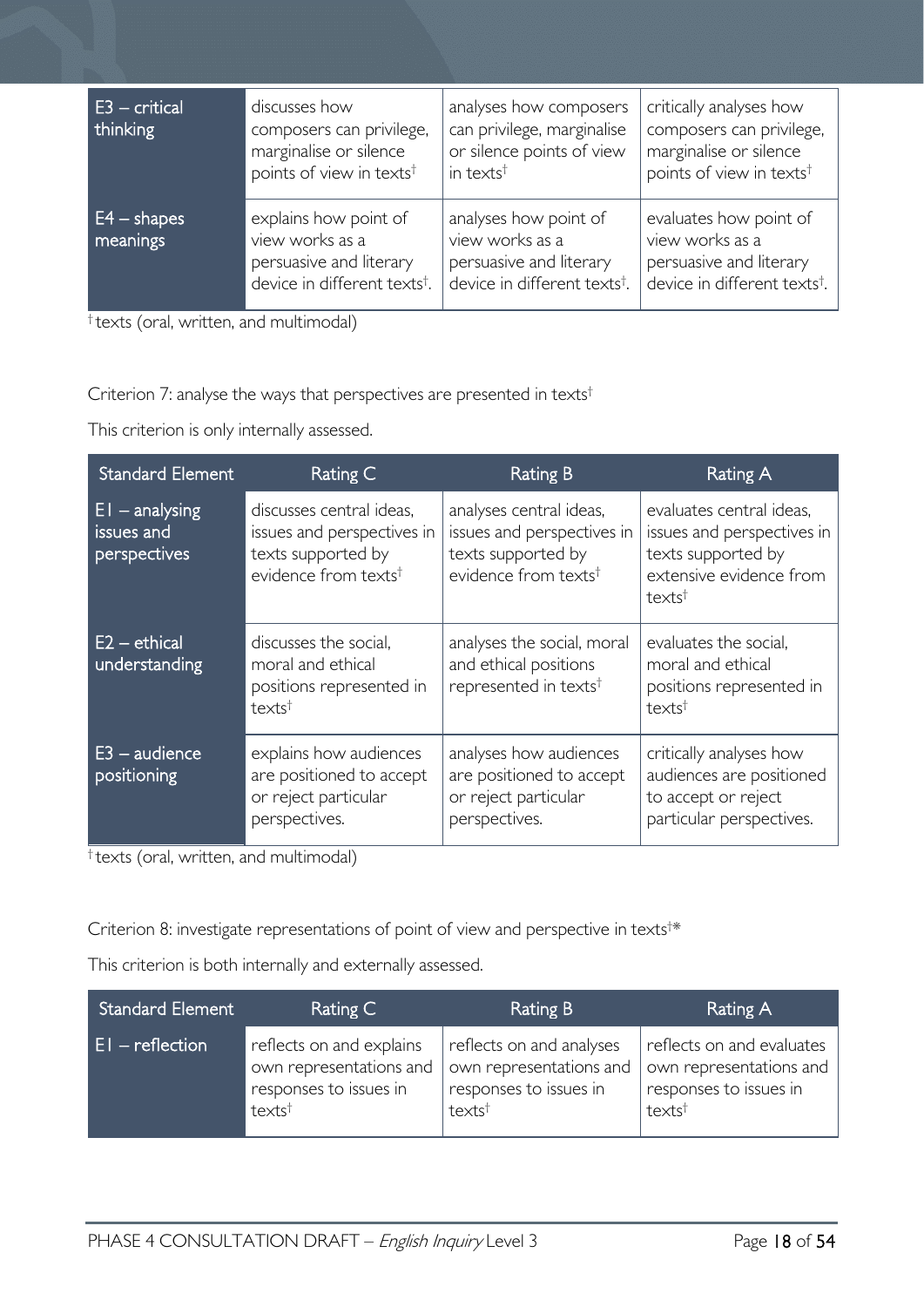| E2 – comparative<br>analysis of<br>representation of<br>issues in texts <sup>t</sup> | compares texts <sup>†</sup> by<br>explaining different<br>points of view,<br>perspectives and<br>multimodal features                                                     | compares texts <sup>†</sup> by<br>analysing different points<br>of view, perspectives and<br>multimodal features                                                       | compares texts <sup>†</sup> by<br>evaluating different<br>points of view,<br>perspectives and<br>multimodal features                                                  |
|--------------------------------------------------------------------------------------|--------------------------------------------------------------------------------------------------------------------------------------------------------------------------|------------------------------------------------------------------------------------------------------------------------------------------------------------------------|-----------------------------------------------------------------------------------------------------------------------------------------------------------------------|
| $E3 - argument$ in<br>own texts <sup>t</sup>                                         | represents points of view<br>and perspectives by<br>making appropriate use<br>of persuasive techniques,<br>language features, form<br>and mode                           | represents points of view<br>and perspectives by<br>making innovative use of<br>persuasive techniques,<br>language features, form<br>and mode for effect               | represents points of view<br>and perspectives by<br>skilfully manipulating<br>persuasive techniques,<br>language features, form<br>and mode for effect                |
| $E4$ – narrative as<br>argument                                                      | represents points of view<br>and perspectives in<br>narratives by, making<br>appropriate use of<br>theme, language features,<br>narrative conventions,<br>form and mode. | represents points of view<br>and perspectives in<br>narratives by, making<br>effective use of theme,<br>language features,<br>narrative conventions,<br>form and mode. | represents points of view<br>and perspectives in<br>narratives by, skilfully<br>manipulating theme,<br>language features,<br>narrative conventions,<br>form and mode. |

† texts (oral, written, and multimodal)

### <span id="page-18-0"></span>Quality Assurance

• This will be determined by TASC at time of accreditation.

### <span id="page-18-1"></span>Qualifications and Award Requirements

### <span id="page-18-2"></span>Level 3

The final award will be determined by the Office of Tasmanian Assessment, Standards and Certification from 13 ratings (8 from the internal assessment, 5 from external assessment).

The minimum requirements for an award are as follows:

EXCEPTIONAL ACHIEVEMENT (EA) 10 'A' ratings, 3 'B' ratings (3 'A' ratings, 2 'B' rating from external assessment)

### HIGH ACHIEVEMENT (HA)

5 'A' ratings, 5 'B' ratings, 3 'C' ratings (1 'A' ratings, 3 'B' ratings, 1 'C' rating from external assessment)

COMMENDABLE ACHIEVEMENT (CA)

6 'B' ratings, 6 'C' ratings (2 'B' ratings, 3 'C' ratings from external assessment)

### SATISFACTORY ACHIEVEMENT (SA)

11 'C' ratings (3 'C' ratings from external assessment)

PRELIMINARY ACHIEVEMENT (PA) 6 'C' ratings

A learner who otherwise achieves the ratings for a CA (Commendable Achievement) or SA (Satisfactory Achievement) award but who fails to show any evidence of achievement in one or more criteria ('z' notation) will be issued with a PA (Preliminary Achievement) award.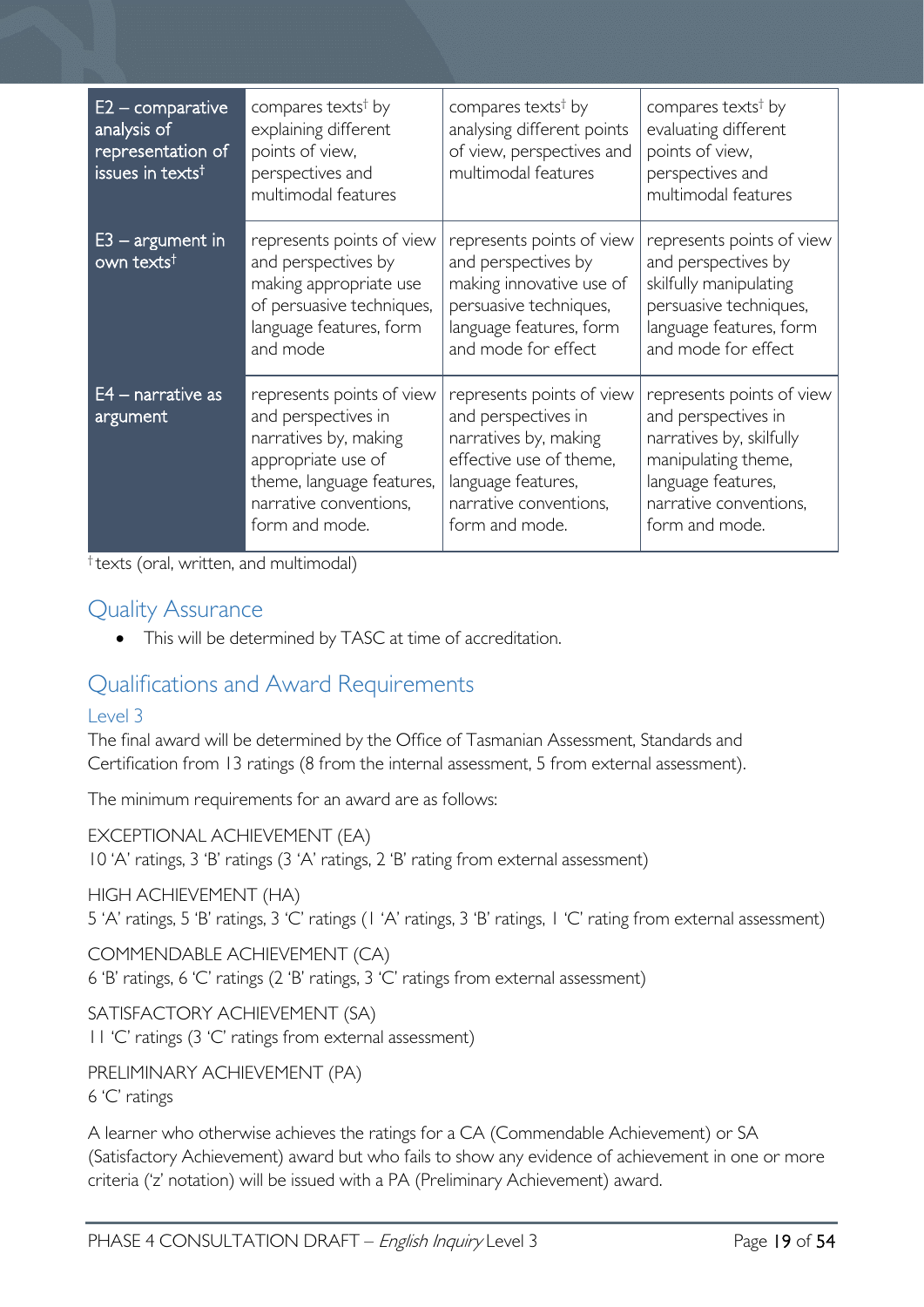### <span id="page-19-0"></span>Course Evaluation

• This will be confirmed by time of accreditation.

# <span id="page-19-1"></span>Course Developer

This course has been developed by the Department of Education's Years 9 to 12 Learning Unit in collaboration with Catholic Education Tasmania and Independent Schools Tasmania.

# <span id="page-19-2"></span>Accreditation and Version History

• Details to be determined by TASC at time of accreditation.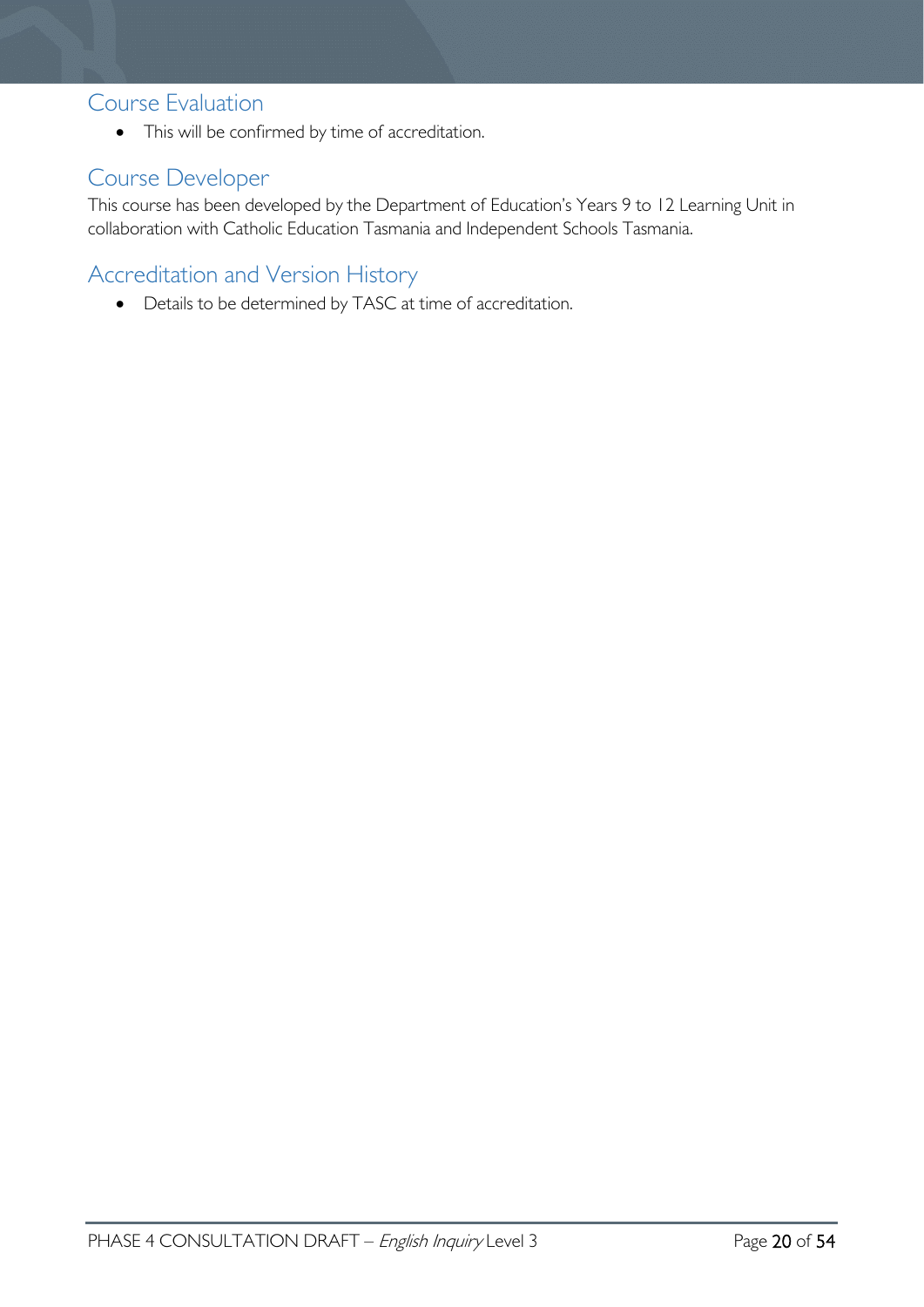# Appendix 1 - Line of Sight

| Learning Outcomes |         |                          |          |           |  |
|-------------------|---------|--------------------------|----------|-----------|--|
|                   | Content |                          |          |           |  |
|                   |         | <b>Work Requirements</b> |          |           |  |
|                   |         |                          | Criteria |           |  |
|                   |         |                          |          | Standards |  |
|                   |         |                          |          |           |  |

<span id="page-20-0"></span>

| Learning Outcomes |                                                                              | Course Content | Work                      | Criteria       | Standards         | General                       |
|-------------------|------------------------------------------------------------------------------|----------------|---------------------------|----------------|-------------------|-------------------------------|
|                   |                                                                              |                | Requirements              |                |                   | Capabilities (GC)             |
|                   | Use accurate and effective language to express and develop ideas             | Module 1, 2, 3 | Module 1, 2, $3 \mid C$   |                | $E$ 1, 2, 3, 4, 5 | GC:                           |
|                   |                                                                              |                |                           |                |                   | $\blacksquare$ G              |
| 2.                | Apply clear communication skills through reading, writing, listening,        | Module 1, 2, 3 | Module 1, 2, 3            | C <sub>2</sub> | $E$ 1, 2, 3, 4    | GC:                           |
|                   | speaking and representing                                                    |                |                           |                |                   | $\mathbf{r} \in \mathbb{R}^n$ |
| 3.                | Understand ways in which language is used to influence and engage            | Module 1, 2, 3 | Module 1, 2, 3 $\mid$ C 3 |                | E1, 2, 3, 4       | GC:                           |
|                   | different audiences                                                          |                |                           |                |                   | $\blacksquare$ G              |
| 4.                | Create oral, written and multimodal texts that communicate ideas,            | Module 1, 2, 3 | Module 1, 2, 3 $\mid$ C 4 |                | $E$ 1, 2, 3, 4    | GC:                           |
|                   | points of view and/or perspectives on ideas and issues                       |                |                           |                |                   | $\mathbf{r} \in \mathbb{R}^n$ |
| -5.               | Apply inquiry skills and processes to learn through the study of             | Module 1, 2, 3 | Module 1, 2, $3 \mid C$ 5 |                | $E$ 1, 2, 3, 4    | GC:                           |
|                   | English                                                                      |                |                           |                |                   | $\mathbf{r} \in \mathbb{R}^n$ |
| 6.                | Examine the ways that points of view are presented in texts <sup>†</sup> for | Module         | Module I                  | C <sub>6</sub> | E1, 2, 3, 4       | GC:                           |
|                   | different purposes and contexts                                              |                |                           |                |                   | $\equiv$<br>C.                |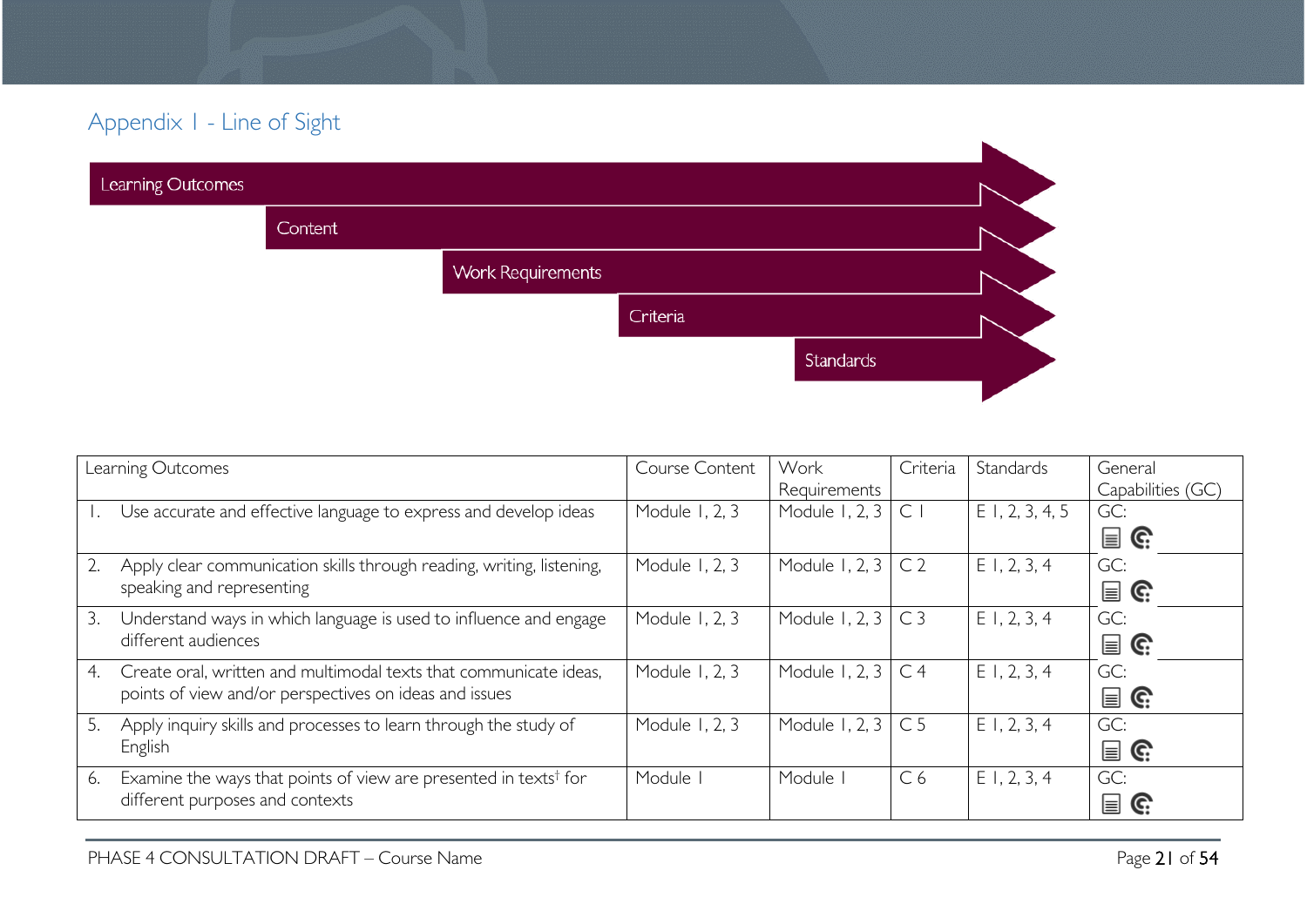| Learning Outcomes                                                      | Course Content | Work         | Criteria | Standards      | General                       |
|------------------------------------------------------------------------|----------------|--------------|----------|----------------|-------------------------------|
|                                                                        |                | Requirements |          |                | Capabilities (GC)             |
| Examine the ways that perspectives are presented in texts <sup>†</sup> | Module 2       | Module 2     |          | E1, 2, 3       | GC:                           |
|                                                                        |                |              |          |                | $\mathbf{r} \in \mathbb{C}^2$ |
| Investigate and experiment with different ways of representing an      | Module 3       | Module 3     | C8       | $E$ 1, 2, 3, 4 | GC:                           |
| <b>ISSUE</b>                                                           |                |              |          |                | 冒<br>C.                       |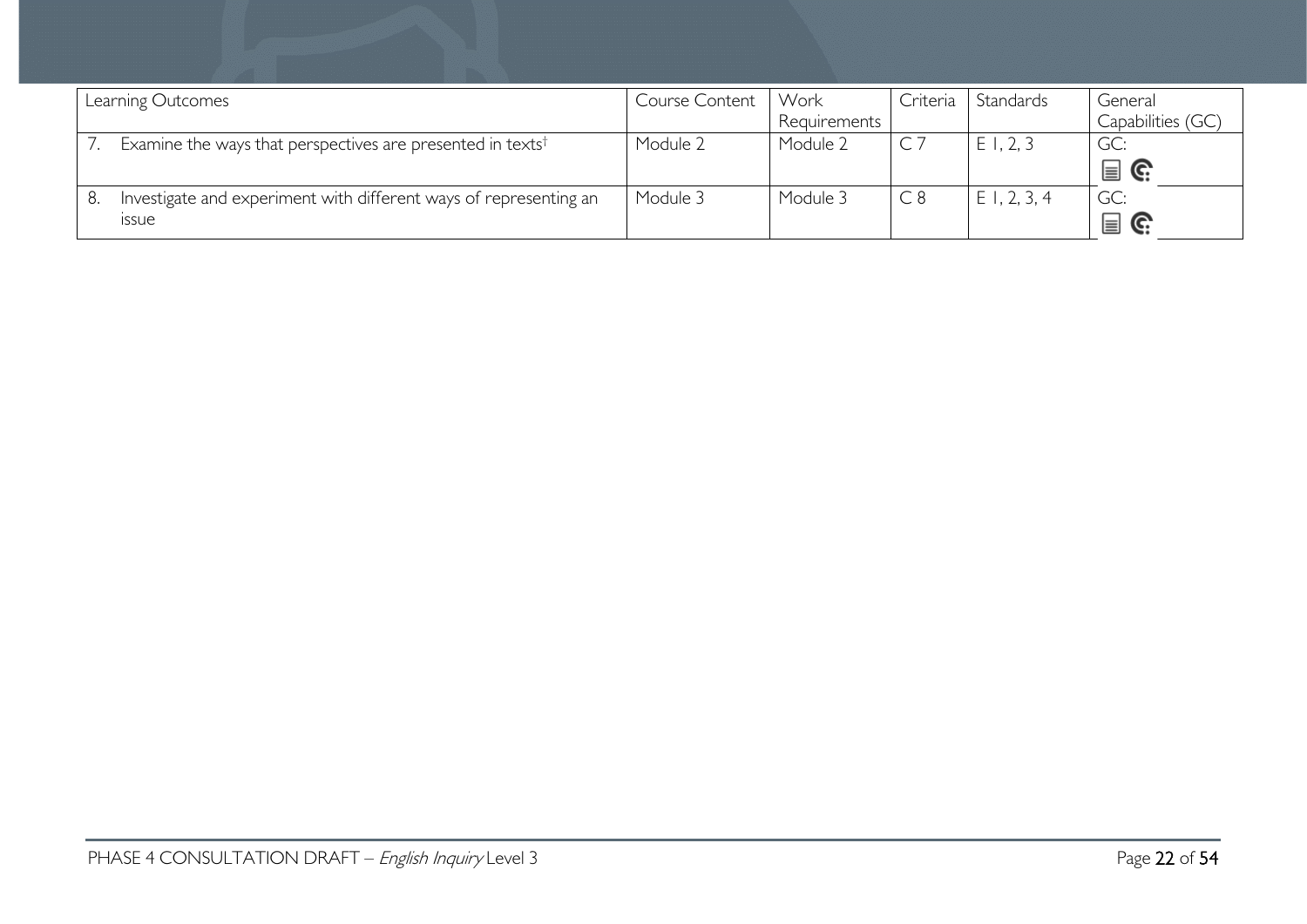# <span id="page-22-0"></span>Appendix 2 - Alignment to Curriculum Frameworks

English Inquiry Level 3 aligns with course content contained in:

Senior Secondary Australian Curriculum: *Essential English* Units 3-4

Representation of Senior Secondary Australian Curriculum: Essential English Unit 3

All Unit 3 content descriptors are articulated in the course content.

On one occasion, content descriptors have been amalgamated as evidenced through the representation and allocation of content codes below.

Use strategies and skills for comprehending texts including:

- distinguishing different points of view about the main ideas in texts (ACEEE029)
- identifying facts, opinions, supporting evidence and bias (ACEEE030)
- understanding the way attitudes and values are represented (ACEEE031)
- explaining shifts in intonation and point of view, identifying the effect of language choices on an audience. (ACEEE032)

Consider how different perspectives and values are presented in texts including:

- the relationships between context, purpose and audience, and the impact on meaning in social, community and workplace texts (ACEEE033)
- the use of narrative techniques, mediums, types of texts, text structures and language features. (ACEEE034) ACEEE035)

Using information for specific purposes and contexts by:

- gathering different points of view (ACEEE036)
- categorising and integrating ideas and information about specific themes or ideas (ACEEE037)
- understanding ethical research practices. (ACEEE038)

Create a range of texts:

- using personal voice and adopting different points of view to influence audiences in a range of mediums and digital technologies (ACEEE039)
- selecting text structures, language features and visual techniques to communicate and represent ideas and information for different contexts and purposes (ACEEE040)
- developing appropriate vocabulary and using accurate spelling, punctuation and grammar (ACEEE041)
- using strategies for planning, drafting, revising, editing and proofreading, and appropriate referencing. (ACEEE042)

Representation of Senior Secondary Australian Curriculum: Essential English Unit 4

All Unit 4 content descriptors are articulated in the course content.

Use strategies and skills for comprehending texts including:

- analysing issues and ideas represented in a range of texts and explaining points of view and implications (ACEEE043)
- evaluating the evidence upon which different views are based (ACEEE044)
- explaining how texts use language to appeal to the beliefs, attitudes and values of an audience (ACEEE045)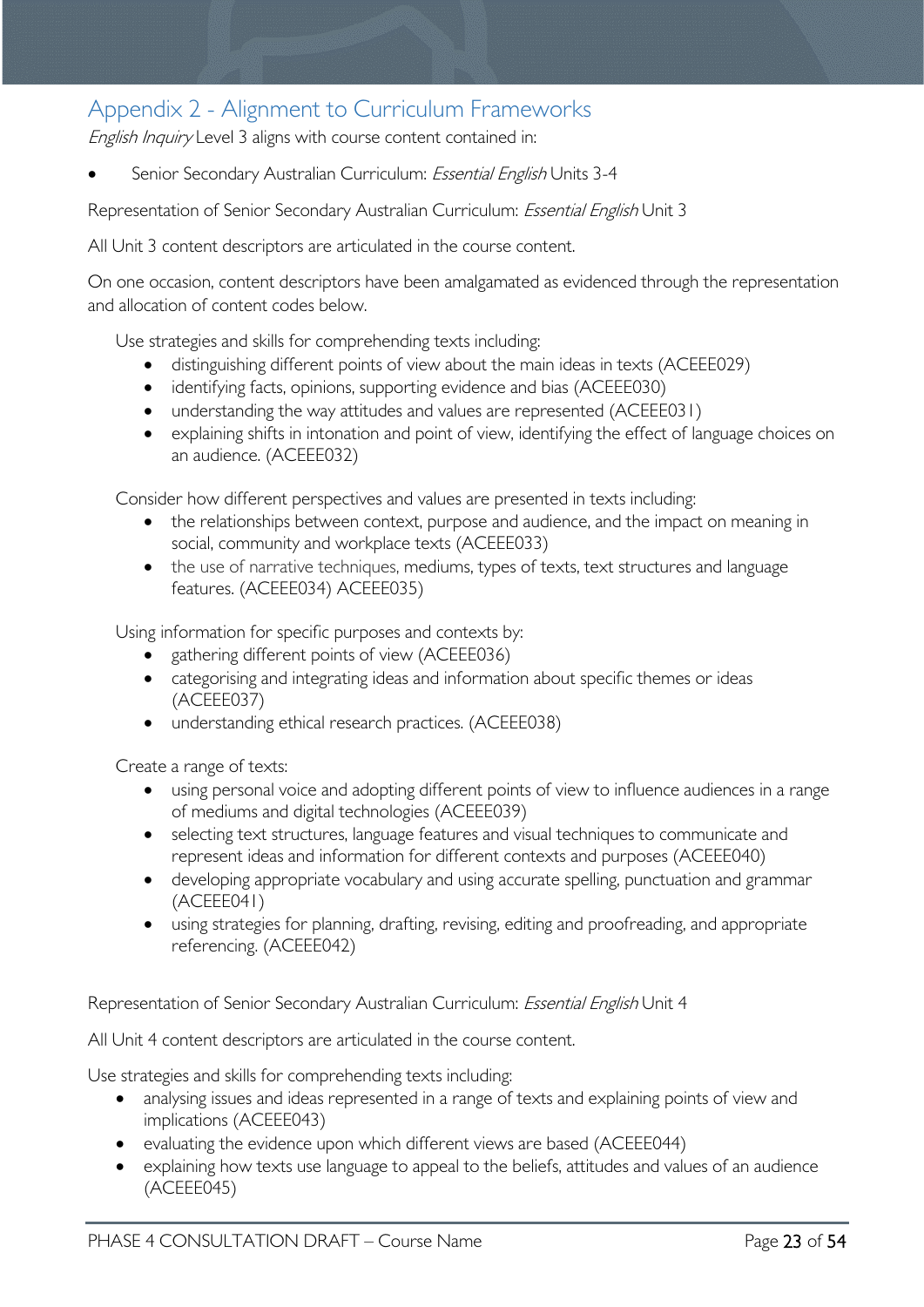• reflecting on the way ideas and information are presented in texts. (ACEEE046)

Consider how attitudes and assumptions are presented in texts including:

- the representation of community, local or global issues in social, community, workplace or literary texts (ACEEE047)
- the use of mediums, types of texts, text structures and language features, for example, subjective and objective reporting in feature articles and current affairs programs (ACEEE048)
- how some points of view are privileged while others are marginalised or silenced, for example, the unreliable narrator in fiction and film. (ACEEE049)

Using information for specific purposes and contexts by:

- investigating and synthesising ideas and information from a range of source material (ACEEE050)
- determining the relevance of source material to the context and topic (ACEEE051)
- employing ethical research practices such as acknowledging sources and avoiding plagiarism and collusion. (ACEEE052)

Create a range of texts:

- expressing a logical point of view about an idea, issue or event in a range of mediums and digital technologies (ACEEE053)
- integrating text structures, language features and visual techniques to engage and persuade audiences, for example, creating a multimedia advertising campaign (ACEEE054)
- developing appropriate vocabulary and using accurate spelling, punctuation and grammar (ACEEE055)
- using an effective editing processes and appropriate referencing in the presentation of work. (ACEEE056)

### <span id="page-23-0"></span>Appendix 3 - Work Requirements

### <span id="page-23-1"></span>Module 1 Work Requirements Specifications

Focus Area: Transdisciplinary Projects

Title of Work Requirement: Work Requirement 1: Module 1: Point of view in argument and narrative texts† .

Mode/Format: written: analytical response.

Description: One extended response aligned to the module description.

Focus: How composers use point of view to shape meaning

Size: suggested range a *maximum* of 1 200 words.

Timing: will depend upon the learning context and the needs of the individual learner.

External agencies: Not required.

Relevant Criteria: The criteria for this task are identified below.

- Criterion I: All Flements
- Criterion 3: Elements 1, 3
- Criterion 5: Element 2
- Criterion 6: Elements 1, 2, 3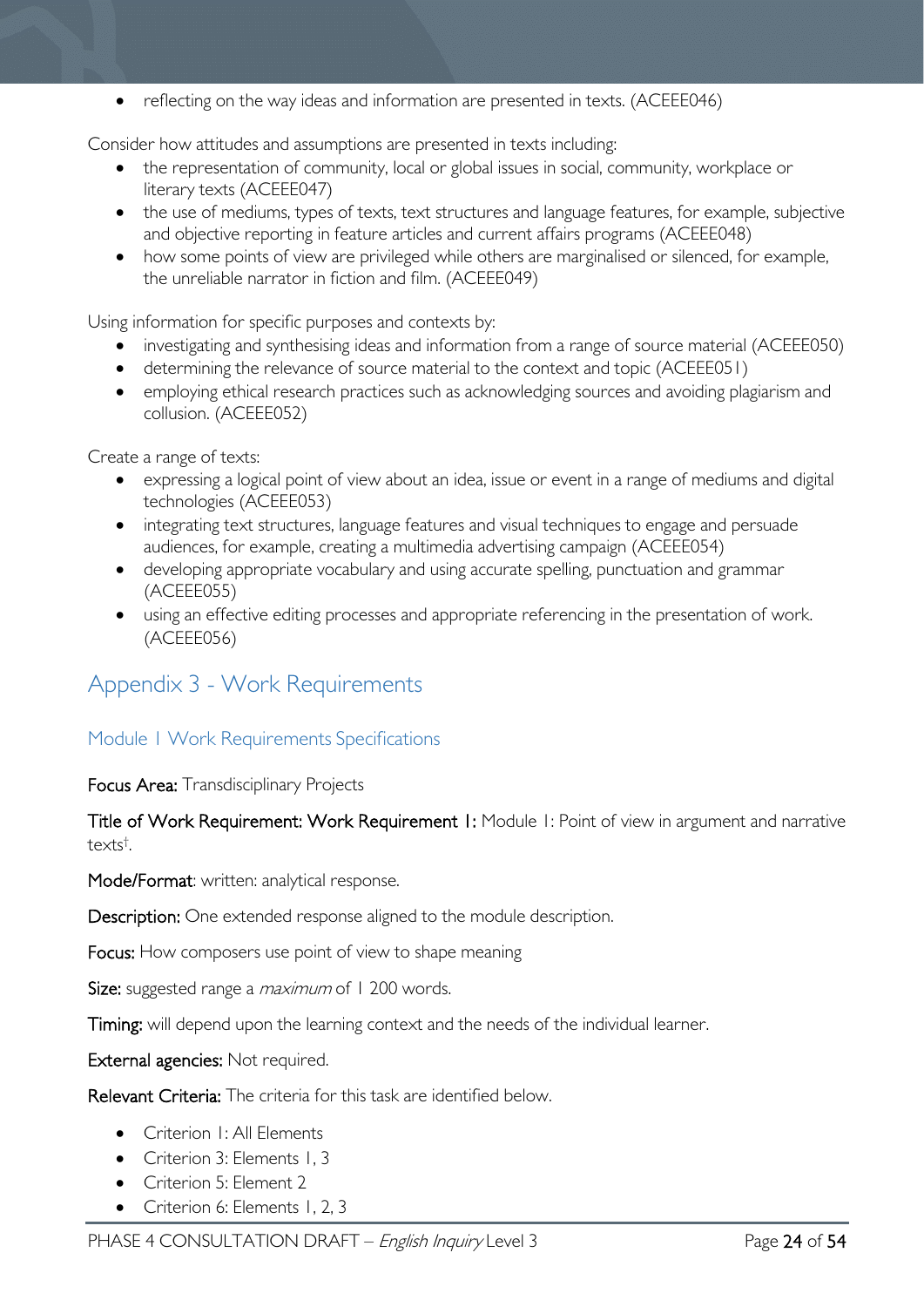Focus Area: Transdisciplinary Projects.

Title of Work Requirement: Work Requirement 2: Module 1: Point of view in argument and narrative texts† .

Mode /Format: multimodal: creative or imaginative response

Description: One extended response aligned to the module description.

Size: suggested range a *maximum* of 1 200 words or 4 minutes multimodal or equivalent.

Timing: will depend upon the learning context and the needs of the individual learner.

External agencies: Not required

Relevant Criteria: The criteria for this task are identified below.

- Criterion 2: Elements 1, 2, 3
- Criterion 4: Elements 1, 2, 4
- Criterion 5: Flement 1

### Focus Area: Transdisciplinary Projects

Title of Work Requirement: Work Requirement 3: Module 1: Point of view in argument and narrative texts† .

Mode /Format: oral/multimodal or written: argument – persuasive response

Description: One extended response aligned to the module description.

Focus: Evaluation of the ways point of view works as a persuasive and literary device in different text types.

Size: suggested range a *maximum* of 1 200 words or 4 minutes multimodal or equivalent.

Timing: will depend upon the learning context and the needs of the individual learner.

External agencies: Not required

Relevant Criteria: The criteria for this task are identified below.

- Criterion I: Elements I, 2, 3
- Criterion 3: Element 2
- Criterion 4: Elements 2, 3
- Criterion 6: Elements 2, 3, 4

### <span id="page-24-0"></span>Module 2 Work Requirements Specifications

Focus Area: Transdisciplinary Projects

Title of Work Requirement: Work Requirement 1: Module 2: Perspectives on social, national or global issues in texts† .

Mode/Format: written: analytical response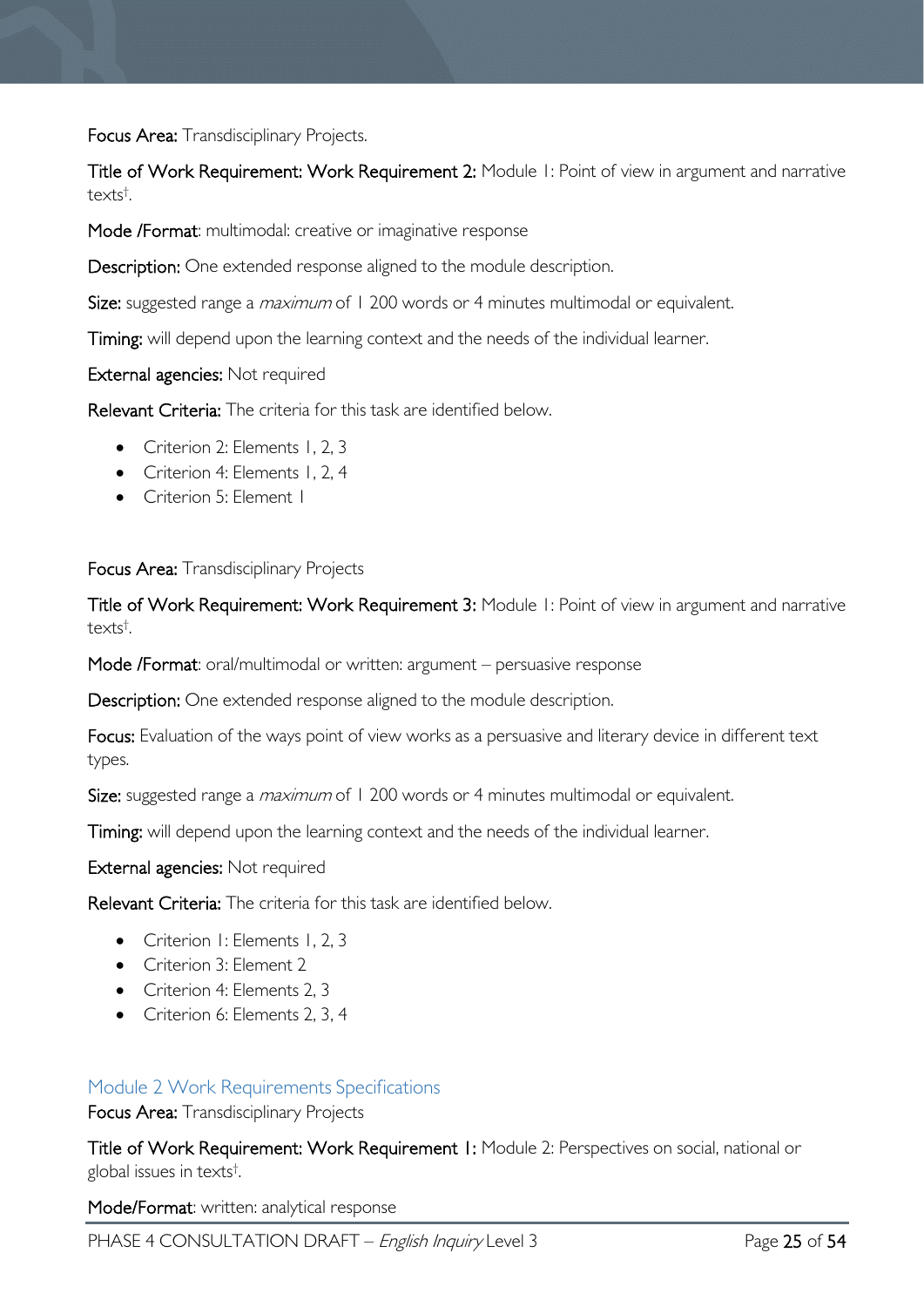Description: One extended response aligned to the module description.

Focus: an analysis of the representation of an issue in different texts

Size: suggested range a *maximum* of 1 200 words.

Timing: will depend upon the learning context and the needs of the individual learner.

External agencies: Not required.

Relevant Criteria: The criteria for this task are identified below.

- Criterion | All Elements
- Criterion 3 Elements 1, 4
- Criterion 4 Elements 1, 2, 4
- Criterion 5 Element 2
- Criterion 7 Elements 1, 3

### Focus Area: Transdisciplinary Projects

Title of Work Requirement: Work Requirement 2: Module 2: Perspectives on social, national or global issues in texts† .

Mode/Format: Multimodal: creative response

Description: One extended response aligned to the module description.

Size: suggested range a *maximum* of 1 200 words or 4 minutes multimodal or equivalent.

Timing: will depend upon the learning context and the needs of the individual learner.

External agencies: Not required

Relevant Criteria: The criteria for this task are identified below.

- Criterion | Element 3
- Criterion 2 Elements 1, 2, 3
- Criterion 4 Elements 1, 2, 3

Title of Work Requirement: Work Requirement 3: Module 2: Perspectives on social, national, or global issues in texts† .

Mode/Format: written or multimodal: Argument

Description: One extended response aligned to the module description.

Focus: construct an argument on an issue which synthesises a range of ideas and perspectives

Size: suggested range a *maximum* of 1 200 words or 4 minutes multimodal or equivalent.

Timing: will depend upon the learning context and the needs of the individual learner.

External agencies: Not required.

Relevant Criteria: The criteria for this task are identified below.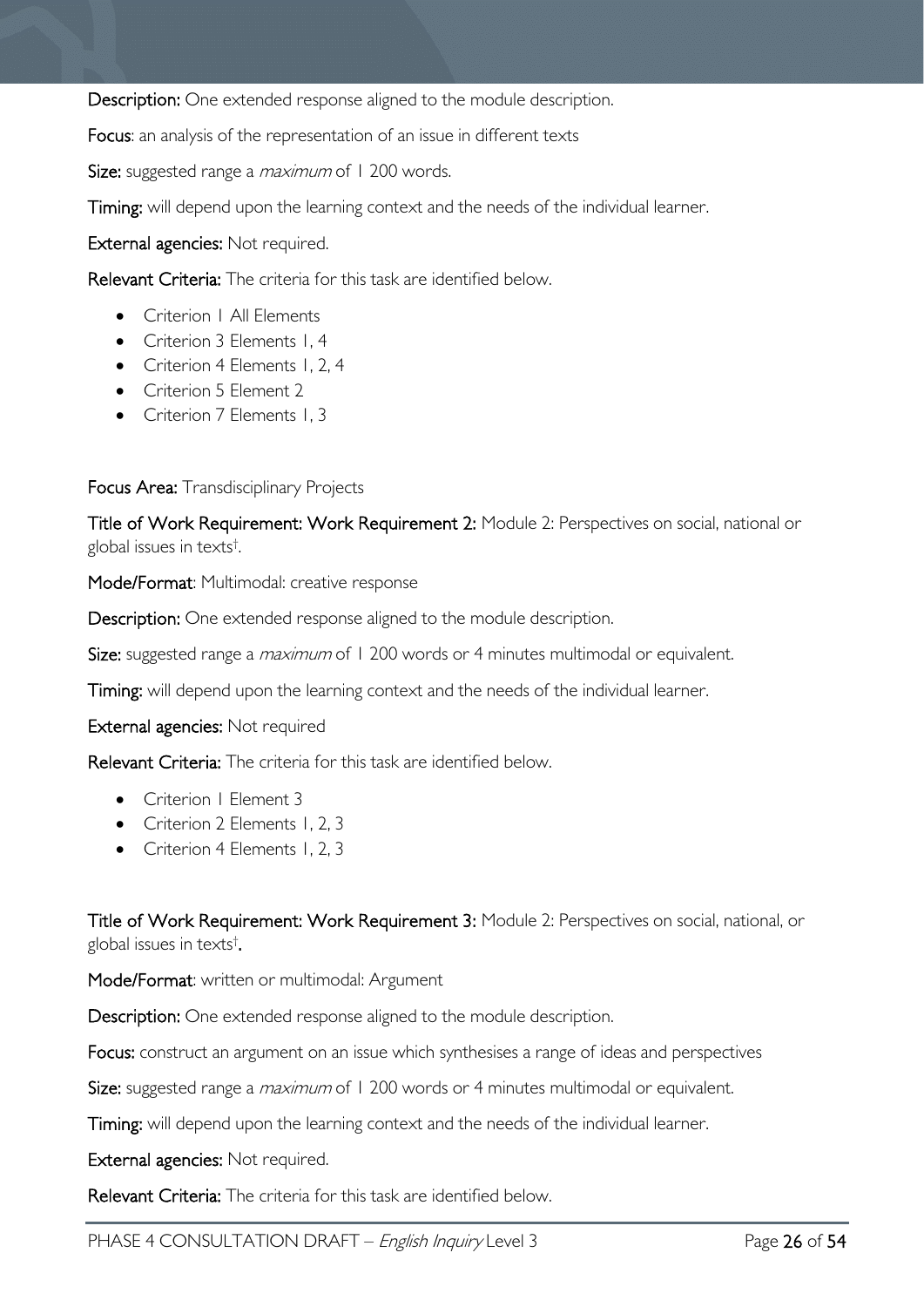- Criterion | All Elements
- Criterion 2 Elements 2,  $3 if$  multimodal
- Criterion 4 All Flements
- Criterion 5 Element 4
- Criterion 7 Elements 1, 2

### <span id="page-26-0"></span>Module 3 Work Requirements Specifications

Focus Area: Transdisciplinary Projects

### Title of Work Requirement: Work Requirement 1: Module 3: Independent Inquiry

Mode/Format: written, multimodal: analytical, creative and persuasive

Description: A Folio aligned to the module description.

Size: suggested range a *maximum* of 6 200 words inclusive of four minutes multimodal.

Timing: 35 hours including class time.

External agencies: The Office of Tasmanian Assessment, Standards and Certification

### Relevant Criteria:

- Criterion I
- Criterion 2
- Criterion 3
- Criterion 4
- Criterion 5
- Criterion 8

Relationship to External Assessment: The Folio is externally assessed.

### Focus Area: Transdisciplinary Projects

Title of Work Requirement: Work Requirement 2: Module 3: Independent Inquiry

Mode/Format: oral or multimodal: presentation

Description: A presentation of the output of the Folio.

Size: suggested range a *maximum* of four minutes multimodal.

Timing: will depend upon the learning context and the needs of the individual learner.

### External agencies: Not Required

### Relevant Criteria:

- Criterion 2 Elements 1, 3
- Criterion 4 Elements 1, 2
- Criterion 5 Element I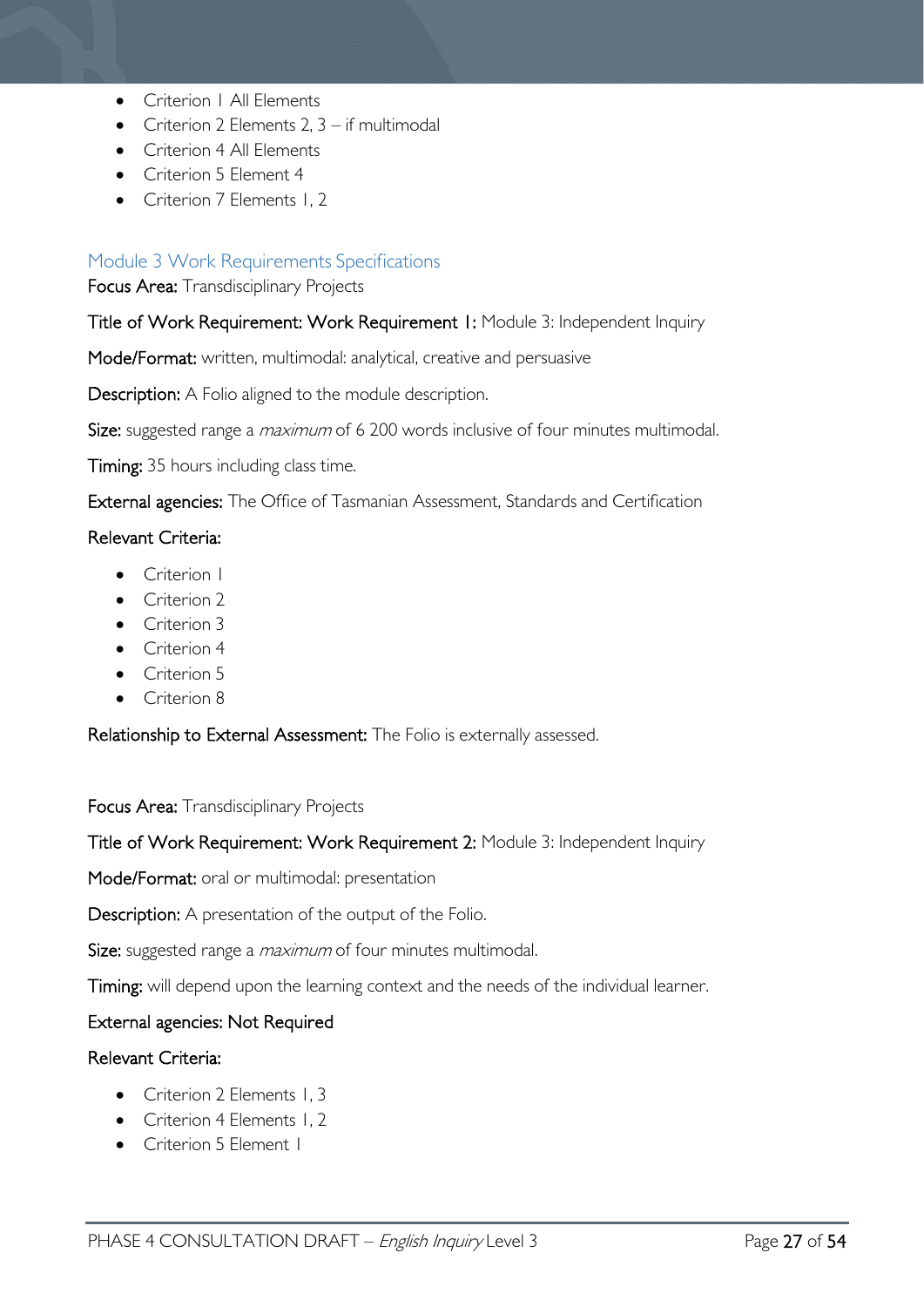# <span id="page-27-0"></span>Appendix 4 – General Capabilities and Cross-Curriculum Priorities

Learning across the curriculum content, including the cross-curriculum priorities and general capabilities, assists students to achieve the broad learning outcomes defined in the Alice Springs (Mparntwe) Education Declaration (December 2019).

### General Capabilities:

The general capabilities play a significant role in the Australian Curriculum in equipping young Australians to live and work successfully in the twenty-first century.

In the Australian Curriculum, capability encompasses knowledge, skills, behaviours and dispositions. Students develop capability when they apply knowledge and skills confidently, effectively and appropriately in complex and changing circumstances, in their learning at school and in their lives outside school.

The general capabilities include:

- Critical and creative thinking  $\mathbb{C}$
- Ethical understanding  $\div$
- Information and communication technology capability  $\cdot \star$
- Intercultural understanding  $\frac{c_3}{ }$
- Literacy  $\blacksquare$
- Numeracy
- Personal and social capability  $\ddot{\ddot{\bullet}}$

### Cross-Curriculum Priorities:

Cross-curriculum priorities enable students to develop understanding about and address the contemporary issues they face, for their own benefit and for the benefit of Australia as a whole. The priorities provide national, regional and global dimensions which will enrich the curriculum through development of considered and focused content that fits naturally within learning areas. Incorporation of the priorities will encourage conversations between students, teachers and the wider community.

The cross-curriculum priorities include:

- Aboriginal and Torres Strait Islander Histories and Cultures  $\mathcal$
- Asia and Australia's Engagement with Asia **AA**
- Sustainability  $\triangleleft$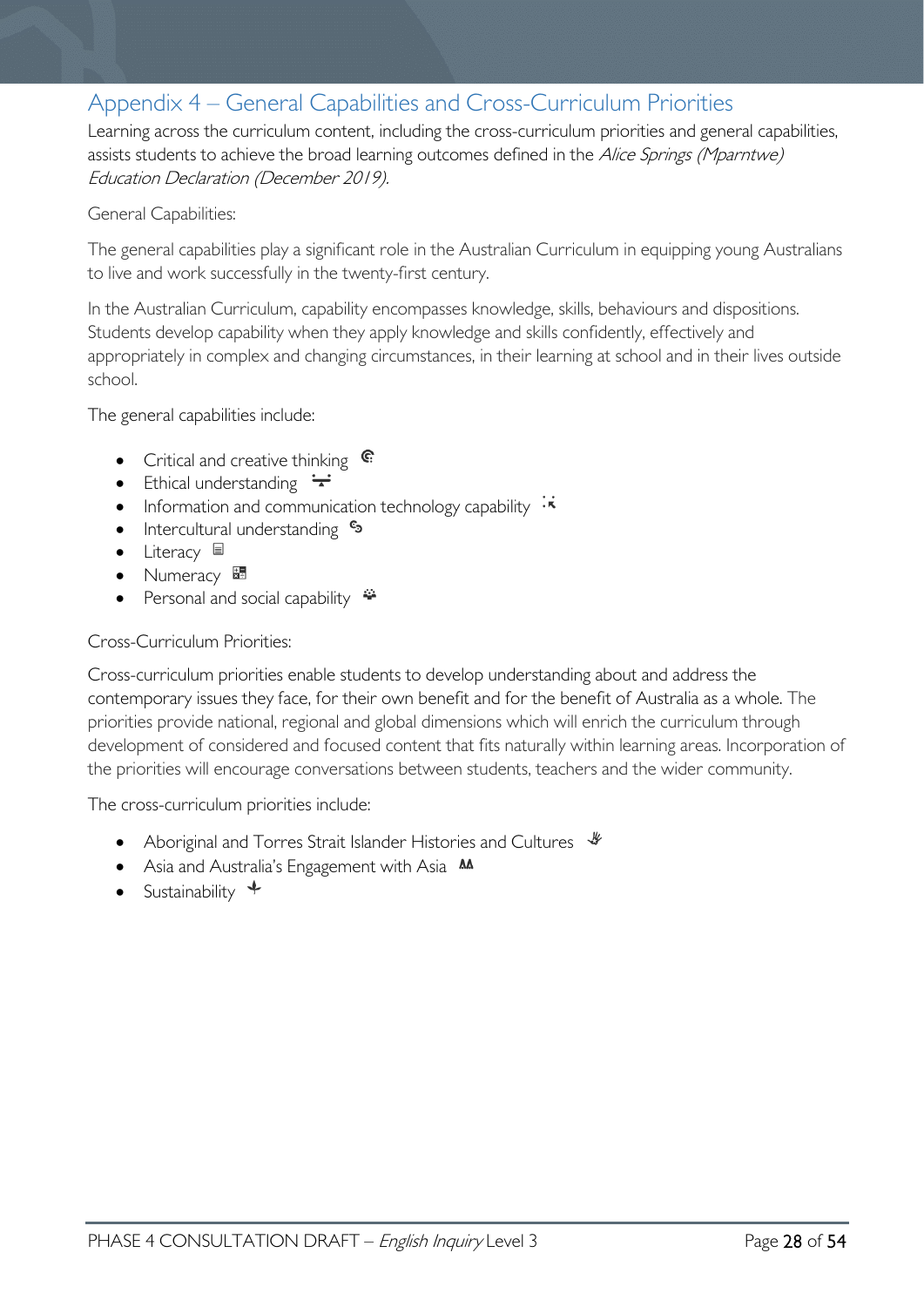# Appendix 5– Glossary

<span id="page-28-0"></span>

| Term              | Definition                                                                                                                                                                                                                                                                                                                                                                                                                                                                                                                                                                                         | Source<br>Acknowledgement                                                                              | Course<br>Context |
|-------------------|----------------------------------------------------------------------------------------------------------------------------------------------------------------------------------------------------------------------------------------------------------------------------------------------------------------------------------------------------------------------------------------------------------------------------------------------------------------------------------------------------------------------------------------------------------------------------------------------------|--------------------------------------------------------------------------------------------------------|-------------------|
| accuracy          | The condition or quality of being true, correct or exact; freedom from error or<br>defect; precision or exactness; correctness; in science, the extent to which a<br>measurement result represents the quantity it purports to measure; an accurate<br>measurement result includes an estimate of the true value and an estimate of the<br>uncertainty.                                                                                                                                                                                                                                            | Queensland General<br>English Syllabus 2019                                                            | Assessment        |
| accurate          | Precise and exact; to the point; consistent with, or exactly conforming to a truth,<br>standard, rule, model, convention or known facts; free from error or defect;<br>meticulous; correct in all details.                                                                                                                                                                                                                                                                                                                                                                                         | Queensland General<br>English Syllabus 2019                                                            | Assessment        |
| affiliative texts | Affiliative texts are those texts which involve "memberships, formal and informal,<br>in online communities centred around various forms of media" (Jenkins et. al.<br>2006) - largely, social media sites/platforms - while collaborative texts involve<br>people working together, formally or informally, online "to complete tasks and<br>develop new knowledge (such as through Wikipedia, alternative reality games,<br>spoiling)" (Jenkins et. al. 2006) and can be aided by specialised 'collaboration<br>software' or accomplished via social media (for example, as with crowdsourcing). | Jenkins, H. (2006). Fans,<br>bloggers, and gamers:<br>Exploring participatory<br>culture. nyu Press.   | Texts             |
| analyse           | Identify components and the relationship between them; draw out and relate<br>implications.                                                                                                                                                                                                                                                                                                                                                                                                                                                                                                        | Government of<br>Western Australia<br>School Curriculum and<br>Standards Authority<br>English Glossary | Assessment        |
| apply             | Use, utilise or employ in a particular situation.                                                                                                                                                                                                                                                                                                                                                                                                                                                                                                                                                  | <b>ACARA English</b><br>Glossary                                                                       | Assessment        |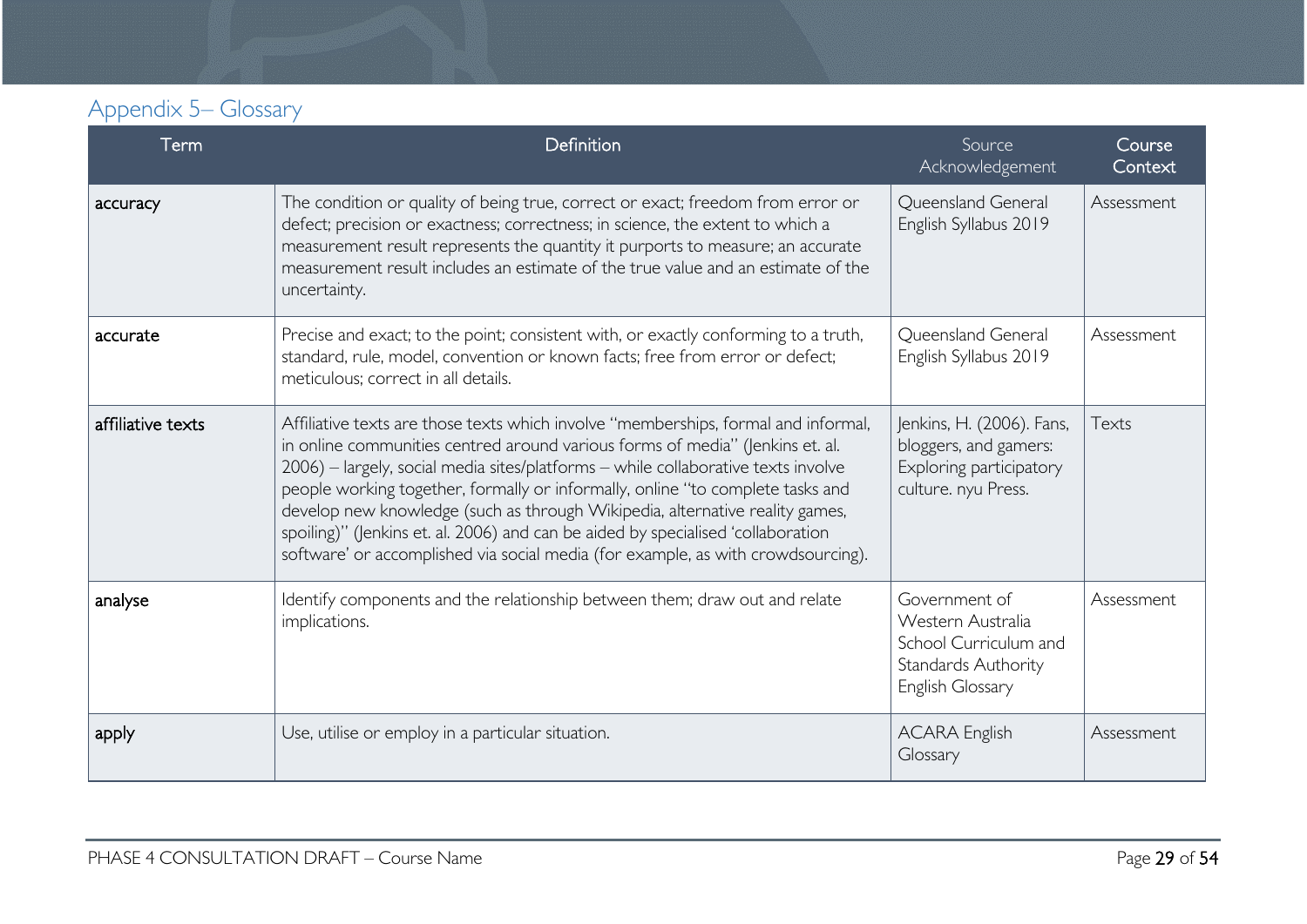| appropriate      | Acceptable; suitable or fitting for a particular purpose, circumstance, context, etc.                                                                                                                                                                                                                                                                                                                                                                                                                                                                     | <b>Oueensland General</b><br>English Syllabus 2019 | Assessment                          |
|------------------|-----------------------------------------------------------------------------------------------------------------------------------------------------------------------------------------------------------------------------------------------------------------------------------------------------------------------------------------------------------------------------------------------------------------------------------------------------------------------------------------------------------------------------------------------------------|----------------------------------------------------|-------------------------------------|
| clarify          | Make clear or intelligible; explain; make a statement or situation less confused and<br>more comprehensible.                                                                                                                                                                                                                                                                                                                                                                                                                                              | Queensland General<br>English Syllabus 2019        | Assessment                          |
| clearly          | In a clear manner; plainly and openly, without ambiguity.                                                                                                                                                                                                                                                                                                                                                                                                                                                                                                 | <b>ACARA English</b><br>Glossary                   | Assessment                          |
| coherent         | Orderly, logical and internally consistent relation of parts.                                                                                                                                                                                                                                                                                                                                                                                                                                                                                             | <b>ACARA English</b><br>Glossary                   | Assessment                          |
| cohesion         | Grammatical or lexical relationships that bind different parts of a text together and<br>give it unity. Cohesion is achieved through various devices such as connectives,<br>ellipses and word associations (sometimes called lexical cohesion). These<br>associations include synonyms, antonyms (for example, 'study/laze about',<br>'ugly/beautiful'), repetition (for example, 'work, work, work - that's all we do!') and<br>collocation (for example, 'friend' and 'pal' in, 'My friend did me a big favour last<br>week. She's been a real pal.'). | <b>ACARA English</b><br>Glossary                   | Assessment                          |
| cohesive         | Characterised by being united, bound together or having integrated meaning;<br>forming a united whole.                                                                                                                                                                                                                                                                                                                                                                                                                                                    | <b>Oueensland General</b><br>English Syllabus 2019 | Assessment                          |
| cohesive devices | Features of vocabulary, syntax and grammar that bind different parts of a text<br>together; examples include connectives, ellipses, synonyms; in multimodal texts<br>examples include establishing shots in films and icons for links on web pages.                                                                                                                                                                                                                                                                                                       | <b>Oueensland General</b><br>English Syllabus 2019 | Module<br>Content and<br>Assessment |
| communicate      | Convey knowledge and/or understandings to others; make known; transmit.                                                                                                                                                                                                                                                                                                                                                                                                                                                                                   | Queensland General<br>English Syllabus 2019        | Module<br>Content and<br>Assessment |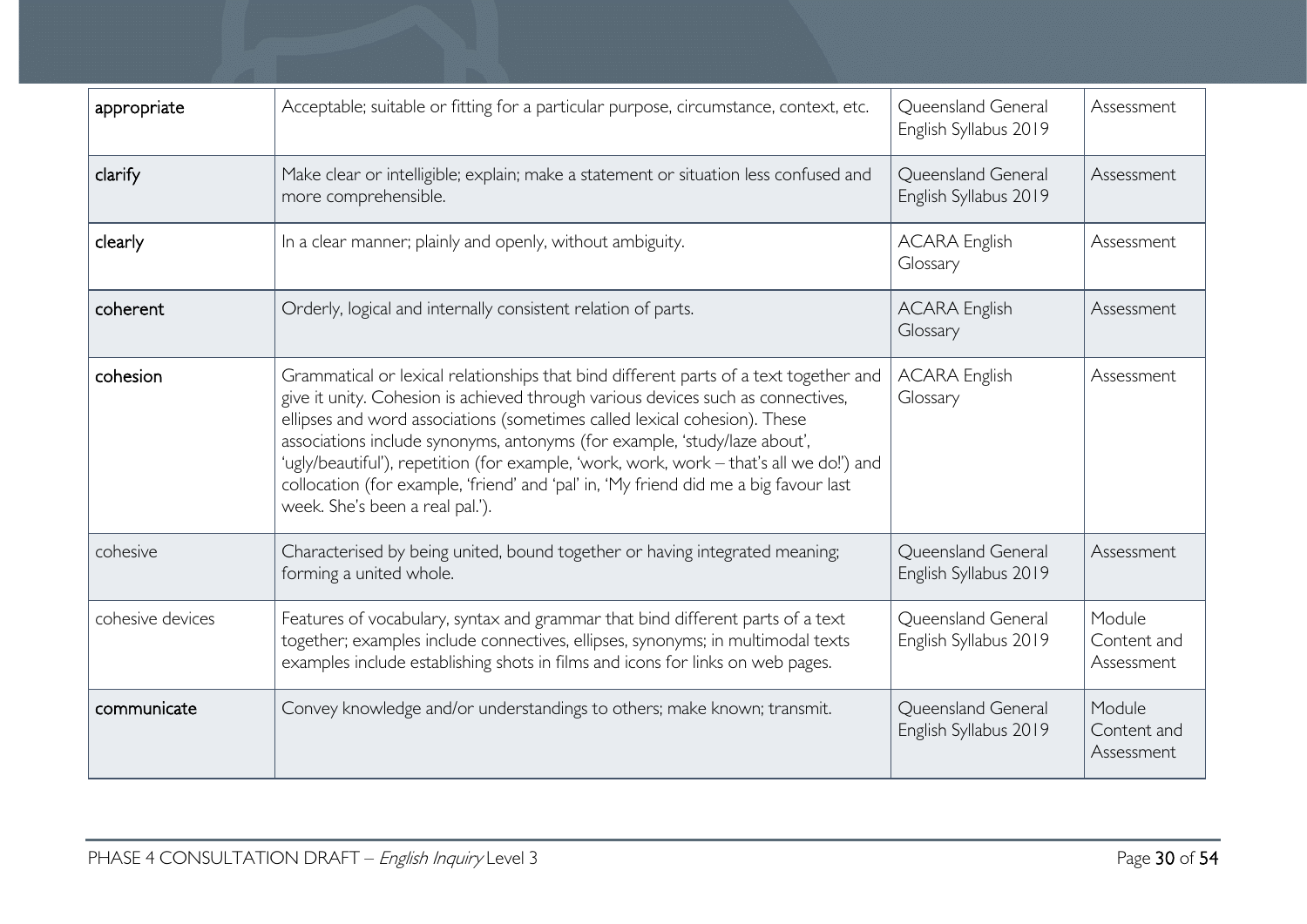| compare                     | Show how things are similar and different.                                                                                                                                                                                                                                                                                                                                                                                                                                                                                                                                                                                          | Government of<br>Western Australia<br>School Curriculum and<br>Standards Authority<br>English Glossary | Assessment                          |
|-----------------------------|-------------------------------------------------------------------------------------------------------------------------------------------------------------------------------------------------------------------------------------------------------------------------------------------------------------------------------------------------------------------------------------------------------------------------------------------------------------------------------------------------------------------------------------------------------------------------------------------------------------------------------------|--------------------------------------------------------------------------------------------------------|-------------------------------------|
| competent                   | Having suitable or sufficient skills, knowledge, experience, etc. For some purpose;<br>adequate but not exceptional; capable; suitable or sufficient for the purpose;<br>acceptable and satisfactory, though not outstanding.                                                                                                                                                                                                                                                                                                                                                                                                       | Queensland General<br>English Syllabus 2019                                                            | Assessment                          |
| competently                 | In an efficient and capable way, in an acceptable and satisfactory, though not<br>outstanding, way.                                                                                                                                                                                                                                                                                                                                                                                                                                                                                                                                 | <b>Oueensland General</b><br>English Syllabus 2019                                                     | Assessment                          |
| comprehend                  | Understand the meaning or nature of; grasp mentally.                                                                                                                                                                                                                                                                                                                                                                                                                                                                                                                                                                                | Queensland General<br>English Syllabus 2019                                                            | Module<br>Content and<br>Assessment |
| comprehension<br>strategies | A set of processes used by readers to make meaning from texts. Key<br>comprehension strategies include:<br>activating and using prior knowledge<br>identifying literal information explicitly stated in the text<br>making inferences based on information in the text and their own prior<br>knowledge<br>predicting likely future events in a text<br>visualising by creating mental images of elements in a text<br>summarising and organising information from a text<br>integrating ideas and information in texts<br>critically reflecting on content, structure, language and images used to<br>construct meaning in a text. | <b>ACARA English</b><br>Glossary                                                                       | Module<br>Content                   |
| comprehensively             | Wide-ranging; detailed and thorough, including all that is relevant.                                                                                                                                                                                                                                                                                                                                                                                                                                                                                                                                                                | Queensland General<br>English Syllabus 2019                                                            | Assessment                          |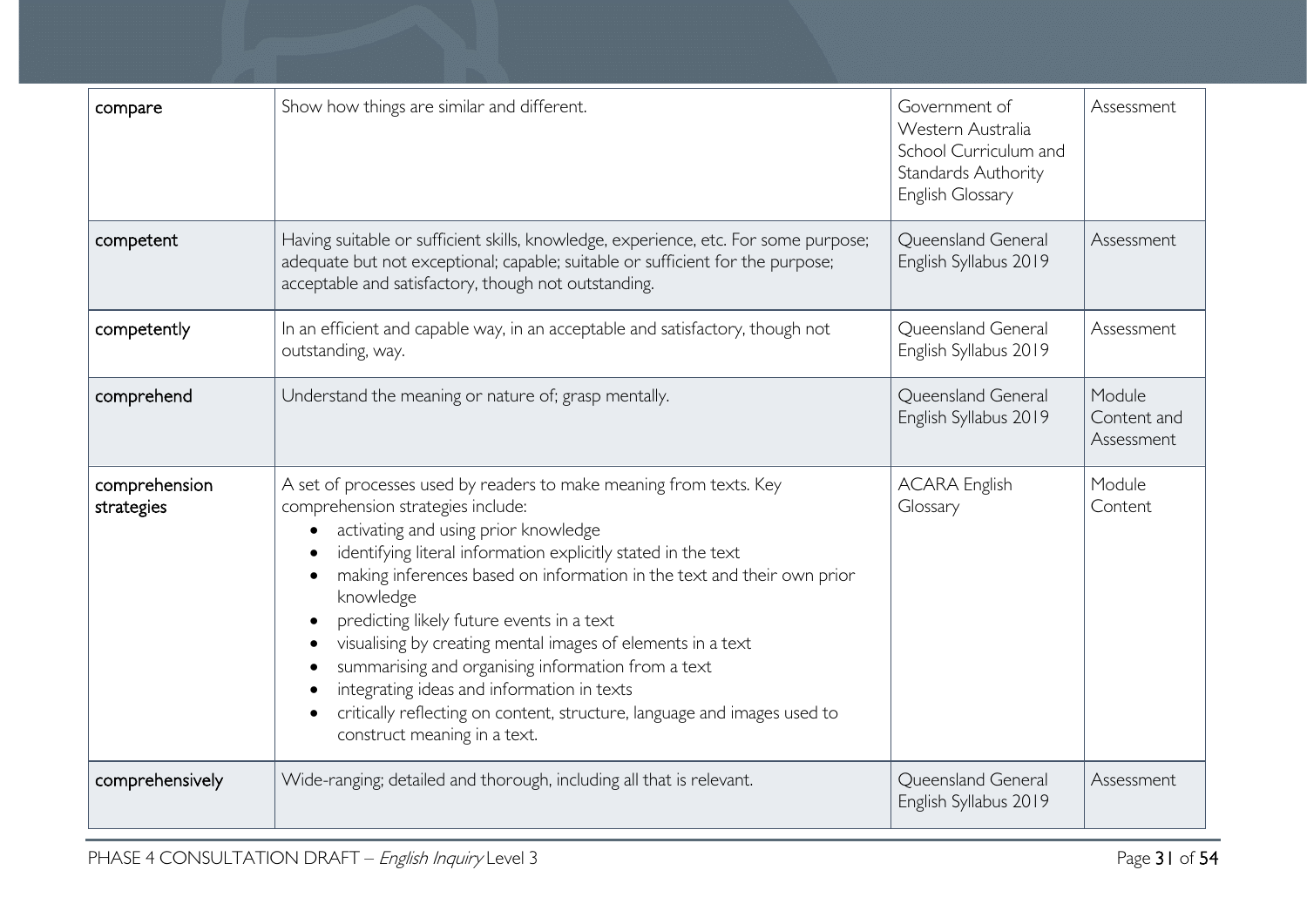| connecting | Connecting is recognising relationships between texts and between texts and own<br>lives.<br>In this course learners make connections between:<br>texts and their own life<br>$\bullet$<br>elements of texts e.g. words and images<br>common ideas, experiences and stories<br>identifiable links between texts and contexts.                                                                                                                                              | New South Wales<br>English Textual<br>Concepts Learning<br>Processes                                           | Module<br>Content                   |
|------------|----------------------------------------------------------------------------------------------------------------------------------------------------------------------------------------------------------------------------------------------------------------------------------------------------------------------------------------------------------------------------------------------------------------------------------------------------------------------------|----------------------------------------------------------------------------------------------------------------|-------------------------------------|
| consider   | Formed after careful thought.                                                                                                                                                                                                                                                                                                                                                                                                                                              | <b>ACARA English</b><br>Glossary                                                                               | Assessment                          |
| context    | The environment in which a text is responded to or created. Context can include<br>the general social, historical and cultural conditions in which a text is responded to<br>and created (the context of culture) or the specific features of its immediate<br>environment (context of situation). The term is also used to refer to the wording<br>surrounding an unfamiliar word that a reader or listener uses to understand its<br>meaning.                            | <b>ACARA English</b><br>Glossary                                                                               | Module<br>Content and<br>Assessment |
| control    | Shows the exercise of restraint or direction over; held in check; restrained,<br>managed or kept within certain bounds.                                                                                                                                                                                                                                                                                                                                                    | Queensland General<br>English Syllabus 2019                                                                    | Assessment                          |
| convention | An accepted practice that has developed over time and is generally used and<br>understood, for example, the use of specific structural aspects of texts such as in<br>report writing with sections for introduction, background, discussion and<br>recommendations. Conventions can be techniques, features or elements that<br>belong to a genre. In order to belong to a particular genre, a text should adhere to,<br>abide by or follow the conventions of that genre. | Government of<br>Western Australia<br>School Curriculum and<br>Standards Authority<br>Year II English Glossary | Module<br>Content and<br>Assessment |
| creative   | Resulting from originality of thought or expression; relating to or involving the use<br>of the imagination or original ideas to create something; having good imagination<br>or original ideas.                                                                                                                                                                                                                                                                           | <b>Oueensland General</b><br>English Syllabus 2019                                                             | Module<br>Content and<br>Assessment |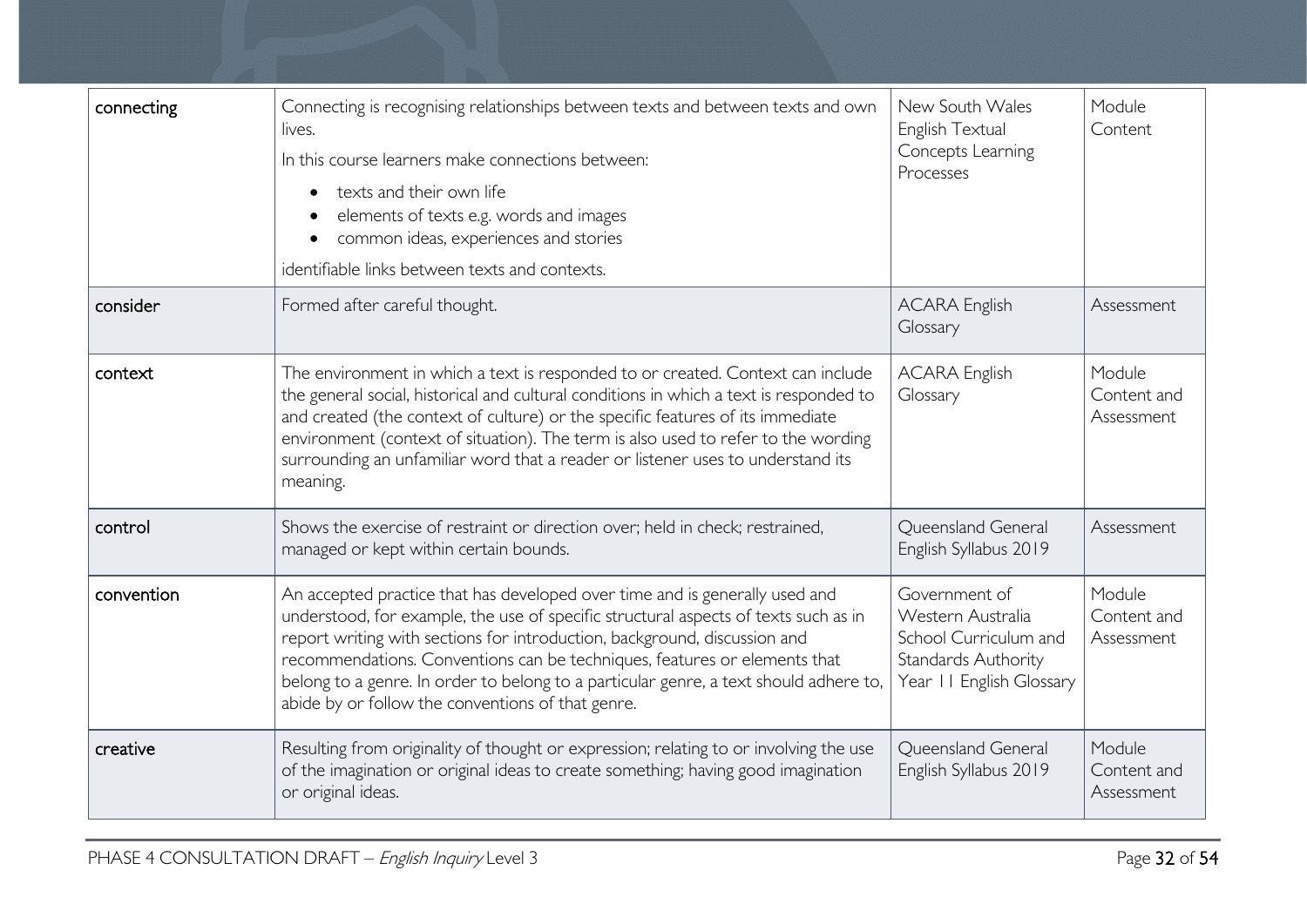| creative or expressive<br>texts | Creative or Expressive texts are those multimodal texts which utilise more<br>conventional, recognised creative/expressive forms (such as fictional, short or<br>feature films, animation, music videos, graphic novels/comics), which are accessed<br>via a range of platforms, and those texts which experiment with form,<br>'producing new creative forms, such as digital sampling, skinning and modding,<br>fan videomaking zines, mashups" (Jenkins et.al. 2006), often appearing in digital,<br>participatory spaces. | Jenkins, H. (2006). Fans,<br>bloggers, and gamers:<br>Exploring participatory<br>culture. nyu Press.   | Texts                               |
|---------------------------------|-------------------------------------------------------------------------------------------------------------------------------------------------------------------------------------------------------------------------------------------------------------------------------------------------------------------------------------------------------------------------------------------------------------------------------------------------------------------------------------------------------------------------------|--------------------------------------------------------------------------------------------------------|-------------------------------------|
| critical                        | Involving skilful judgment as to truth, merit, etc; involving the objective analysis and<br>evaluation of an issue in order to form a judgment; expressing or involving an<br>analysis of the merits and faults of a work of literature, music, or art; incorporating<br>a detailed and scholarly analysis and commentary (of a text); rationally appraising<br>for logical consistency and merit.                                                                                                                            | Queensland General<br>English Syllabus 2019                                                            | Module<br>Content and<br>Assessment |
| critically analyse              | It adds a degree or level of accuracy depth, knowledge and understanding, logic,<br>questioning, reflection and quality to analyse/evaluate.<br>Critical analysis relates to critical literacy, which involves the questioning and<br>examination of ideas and requires students to synthesise, analyse, interpret,<br>evaluate and respond to texts.                                                                                                                                                                         | Government of<br>Western Australia<br>School Curriculum and<br>Standards Authority<br>English Glossary |                                     |
| describe                        | Give an account (written or spoken) of a situation, event, pattern or process, or<br>of the characteristics or features of something.                                                                                                                                                                                                                                                                                                                                                                                         | Queensland General<br>English Syllabus 2019                                                            | Assessment                          |
| detailed                        | Executed with great attention to the fine points; meticulous; including many of the<br>parts or facts.                                                                                                                                                                                                                                                                                                                                                                                                                        | Queensland General<br>English Syllabus 2019                                                            | Assessment                          |
| develop                         | In English: begin to build an opinion or idea.                                                                                                                                                                                                                                                                                                                                                                                                                                                                                | <b>ACARA English</b><br>Glossary                                                                       | Assessment                          |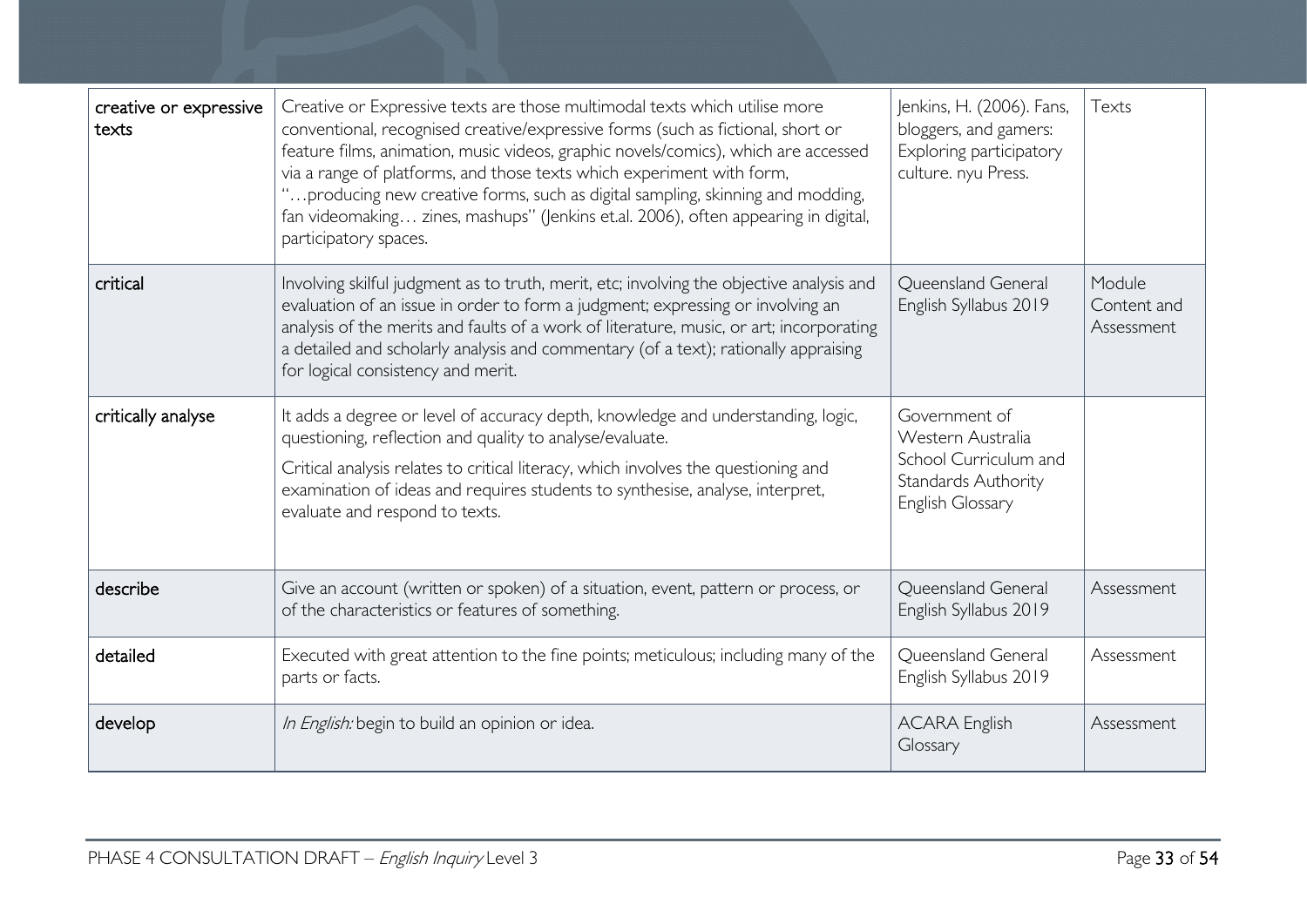| discerning | Having or showing good judgement.                                                                                                                                                                                                                                                                                                                                                                                                                                               | Oxford Language<br>Dictionary                       | Assessment        |
|------------|---------------------------------------------------------------------------------------------------------------------------------------------------------------------------------------------------------------------------------------------------------------------------------------------------------------------------------------------------------------------------------------------------------------------------------------------------------------------------------|-----------------------------------------------------|-------------------|
| discuss    | Talk or write about a topic, taking into account different issues and ideas.                                                                                                                                                                                                                                                                                                                                                                                                    | <b>ACARA English</b><br>Glossary                    | Assessment        |
| effect     | Selecting and using language features that promote a particular interpretation and<br>reaction of an audience.                                                                                                                                                                                                                                                                                                                                                                  | Adapted from the<br>Cambridge English<br>Dictionary | Assessment        |
| effective  | Successful in producing the intended, desired or expected result.                                                                                                                                                                                                                                                                                                                                                                                                               | Queensland General<br>English Syllabus 2019         | Assessment        |
| evaluate   | Make an appraisal by weighing up or assessing strengths, implications and<br>limitations; make judgments about ideas, works, solutions or methods in relation<br>to selected criteria; examine and determine the merit, value or significance of<br>something, based on criteria.                                                                                                                                                                                               | Queensland General<br>English Syllabus 2019         | Assessment        |
| examine    | Investigate, inspect or scrutinise; inquire or search into; consider or discuss an<br>argument or concept in a way that uncovers the assumptions and<br>interrelationships of the issue.                                                                                                                                                                                                                                                                                        | Queensland General<br>English Syllabus 2019         | Assessment        |
| exhibit    | In this course exhibit is synonymous with presentation and sharing.<br>Exhibition refers to projects, presentations or projects through which students<br>exhibit what they have learned, usually as a way of demonstrating whether and to<br>what degree they have achieved expected learning outcomes.<br>An exhibition may take many forms or text types. Interacting with others is part of<br>this process.<br>Adjustments should be made based on learners' capabilities. | https://www.edglossary.<br>org/exhibition/          | Module<br>Content |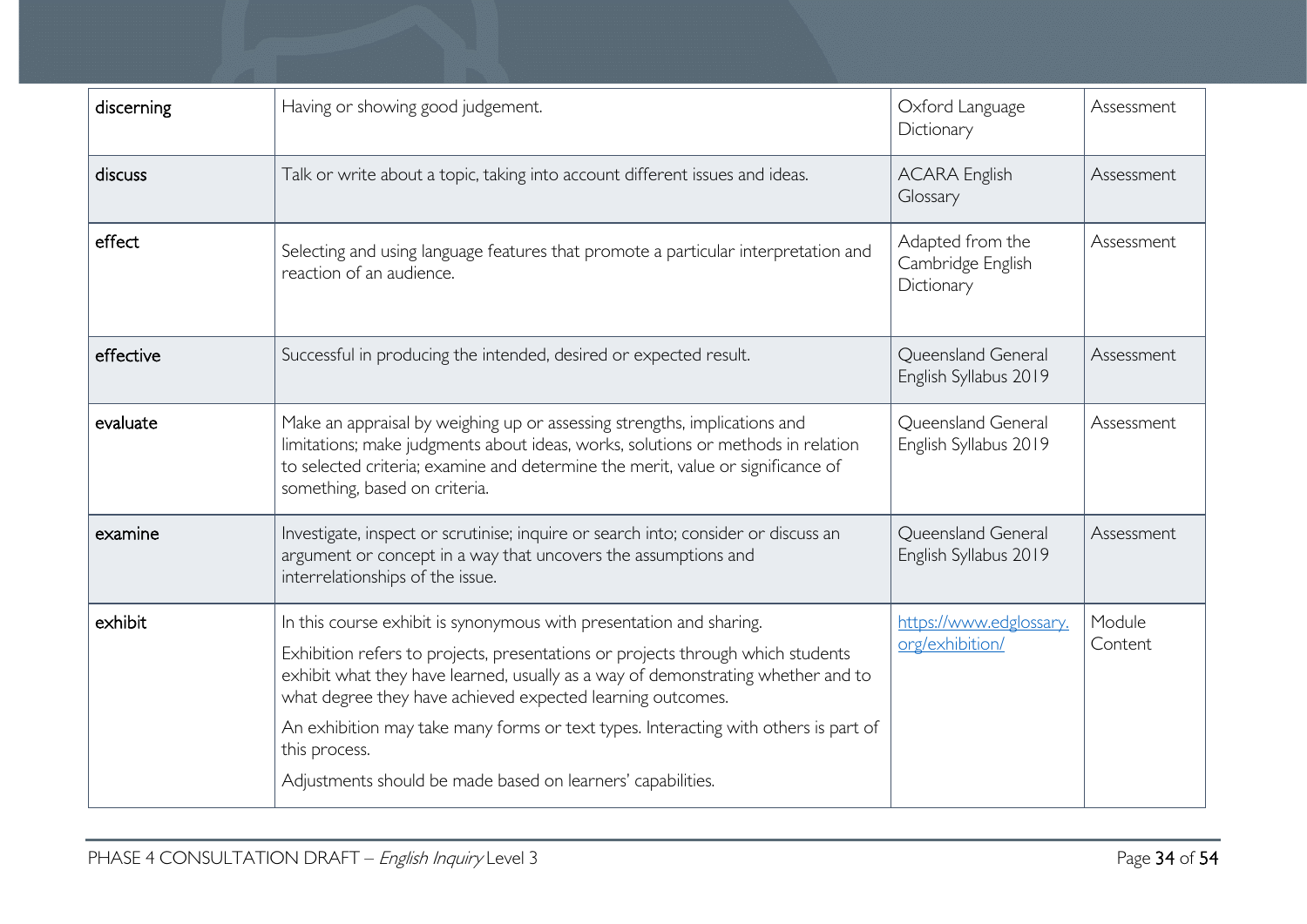| explain        | Make an idea or situation plain or clear by describing it in more detail or revealing<br>relevant facts; give an account; provide additional information.                                                             | Queensland General<br>English Syllabus 2019                                                                    | Assessment                          |
|----------------|-----------------------------------------------------------------------------------------------------------------------------------------------------------------------------------------------------------------------|----------------------------------------------------------------------------------------------------------------|-------------------------------------|
| explore        | Look into both closely and broadly; scrutinise; inquire into or discuss something in<br>detail                                                                                                                        | Queensland General<br>English Syllabus 2019                                                                    | Module<br>Content and<br>Assessment |
| express        | Convey, show or communicate (e.g. A thought, opinion, feeling, emotion, idea or<br>viewpoint); in words, art, music or movement, convey or suggest a representation<br>of; depict                                     | <b>Oueensland General</b><br>English Syllabus 2019                                                             | Module<br>Content and<br>Assessment |
| fluently       | In a graceful and seemingly effortless manner; in a way that progresses smoothly<br>and readily.                                                                                                                      | Queensland General<br>English Syllabus 2019                                                                    | Assessment                          |
| generate ideas | Produce, create ideas.                                                                                                                                                                                                | Queensland General<br>English Syllabus 2019                                                                    | Module<br>Content                   |
| grammar        | The language we use and the description of language as a system. In describing<br>language, attention is paid to both structure (form) and meaning (function) at the<br>level of the word, the sentence and the text. | <b>ACARA English</b><br>Glossary                                                                               | Module<br>Content and<br>Assessment |
| idea           | In this course, the word has an open meaning and can be interpreted as<br>understandings, thoughts, notions, opinions, views or beliefs.                                                                              | Government of<br>Western Australia<br>School Curriculum and<br>Standards Authority<br>Year II English Glossary | Module<br>Content and<br>Assessment |
| ideate         | To think of an idea or ideas.                                                                                                                                                                                         | Cambridge English<br>Dictionary                                                                                | Module<br>Content                   |
| independent    | Thinking or acting for oneself, not influenced by others.                                                                                                                                                             | Queensland General<br>English Syllabus 2019                                                                    | Module<br>Content                   |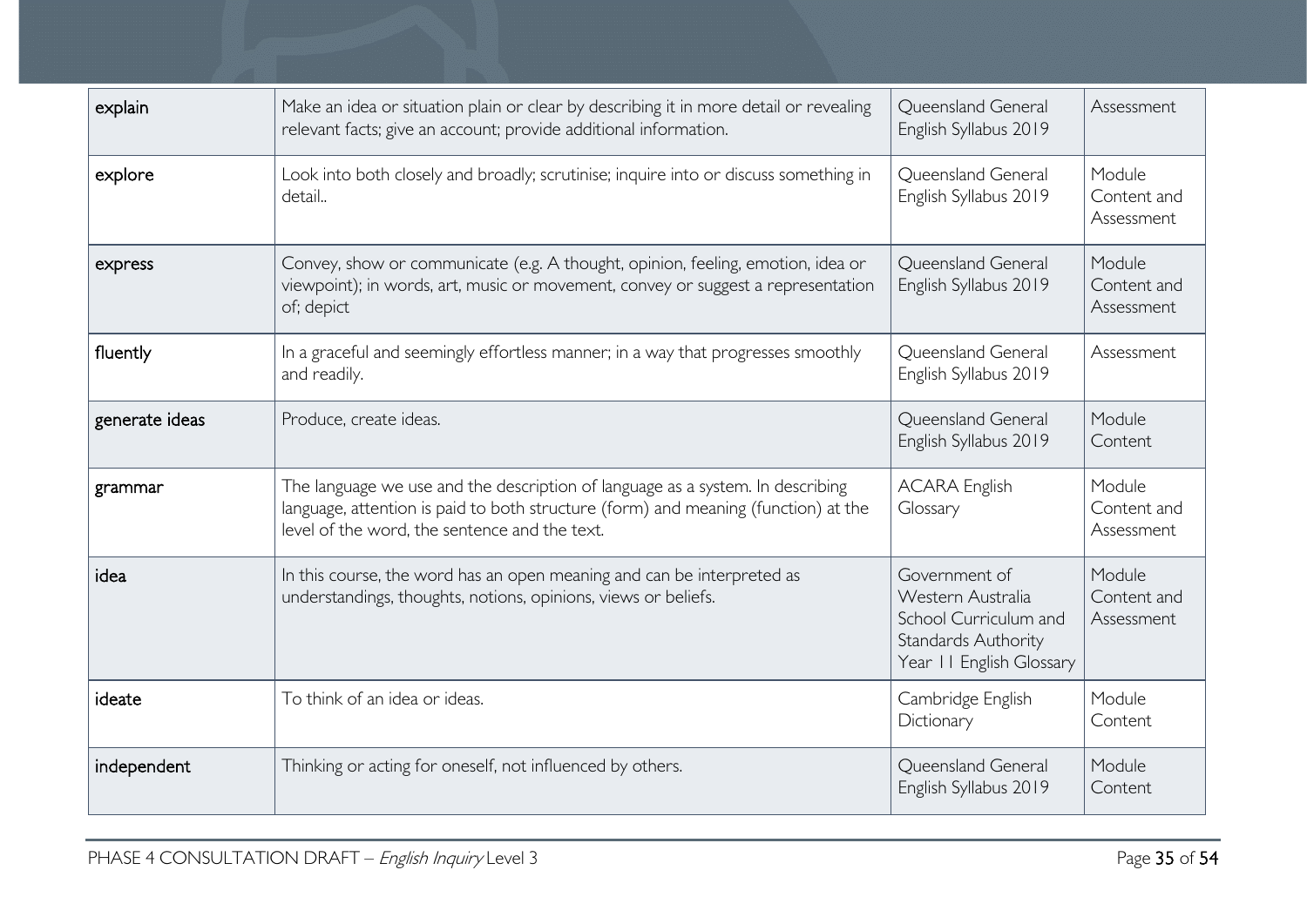| identify   | Establish or indicate who or what someone or something is.                  | ACARA English<br>Glossary                   | Assessment |
|------------|-----------------------------------------------------------------------------|---------------------------------------------|------------|
| innovative | New and original; introducing new ideas; original and creative in thinking. | Queensland General<br>English Syllabus 2019 | Assessment |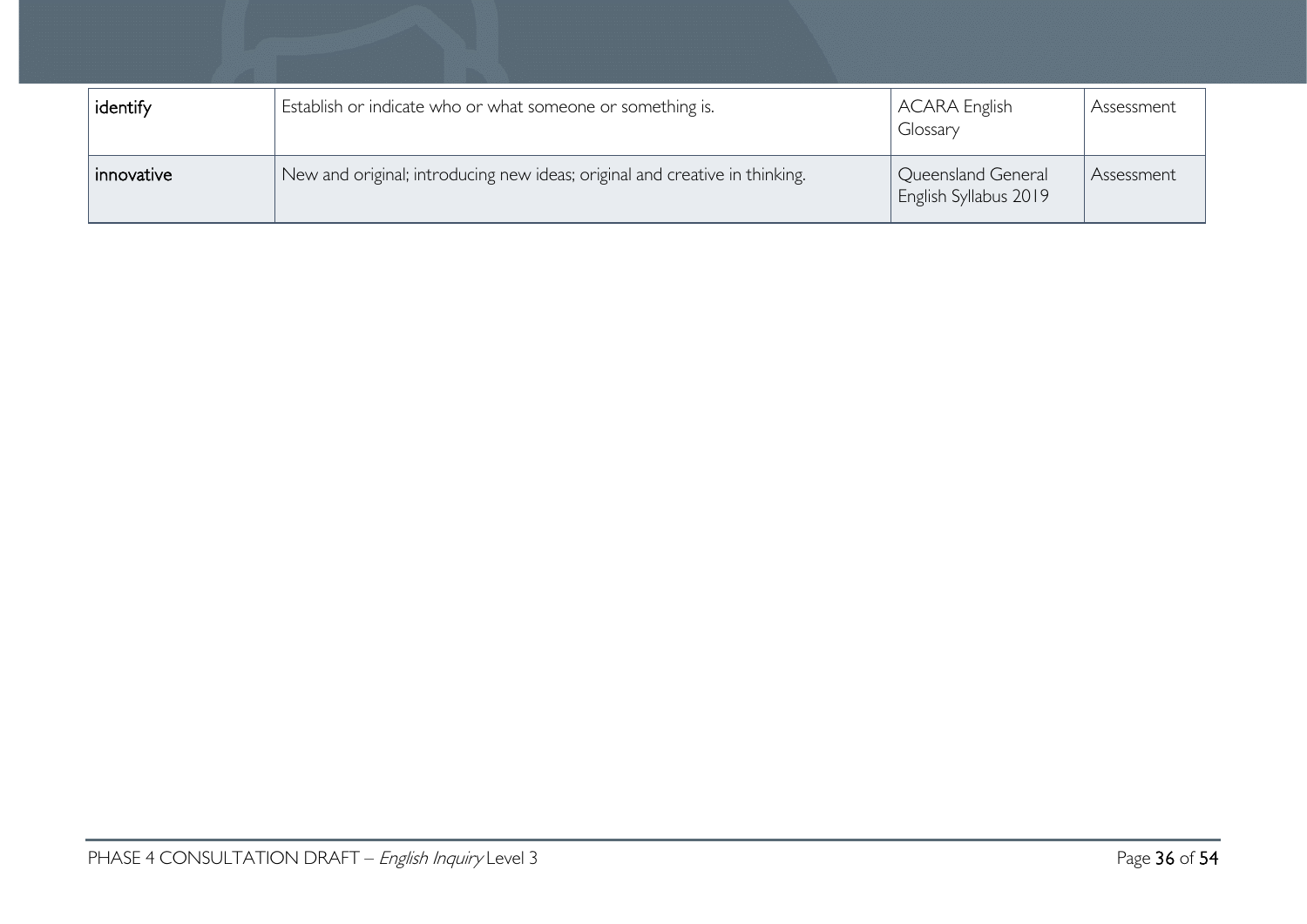| inquiry skills and<br>learning processes | To be effective inquires students need to:<br>identify what they want to know and what they can achieve<br>pose researchable questions<br>brainstorm/ideate<br>locate appropriate sources of information<br>gather, sort and organise information<br>engage personally, making connections with texts and between texts<br>engage critically – making judgements about texts and the ways they are<br>constructed through basic analysis<br>experimenting- applying knowledge and skills creatively and critically to<br>develop deep understanding: experimenting with language, form, mode<br>and medium to express ideas and opinions<br>making decisions and putting ideas into action<br>present information in appropriate ways<br>reflect on what they have learned and the inquiry process<br>apply their knowledge in new contexts.<br>In this course they do this through the key elements of transdisciplinary learning:<br>engage and ideate<br>connect and apply<br>exhibit and reflect. | Focus on Inquiry Jeni<br>Wilson and Lesly Wing<br>Jan and the New South<br><b>Wales Textual Concepts</b> | Module<br>Content and<br>Assessment |
|------------------------------------------|-------------------------------------------------------------------------------------------------------------------------------------------------------------------------------------------------------------------------------------------------------------------------------------------------------------------------------------------------------------------------------------------------------------------------------------------------------------------------------------------------------------------------------------------------------------------------------------------------------------------------------------------------------------------------------------------------------------------------------------------------------------------------------------------------------------------------------------------------------------------------------------------------------------------------------------------------------------------------------------------------------|----------------------------------------------------------------------------------------------------------|-------------------------------------|
|                                          | In turn inquiry skills are enacted and developed through the following learning<br>processes:<br>Understanding<br>Connecting<br>Engaging critically<br>Engaging personally<br>Reflecting<br>Experimenting.                                                                                                                                                                                                                                                                                                                                                                                                                                                                                                                                                                                                                                                                                                                                                                                            |                                                                                                          |                                     |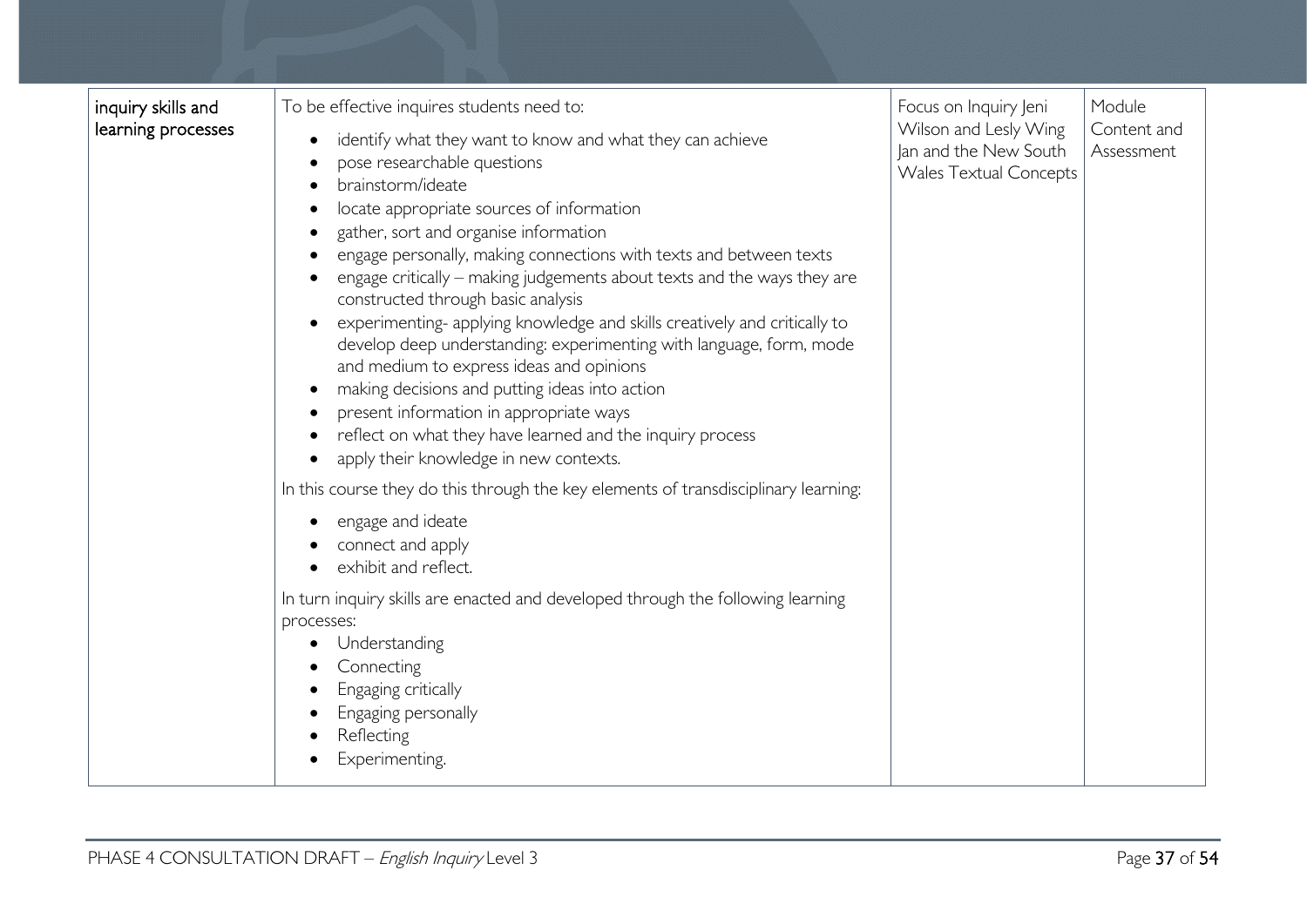| intended    | Designed; meant; done on purpose; intentional.                                                                                                                                                                                                                                                                                                                                                                                                                                                                                          | Queensland General<br>English Syllabus 2019                                                                    | Module<br>Content and<br>Assessment |
|-------------|-----------------------------------------------------------------------------------------------------------------------------------------------------------------------------------------------------------------------------------------------------------------------------------------------------------------------------------------------------------------------------------------------------------------------------------------------------------------------------------------------------------------------------------------|----------------------------------------------------------------------------------------------------------------|-------------------------------------|
| interpret   | Use knowledge and understanding to recognise trends and draw conclusions from<br>given information; make clear or explicit; elucidate or understand in a particular<br>way; bring out the meaning of, e.g. a dramatic or musical work, by performance or<br>execution; bring out the meaning of an artwork by artistic representation or<br>performance; give one's own interpretation of; identify or draw meaning from, or<br>give meaning to, information presented in various forms, such as words, symbols,<br>pictures or graphs. | Queensland General<br>English Syllabus 2019                                                                    | Module<br>Content and<br>Assessment |
| investigate | Carry out an examination or formal inquiry in order to establish or obtain facts<br>and reach new conclusions; search, inquire into, interpret and draw conclusions<br>about data and information.                                                                                                                                                                                                                                                                                                                                      | Queensland General<br>English Syllabus 2019                                                                    | Module<br>Content and<br>Assessment |
| issues      | Matters of personal or public concern that are in dispute; things which directly or<br>indirectly affect a person or members of a society and are considered to be<br>problems. Many issues are raised in texts and it is for the reader/audience to<br>identify these.                                                                                                                                                                                                                                                                 | Government of<br>Western Australia<br>School Curriculum and<br>Standards Authority<br>Year II English Glossary | Module<br>Content and<br>Assessment |
| interpret   | Draw meaning from.                                                                                                                                                                                                                                                                                                                                                                                                                                                                                                                      | Government of<br>Western Australia<br>School Curriculum and<br>Standards Authority                             | Module<br>Content and<br>Assessment |
| justified   | Sound reasons or evidence are provided to support an argument, statement or<br>conclusion.                                                                                                                                                                                                                                                                                                                                                                                                                                              | Queensland General<br>English Syllabus 2019                                                                    | Assessment                          |
| justify     | Give reasons or evidence to support an answer, response or conclusion; show or<br>prove how an argument, statement or conclusion is right or reasonable.                                                                                                                                                                                                                                                                                                                                                                                | Queensland General<br>English Syllabus 2019                                                                    | Assessment                          |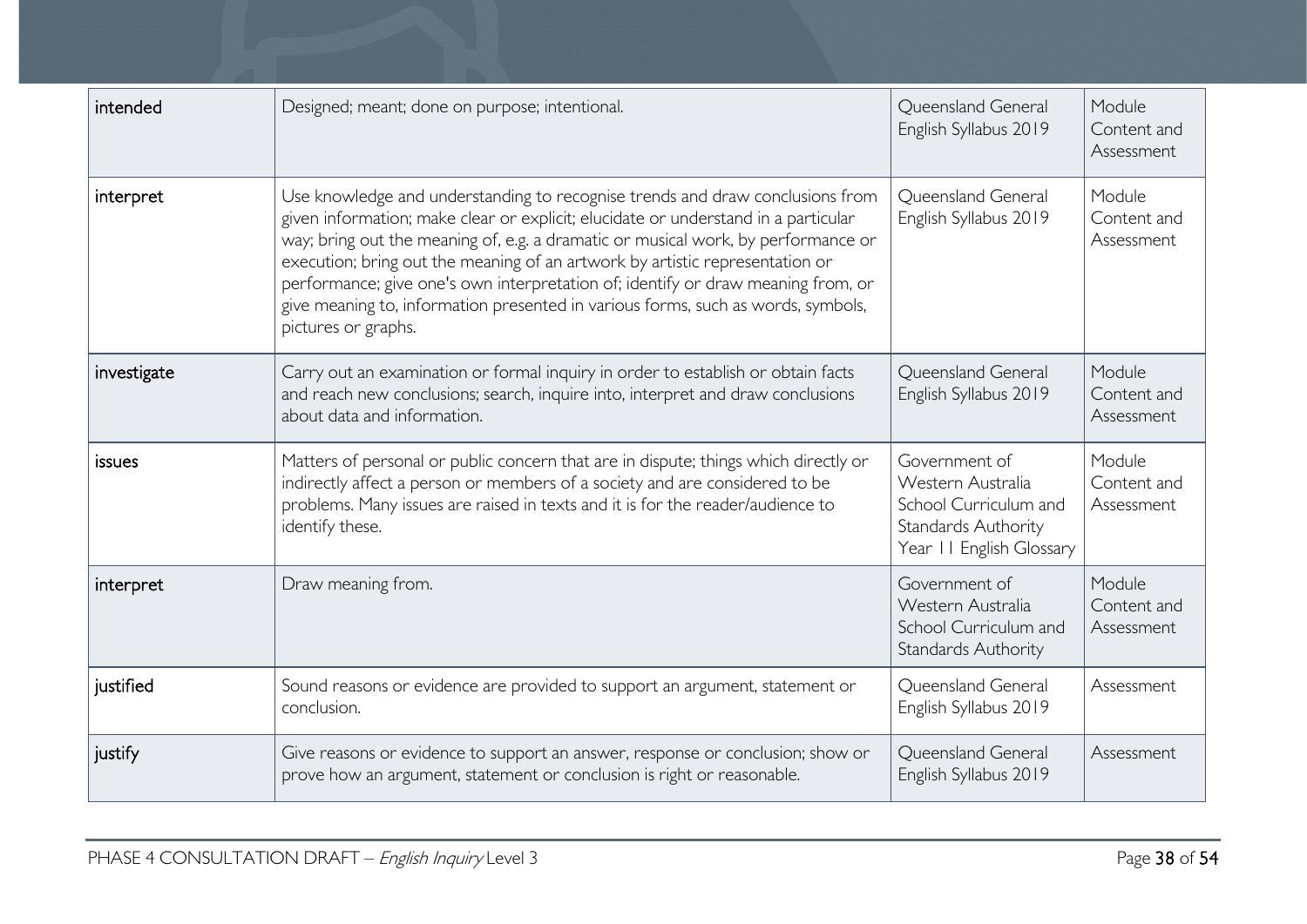| language features | The features of language that support meaning (for example, sentence structure,<br>noun group/phrase, vocabulary, punctuation, figurative language, framing, camera<br>angles).<br>They relate to oral, written, multimodal texts and all text types.<br>Choices in language features and text structures together define a type of text and<br>shape its meaning. These choices vary according to the purpose of a text, its<br>subject matter, audience, and mode or medium of production. | <b>ACARA English</b><br>Glossary            | Module<br>Content and<br>Assessment |
|-------------------|----------------------------------------------------------------------------------------------------------------------------------------------------------------------------------------------------------------------------------------------------------------------------------------------------------------------------------------------------------------------------------------------------------------------------------------------------------------------------------------------|---------------------------------------------|-------------------------------------|
| literary device   | Literary devices are techniques that writers use to create a special and pointed<br>effect in their writing, to convey information, or to help readers understand their<br>writing on a deeper level.<br>Often, literary devices are used in writing for emphasis or clarity. Authors will also<br>use literary devices to get readers to connect more strongly with either a story as a<br>whole or specific characters or themes.                                                          | Hannah Muniz                                | Content and<br>assessment           |
| locate            | Identify where something is found.                                                                                                                                                                                                                                                                                                                                                                                                                                                           | <b>ACARA English</b><br>Glossary            | Module<br>Content and<br>Assessment |
| logical           | Rational and valid; internally consistent; reasonable; reasoning in accordance with<br>the principles/rules of logic or formal argument; characterised by or capable of<br>clear, sound reasoning; (of an action, decision, etc) expected or sensible under the<br>circumstances.                                                                                                                                                                                                            | Queensland General<br>English Syllabus 2019 | Assessment                          |
| logically         | According to the rules of logic or formal argument; in a way that shows clear,<br>sound reasoning; in a way that is expected or sensible.                                                                                                                                                                                                                                                                                                                                                    | Queensland General<br>English Syllabus 2019 | Assessment                          |
| manipulate        | Adapt or change to suit one's purpose.                                                                                                                                                                                                                                                                                                                                                                                                                                                       | Queensland General<br>English Syllabus 2019 | Assessment                          |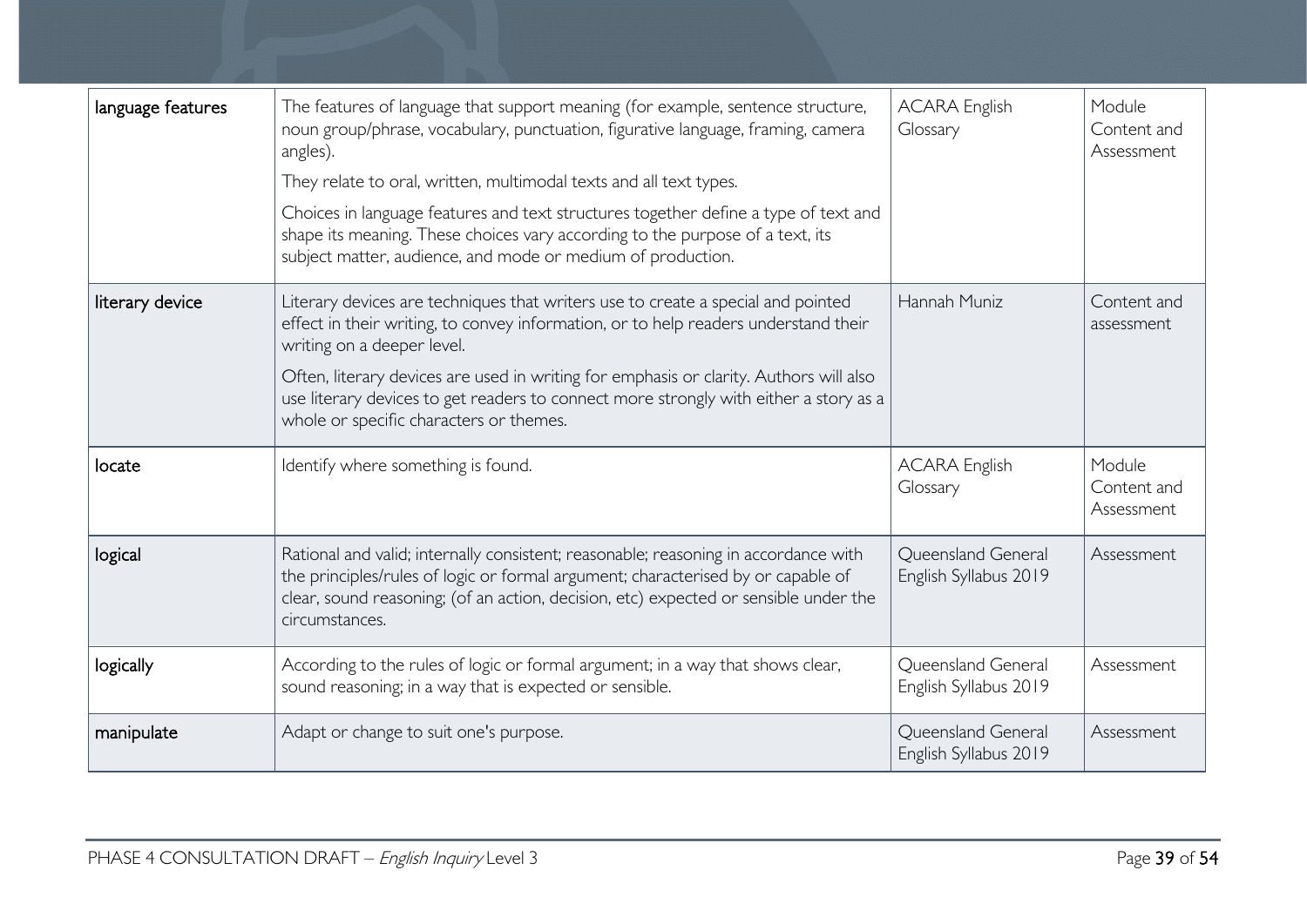| media                        | Spoken, print, graphic or electronic communications with a public audience. They<br>often involve numerous people in their construction and are usually shaped by the<br>technology used in their production. The media texts studied in English can be<br>found in newspapers and magazines and on television, film, radio, computer<br>software and the internet.                                        | <b>ACARA English</b><br>Glossary            | Module<br>Content and<br>Assessment |
|------------------------------|------------------------------------------------------------------------------------------------------------------------------------------------------------------------------------------------------------------------------------------------------------------------------------------------------------------------------------------------------------------------------------------------------------|---------------------------------------------|-------------------------------------|
| media texts                  | Spoken, print, graphic or electronic communications with a public audience; they<br>often involve numerous people in their construction and are usually shaped by the<br>technology used in their production; media texts can be found in newspapers and<br>magazines and on television, film, radio, computer software and the internet.                                                                  | Queensland General<br>English Syllabus 2019 | Media<br>Content                    |
| medium                       | A resource used in the production of texts, including tools and materials used (for<br>example, digital text and a computer, writing and a pen or a typewriter).                                                                                                                                                                                                                                           | <b>ACARA English</b><br>Glossary            | Module<br>Content and<br>Assessment |
| mode                         | The various processes of communication: listening, speaking, reading/viewing and<br>writing/creating. Modes are also used to refer to the semiotic (meaning-making)<br>resources associated with these communicative processes, such as sound, print,<br>image and gesture.                                                                                                                                | <b>ACARA English</b><br>Glossary            | Module<br>Content and<br>Assessment |
| mode appropriate<br>features | Include:<br>written, e.g. conventional spelling and punctuation • spoken/signed, e.g.<br>pronunciation, phrasing and pausing, audibility and clarity, volume, pace,<br>silence<br>non-verbal, e.g. facial expressions, gestures, proximity, stance, movement<br>complementary features, including digital features such as graphics, still and<br>moving images, design elements, music and sound effects. | Queensland General<br>English Syllabus 2019 | Module<br>Content and<br>Assessment |
| multimodal                   | Uses a combination of at least two modes (e.g. spoken, written), delivered at the<br>same time, to communicate ideas and information to a live or virtual audience, for<br>a particular purpose; the selected modes are integrated so that each mode<br>contributes significantly to the response.                                                                                                         | Queensland General<br>English Syllabus 2019 | Module<br>Content and<br>Assessment |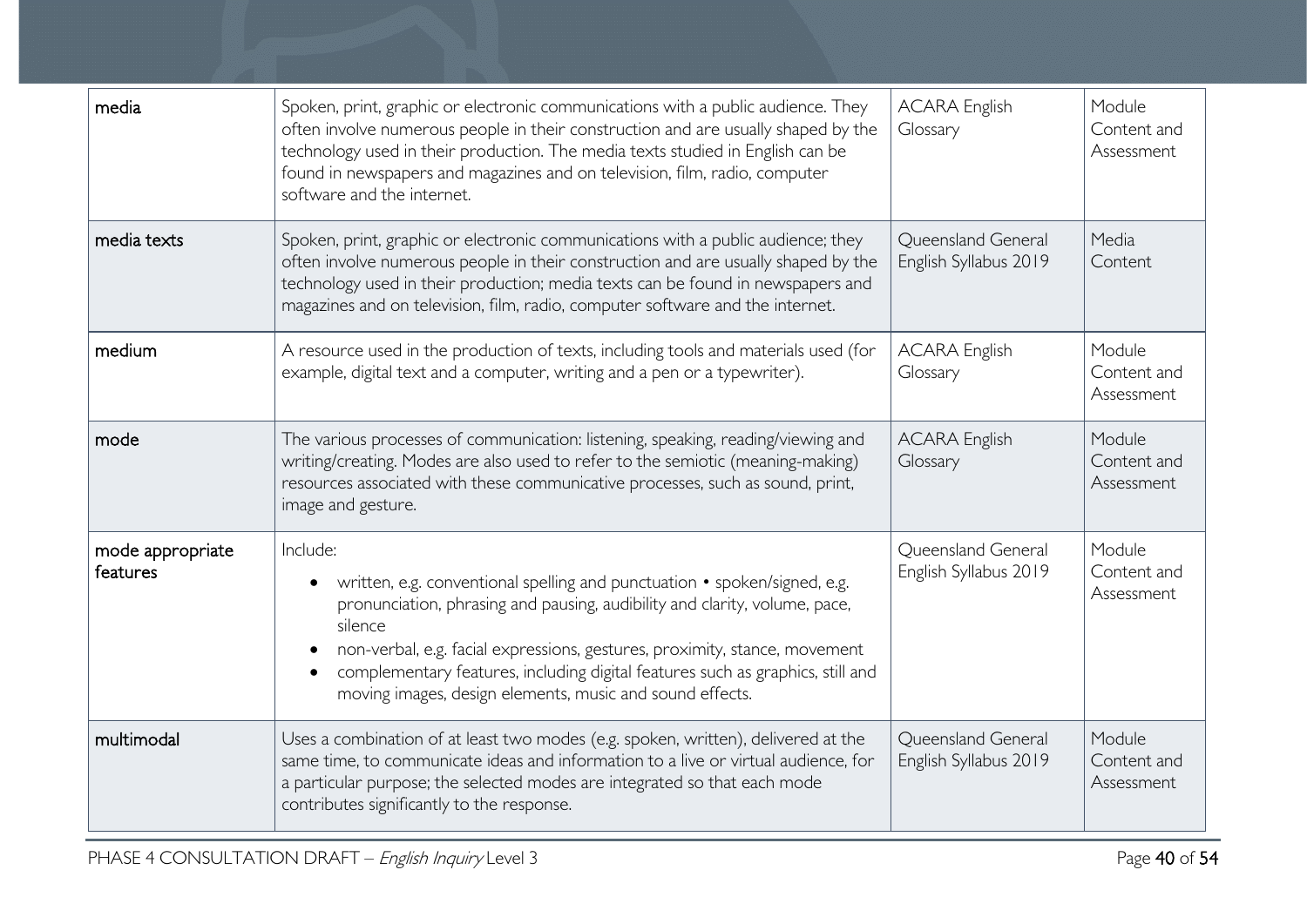| multimodal text     | A combination of two or more communication modes (for example, print, image<br>and spoken text, as in film or computer presentations).                                                                                                                                                                                                                                                                                                                                                                                                                | <b>ACARA English</b><br>Glossary            | Module<br>Content and<br>Assessment |
|---------------------|-------------------------------------------------------------------------------------------------------------------------------------------------------------------------------------------------------------------------------------------------------------------------------------------------------------------------------------------------------------------------------------------------------------------------------------------------------------------------------------------------------------------------------------------------------|---------------------------------------------|-------------------------------------|
| multimodal features | Linguistic – word choice; delivery of spoken or written text (tone); organization<br>into sentences, phrases, paragraphs, etc; coherence of individual words and ideas.<br>Visual - colour, layout, style, size, perspective<br>Audio - music; sound effects; ambient noise/sounds; silence; tone; emphasis and<br>accent of voice in spoken language; volume of sound.<br>Spatial – arrangement, organization, proximity between people and objects.<br>Gestural - facial expressions, hand gestures, body language, interactions between<br>people. |                                             | Module<br>Content and<br>Assessment |
| nuanced             | Showing a subtle difference or distinction in expression, meaning, response, etc;<br>finely differentiated; characterised by subtle shades of meaning or expression; a<br>subtle distinction, variation or quality; sensibility to, awareness of, or ability to<br>express delicate shadings, as of meaning, feeling, or value.                                                                                                                                                                                                                       | Queensland General<br>English Syllabus 2019 | Assessment                          |
| obvious             | Clearly perceptible or evident; easily seen, recognised or understood.                                                                                                                                                                                                                                                                                                                                                                                                                                                                                | Queensland General<br>English Syllabus 2019 | Assessment                          |
| organise            | Arrange, order; form as or into a whole consisting of interdependent or<br>coordinated parts, especially for harmonious or united action.                                                                                                                                                                                                                                                                                                                                                                                                             | Queensland General<br>English Syllabus 2019 | Module<br>Content and<br>Assessment |
| particular          | Distinguished or different from others or from the ordinary; noteworthy.                                                                                                                                                                                                                                                                                                                                                                                                                                                                              | Queensland General<br>English Syllabus 2019 | Assessment                          |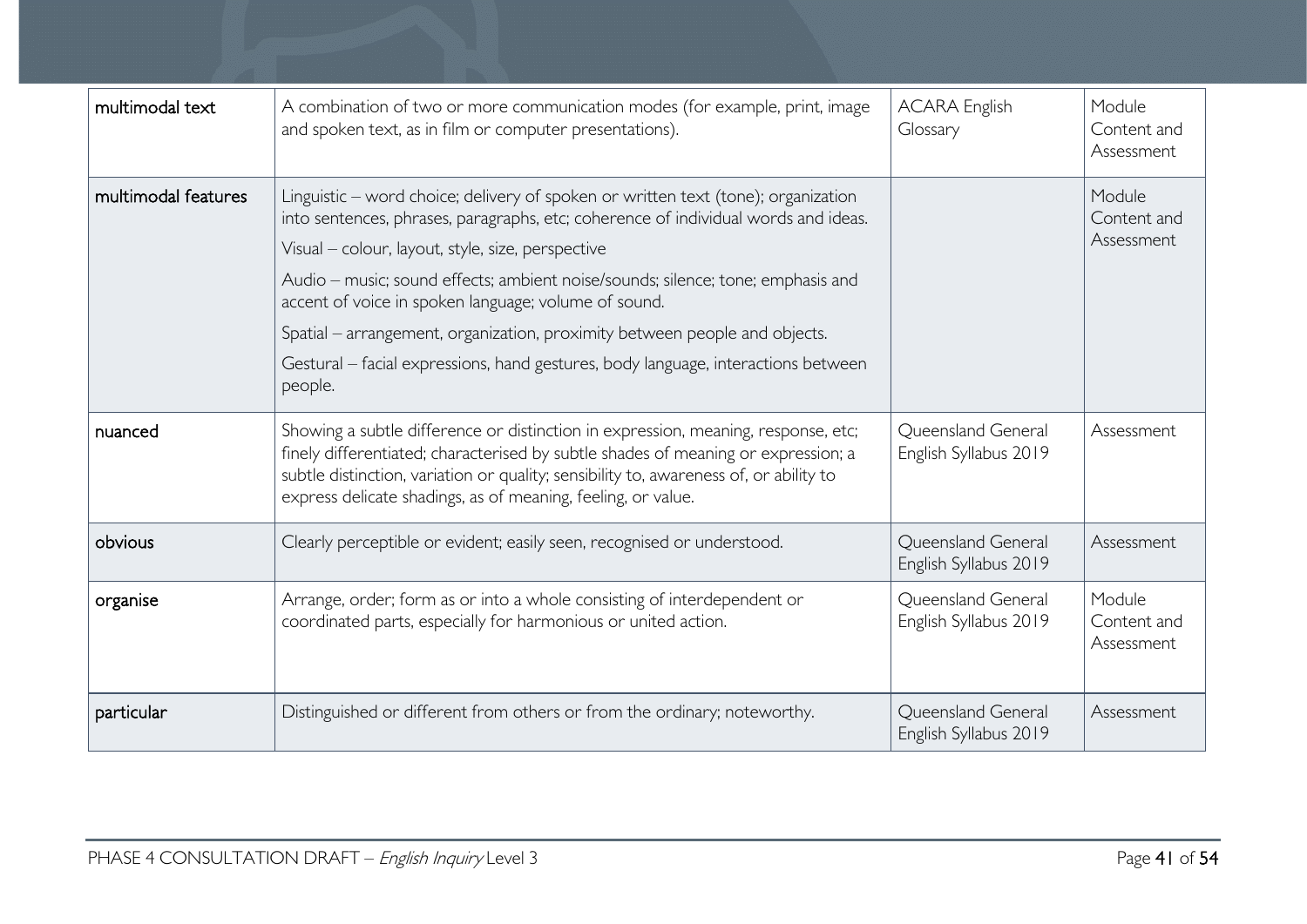| persuasive            | Capable of changing someone's ideas, opinions or beliefs; appearing worthy of<br>approval or acceptance; (of an argument or statement) communicating reasonably<br>or credibly.                                                                                        | Queensland General<br>English Syllabus 2019 | Module<br>Content and<br>Assessment |
|-----------------------|------------------------------------------------------------------------------------------------------------------------------------------------------------------------------------------------------------------------------------------------------------------------|---------------------------------------------|-------------------------------------|
| persuasive techniques | For example:<br>appeals<br>$\bullet$<br>colloquial language<br>connotations<br>emotive words<br>expert opinion<br>hyperbole<br>inclusive language<br>imagery<br>logic<br>metaphor, pun, simile<br>repetition<br>sarcasm<br>tone.                                       | <b>VCE Media</b>                            | Content and<br>Assessment           |
| perspective           | Perspective is a lens through which we learn to see the world; it shapes what we<br>see and the way we see it. Readers and viewers may be positioned to accept or<br>reject particular perspectives. Shared perspectives are markers of groups.                        | New South Wales<br><b>Textual Concepts</b>  | Content and<br>Assessment           |
| point of view         | Point of view in a text is the position from which the subject matter of a text is<br>designed to be perceived and judged. The writer, speaker or director of the text<br>controls what we see and how we relate to the situation, characters or ideas in the<br>text. | New South Wales<br><b>Textual Concepts</b>  | Content and<br>Assessment           |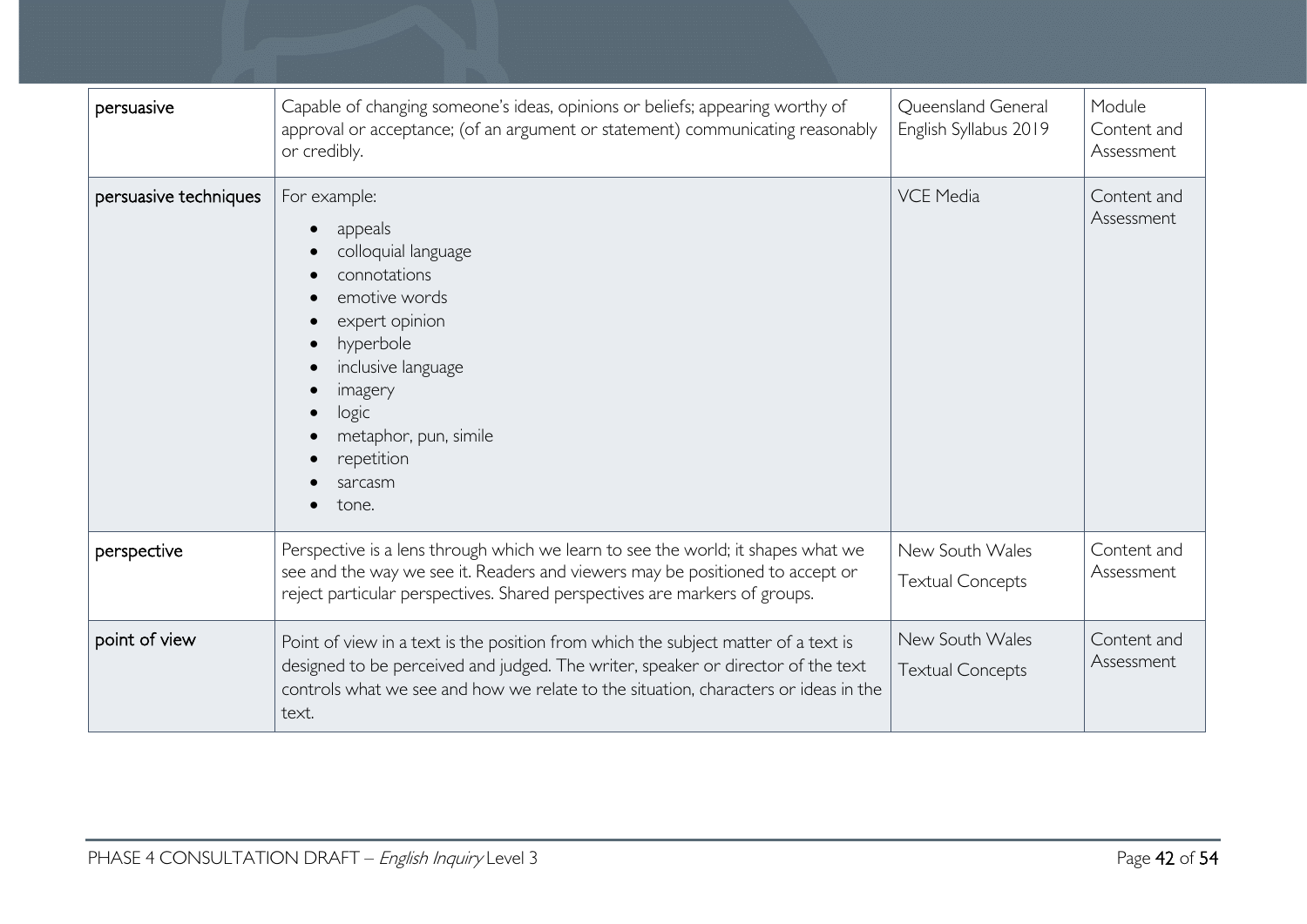| positioning | How texts influence responders to read in certain ways; responders are positioned<br>or invited to construct particular meanings in relation to the characters, the<br>arguments, or the groups in a text; a selection of techniques of composition<br>influencing the responder to adopt a particular point of view and interpret a text in<br>a particular way; composers position responders by selectively using detail or<br>argument, by carefully shaping focus and emphasis and by choosing language and<br>other textual features that promote a particular interpretation and reaction. | <b>Oueensland General</b><br>English Syllabus 2019 | Module<br>Content and<br>Assessment |
|-------------|---------------------------------------------------------------------------------------------------------------------------------------------------------------------------------------------------------------------------------------------------------------------------------------------------------------------------------------------------------------------------------------------------------------------------------------------------------------------------------------------------------------------------------------------------------------------------------------------------|----------------------------------------------------|-------------------------------------|
| purposeful  | Having an intended or desired result; having a useful purpose; determined;<br>resolute; full of meaning; significant; intentional.                                                                                                                                                                                                                                                                                                                                                                                                                                                                | <b>Oueensland General</b><br>English Syllabus 2019 | Module<br>Content and<br>Assessment |
| readings    | Reading practices or reading positions are adopted by individual readers/viewers to<br>determine the meaning of a text. In this course there are three types of reading:<br>An invited reading<br>A resistant reading<br>An alternative reading.                                                                                                                                                                                                                                                                                                                                                  |                                                    | Module<br>Content                   |
| refined     | Developed or improved so as to be precise, exact or subtle.                                                                                                                                                                                                                                                                                                                                                                                                                                                                                                                                       | Queensland General<br>English Syllabus 2019        | Assessment                          |
| reflect     | Think about deeply and carefully.<br>In this course learners use reflective thinking to consider why things happen and<br>what can be learnt from these experiences.                                                                                                                                                                                                                                                                                                                                                                                                                              | Queensland General<br>English Syllabus 2019        | Module<br>Content and<br>Assessment |
| register    | The degree of formality or informality of language used for a particular purpose or<br>in a particular social setting.                                                                                                                                                                                                                                                                                                                                                                                                                                                                            | <b>ACARA English</b><br>Glossary                   | Module<br>Content and<br>Assessment |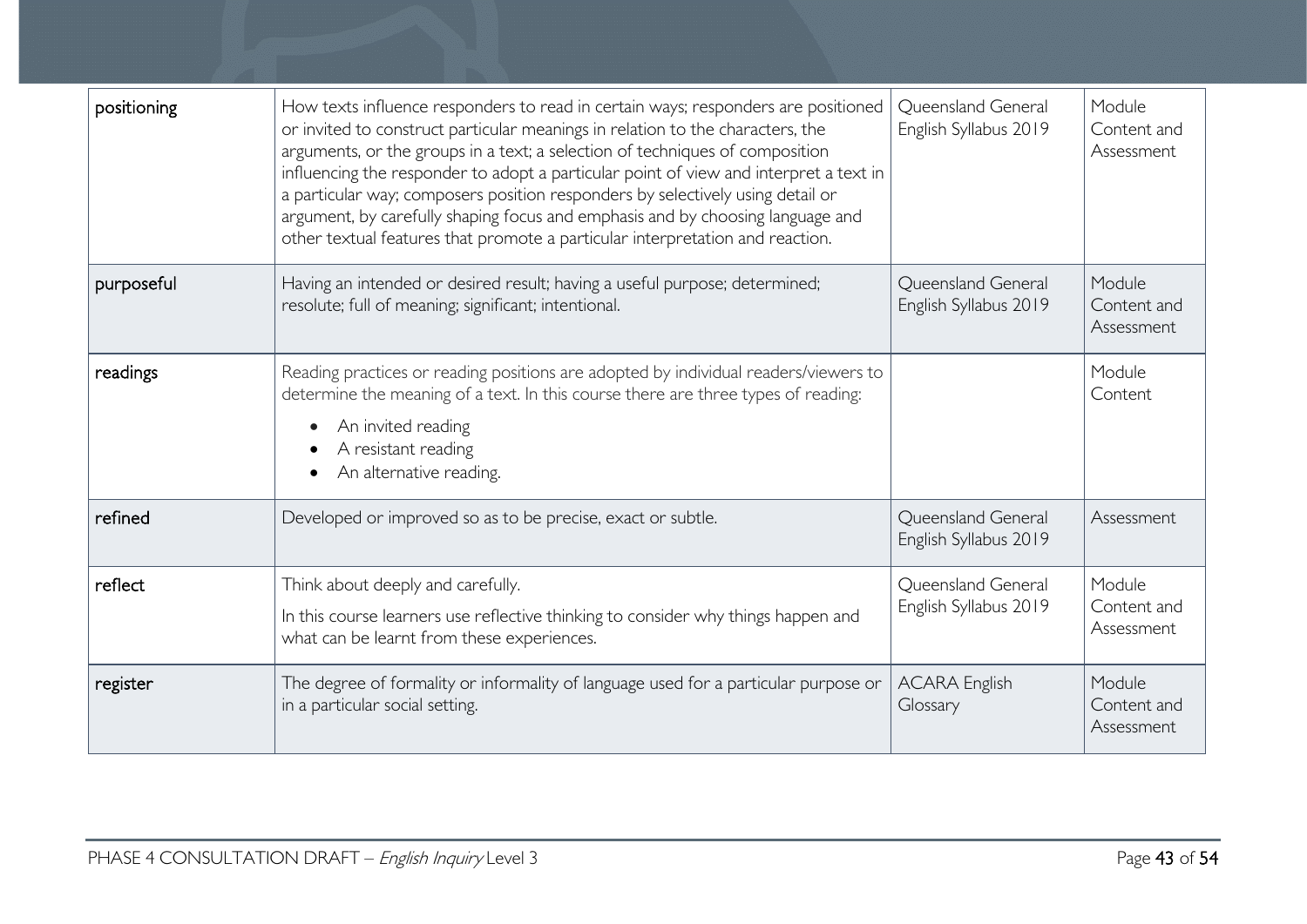| relevant       | Bearing upon or connected with the matter in hand; to the purpose; applicable and<br>pertinent; having a direct bearing on.                                                                                                                                                                                 | <b>Oueensland General</b><br>English Syllabus 2019                                                                    | Module<br>Content and<br>Assessment |
|----------------|-------------------------------------------------------------------------------------------------------------------------------------------------------------------------------------------------------------------------------------------------------------------------------------------------------------|-----------------------------------------------------------------------------------------------------------------------|-------------------------------------|
| represent      | Use words, images, symbols, or signs to convey meaning.                                                                                                                                                                                                                                                     | <b>ACARA English</b><br>Glossary                                                                                      | Module<br>Content and<br>Assessment |
| representation | Representation refers to the way people, events, issues, or subjects are presented<br>in a text. The term implies that texts are not mirrors of the real world; they are<br>constructions of 'reality'. These constructions are partially shaped through the<br>writer's use of conventions and techniques. | Government of<br>Western Australia<br>School Curriculum and<br>Standards Authority<br>Year II English Glossary        | Module<br>Content and<br>Assessment |
| respond to     | Provide an answer; reply.                                                                                                                                                                                                                                                                                   | Government of<br>Western Australia<br>School Curriculum and<br><b>Standards Authority</b><br>Year II English Glossary | Module<br>Content and<br>Assessment |
| review         | View or inspect again.                                                                                                                                                                                                                                                                                      | Oxford Dictionary                                                                                                     | Assessment                          |
| select         | Choose in preference to another or others.                                                                                                                                                                                                                                                                  | <b>ACARA English</b><br>Glossary                                                                                      | Assessment                          |
| skilful        | Having technical facility or practical ability; possessing, showing, involving or<br>requiring skill; expert, dexterous; demonstrating the knowledge, ability or training<br>to perform a certain activity or task well; trained, practised or experienced.                                                 | Queensland General<br>English Syllabus 2019                                                                           | Assessment                          |
| sequence       | Place in a continuous or connected series; arrange in a particular order.                                                                                                                                                                                                                                   | Queensland General<br>English Syllabus 2019                                                                           | Module<br>Content and<br>Assessment |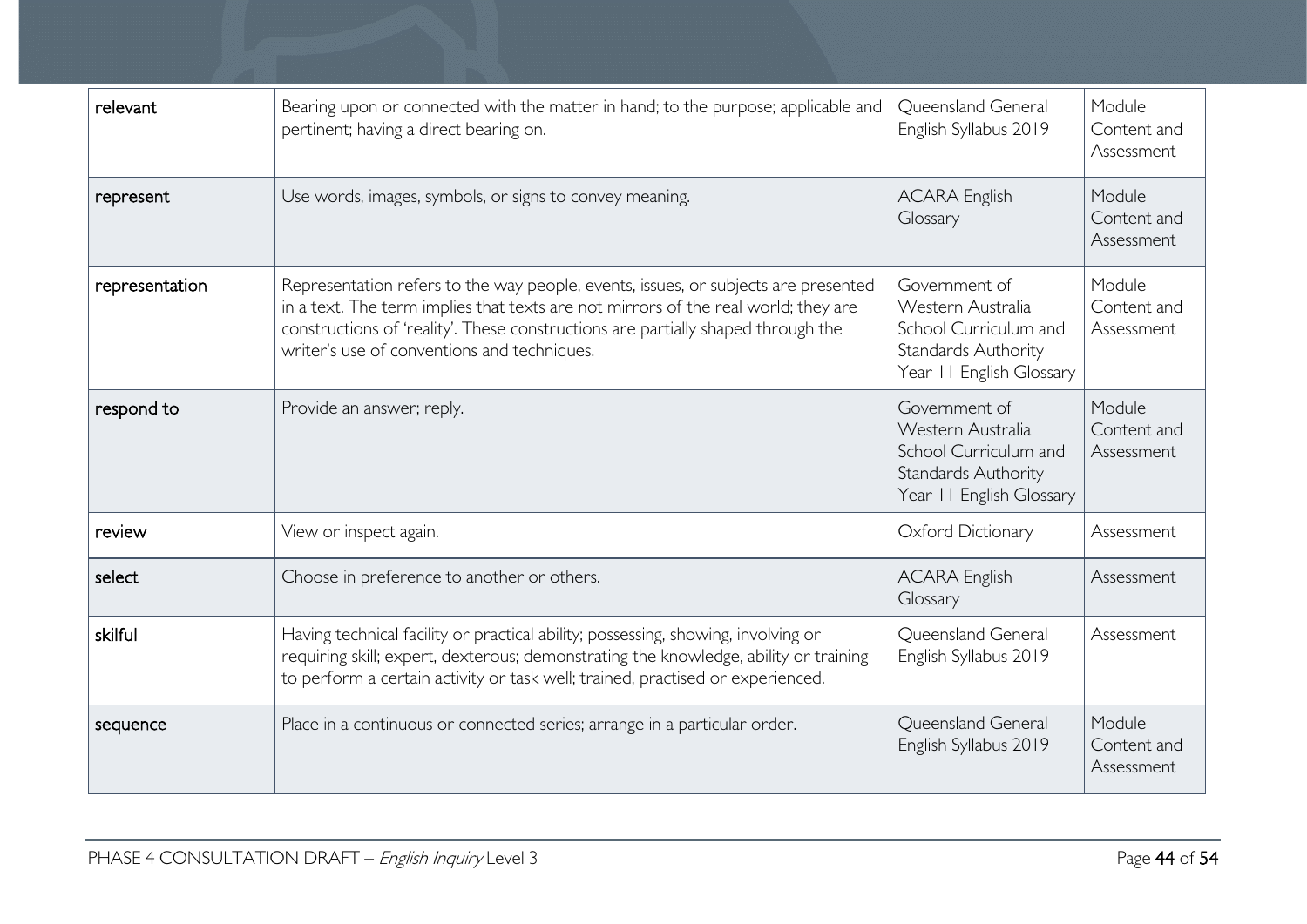| sophisticated  | Of intellectual complexity; reflecting a high degree of skill, intelligence, etc;<br>employing advanced or refined methods or concepts; highly developed or<br>complicated.                                                                                                                                                                                                                        | Queensland General<br>English Syllabus 2019   | Assessment                          |
|----------------|----------------------------------------------------------------------------------------------------------------------------------------------------------------------------------------------------------------------------------------------------------------------------------------------------------------------------------------------------------------------------------------------------|-----------------------------------------------|-------------------------------------|
| specific       | Clearly defined or identified; precise and clear in making statements or issuing<br>instructions; having a special application or reference; explicit, or definite; peculiar<br>or proper to something, as qualities, characteristics, effects, etc.                                                                                                                                               | Queensland General<br>English Syllabus 2019   | Module<br>Content and<br>Assessment |
| structure      | Text structure is used to organise information to suit the type of text and its<br>purpose:<br>verb - give a pattern, organisation or arrangement to; construct or arrange<br>according to a plan;<br>noun - in English, arrangement of words into larger units, e.g. phrases, clauses,<br>sentences, paragraphs and whole texts, in line with cultural, intercultural and<br>textual conventions. | Queensland General<br>English Syllabus 2019   | Module<br>Content and<br>Assessment |
| structured     | Arranged in a given, organised sequence.                                                                                                                                                                                                                                                                                                                                                           | <b>ACARA English</b><br>Glossary              | Module<br>Content                   |
| supported      | Corroborated; given greater credibility by providing evidence                                                                                                                                                                                                                                                                                                                                      |                                               | Assessment                          |
| subject matter | Subject matter is the body of information, mental procedures and psychomotor<br>procedures (see Marzano & Kendall 2007, 2008) that are necessary for students'<br>learning and engagement with this course.                                                                                                                                                                                        | Queensland Essential<br>English Syllabus 2019 | Module<br>Content and<br>Assessment |
| sustained      | Consistency maintained throughout.                                                                                                                                                                                                                                                                                                                                                                 | <b>ACARA English</b><br>Glossary              | Assessment                          |
| syntax         | The ways in which sentences are formed from words, group/phrases and clauses.<br>In some education settings, the terms 'syntax' and 'grammar' are used<br>interchangeably.                                                                                                                                                                                                                         | <b>ACARA English</b><br>Glossary              | Module<br>Content                   |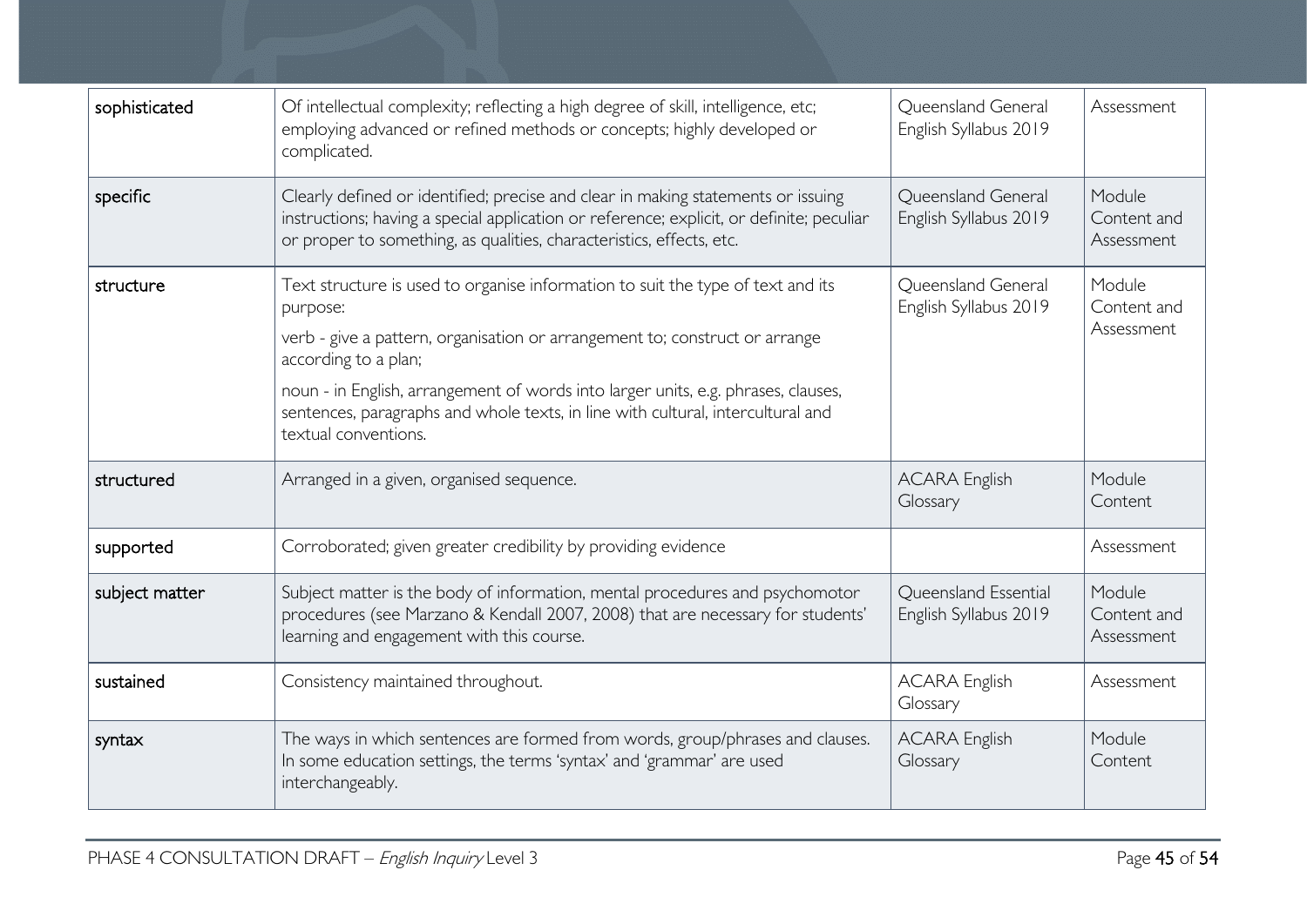| synthesise          | Combine different parts or elements (e.g. information, ideas, components) into a<br>whole, in order to create new understanding                                                                                                                                                                                                                                                                                                                                                            | Queensland Essential<br>English Syllabus 2019 | Module<br>Content and<br>Assessment |
|---------------------|--------------------------------------------------------------------------------------------------------------------------------------------------------------------------------------------------------------------------------------------------------------------------------------------------------------------------------------------------------------------------------------------------------------------------------------------------------------------------------------------|-----------------------------------------------|-------------------------------------|
| texts               | In this course texts refer to oral, written and multimodal.<br>communication of meaning produced in any medium that incorporates language,<br>including sound, print, film, digital and multimedia representations; texts include<br>written, spoken, nonverbal or visual communication of meaning; they may be<br>extended unified works or series of related pieces.                                                                                                                     | Queensland General<br>English Syllabus 2019   | Module<br>Content and<br>Assessment |
| textual conventions | See conventions and mode appropriate features.                                                                                                                                                                                                                                                                                                                                                                                                                                             | <b>ACARA English</b><br>Glossary              | Module<br>Content and<br>Assessment |
| text structure/s    | The ways in which information is organised in different types of texts (for example,<br>chapter headings, subheadings, tables of contents, indexes and glossaries,<br>overviews, introductory and concluding paragraphs, sequencing, topic sentences,<br>taxonomies, cause and effect). Choices in text structures and language features<br>together define a text type and shape its meaning. Examples of text structures in<br>literary texts include sonnets, monologues and hypertext. | <b>ACARA English</b><br>Glossary              | Module<br>Content and<br>Assessment |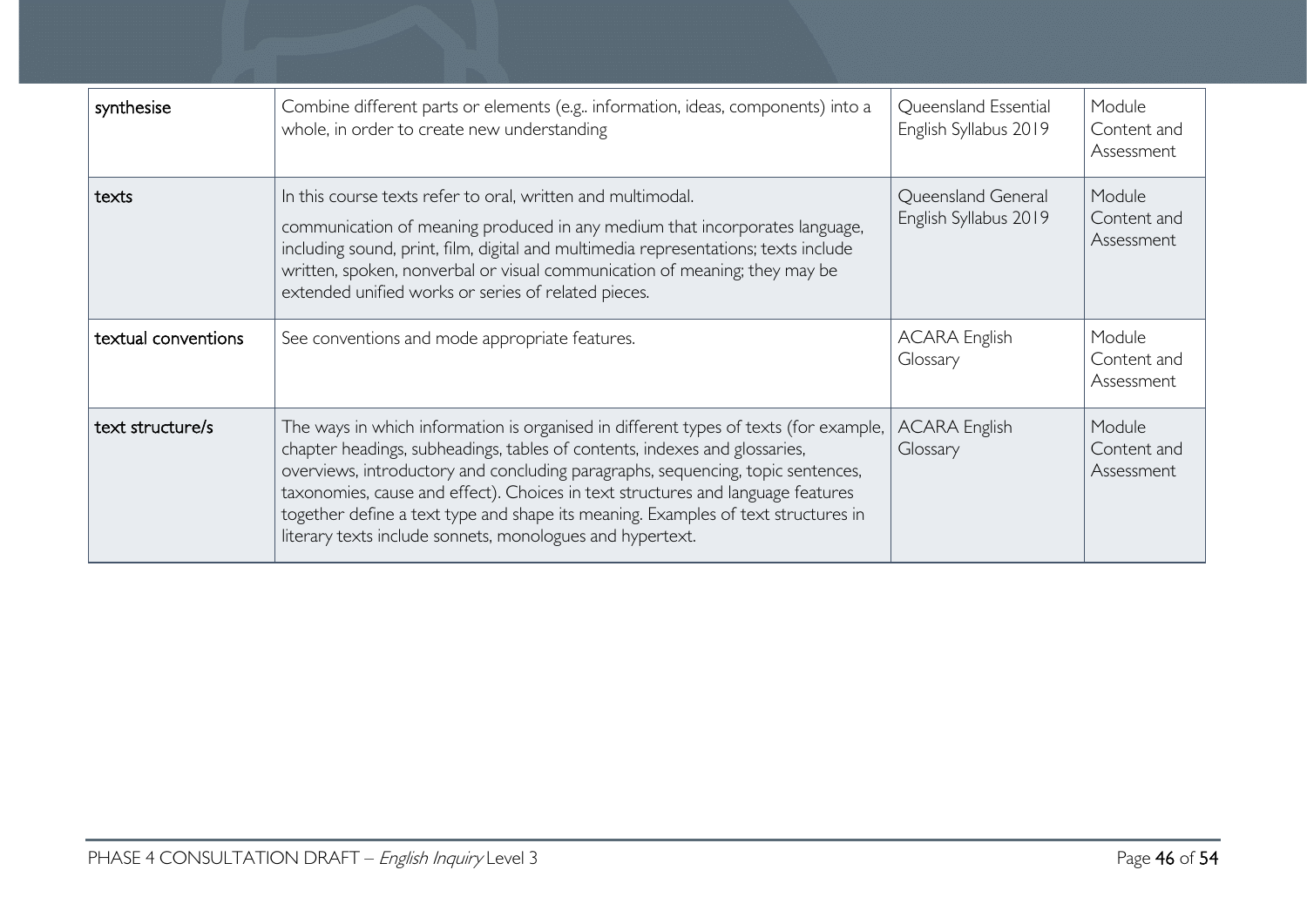| text types | Classifications of texts according to the particular purposes they are designed to<br>achieve. In general, in the senior courses in the English curriculum, texts are<br>classified as imaginative, interpretive, persuasive or analytical types of texts,<br>although these distinctions are neither static nor discrete and particular texts can<br>belong to more than one category.<br>Analytical texts<br>Texts whose primary purpose is to identify, examine and draw conclusions<br>about the elements or components that make up other texts. Analytical<br>texts develop an argument or consider or advance an interpretation.<br>Examples of these texts include commentaries, essays in criticism, reflective<br>or discursive responses and reviews.<br>Imaginative texts<br>Texts whose primary purpose is to entertain or provoke thought through<br>their imaginative use of literary elements. They are recognised for their<br>form, style and artistic or aesthetic value. These texts include novels,<br>traditional tales, poetry, stories, plays, fiction for young adults and children,<br>including picture books, and multimodal texts, such as film.<br>Interpretive texts<br>Texts whose primary purpose is to explain and interpret personalities,<br>events, ideas, representations or concepts. They include autobiography,<br>biography, feature articles, documentary, satire and allegory. | <b>ACARA English</b><br>Glossary | Module<br>Content and<br>Assessment |
|------------|----------------------------------------------------------------------------------------------------------------------------------------------------------------------------------------------------------------------------------------------------------------------------------------------------------------------------------------------------------------------------------------------------------------------------------------------------------------------------------------------------------------------------------------------------------------------------------------------------------------------------------------------------------------------------------------------------------------------------------------------------------------------------------------------------------------------------------------------------------------------------------------------------------------------------------------------------------------------------------------------------------------------------------------------------------------------------------------------------------------------------------------------------------------------------------------------------------------------------------------------------------------------------------------------------------------------------------------------------------------------------------------------------------------------------|----------------------------------|-------------------------------------|
|            | Persuasive texts<br>Texts whose primary purpose is to put forward a viewpoint and persuade<br>a reader, viewer or listener. They form a significant part of modern<br>communication in both print and digital environments. They include<br>advertising, debates, arguments, discussions, polemics and essays and<br>articles.                                                                                                                                                                                                                                                                                                                                                                                                                                                                                                                                                                                                                                                                                                                                                                                                                                                                                                                                                                                                                                                                                             |                                  |                                     |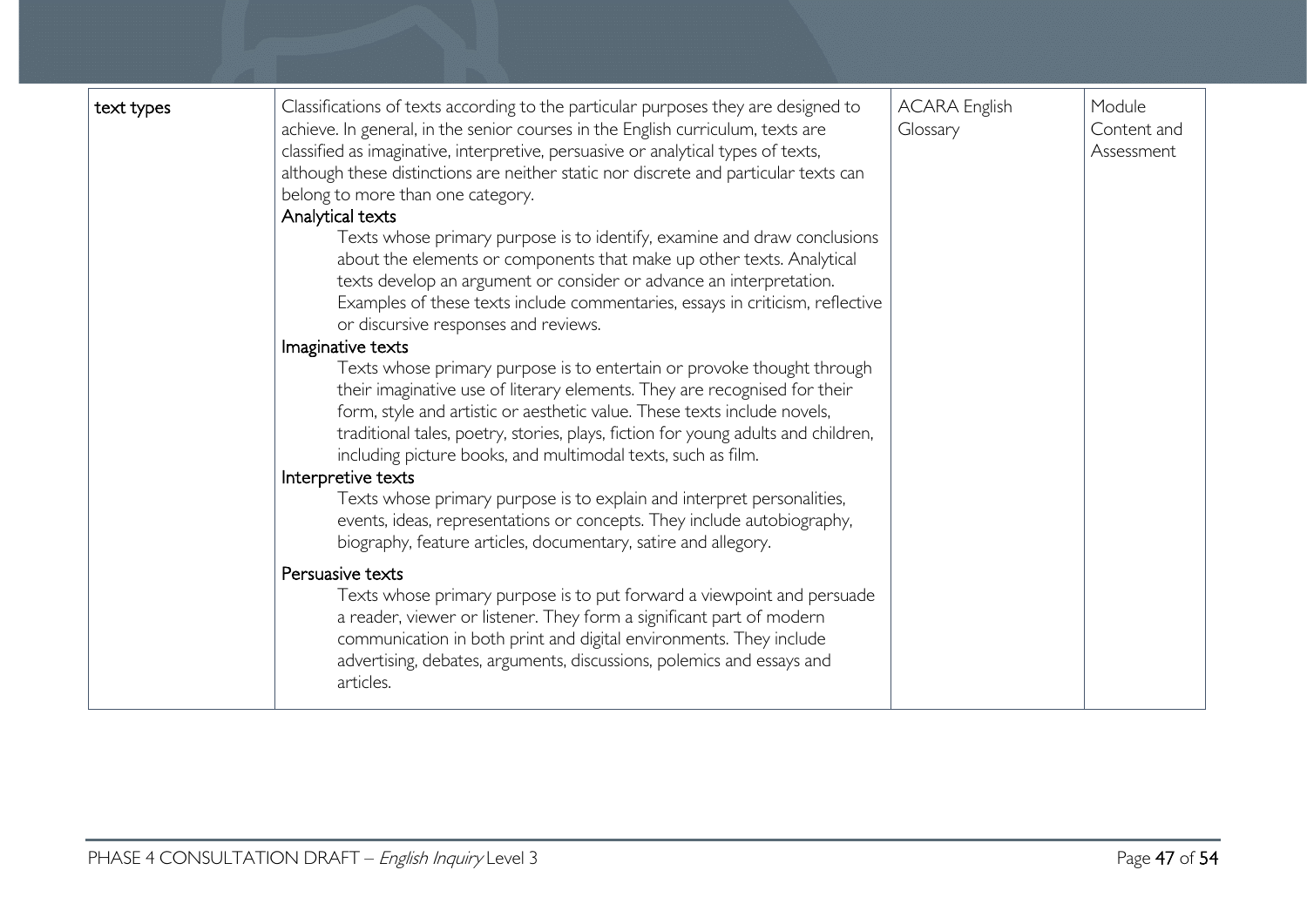| Transdisciplinary<br>learning processes | The inquiry skills are developed through the following learning processes:<br>Understanding - engage and ideate<br>Connecting -connect and apply<br>Engaging critically – ideate, connect and apply<br>Engaging personally – connect and apply<br>Reflecting – reflect and apply<br>Experimenting – engage and ideate. | New South Wales<br><b>Textual Concepts</b>  | Module<br>Content                   |
|-----------------------------------------|------------------------------------------------------------------------------------------------------------------------------------------------------------------------------------------------------------------------------------------------------------------------------------------------------------------------|---------------------------------------------|-------------------------------------|
| topic                                   | A division of, or sub-section within a module; all topics/sub-topics within a module<br>are interrelated.                                                                                                                                                                                                              | Queensland General<br>English Syllabus 2019 | Module<br>Content                   |
| use.                                    | Operate or put into effect; apply knowledge or rules to put theory into practice.                                                                                                                                                                                                                                      | Queensland General<br>English Syllabus 2019 | Module<br>Content and<br>Assessment |
| values                                  | Characteristics, qualities, philosophical and emotional stances, e.g. moral principles<br>or standards often shared with others in a cultural group                                                                                                                                                                    | Queensland General<br>English Syllabus 2019 | Module<br>Content and<br>Assessment |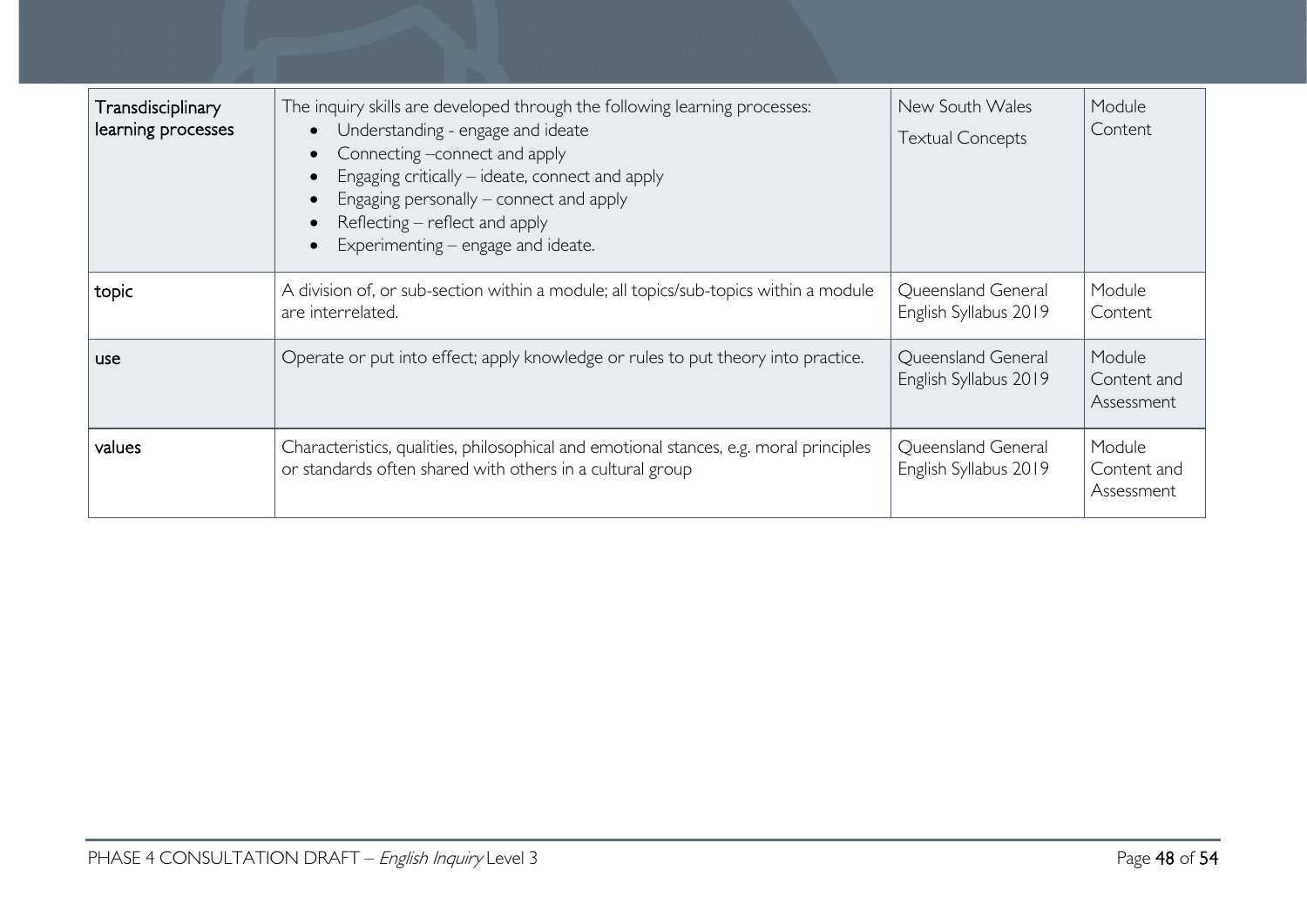# <span id="page-48-0"></span>Appendix 6 – Text Requirements

- Modules 1 and 2 text selection is a school-based decision and should reflect the interests and needs of learners.
- Module 3 will contain one text from a prescribed list and 3 learner self-selected texts†
- Texts† are referred to in this course as oral, written and multimodal.
- Texts<sup>†</sup> selected for study in *English Inquiry* Level 3 must be unique to each module.

### Modules 1 and 2

In each module, learners will engage in the study of at least three texts of differing types appropriate to the course content, level of complexity and course standards.

Learners will study:

- one  $(1)$  complete text<sup>†</sup>
- at least two (2) texts<sup>†</sup> of different types which may be short texts<sup>†</sup> or extracts.

### Learner self-selected texts

• Through inquiry learning, learners may select their own texts<sup>†</sup> as part of the learning process appropriate to the focus, content and standards in modules 1 and 2.

### Module 3

Learners will:

- select one (1) prescribed issue: identity or sustainability (not previously studied in this course)
- Learners will study one (1) prescribed English text<sup>†</sup> from the prescribed list on one of the prescribed issues.
- Learners will self-select three  $(3)$  texts<sup>†</sup> in different forms and media on one of the prescribed issues, appropriate to the module focus, level of complexity and course standards.

Prescribed Issues

| rear)       | Prescribed Issues                                                    |  |
|-------------|----------------------------------------------------------------------|--|
| 2023 - 2026 | Identity                                                             |  |
|             | Sustainability                                                       |  |
| 2026-2029   | Aboriginal and Torres Strait Islanders;<br>Australia's First Peoples |  |
|             | Human Rights                                                         |  |

### Prescribed Texts

The selection of specific texts for study from the Prescribed Text List will be subject to the following:

- a) it is compulsory that learner's study:
	- at least ONE (1) substantial Australian text<sup>†</sup>
- b) any requirements noted in the individual Modules outlined in this document must be followed.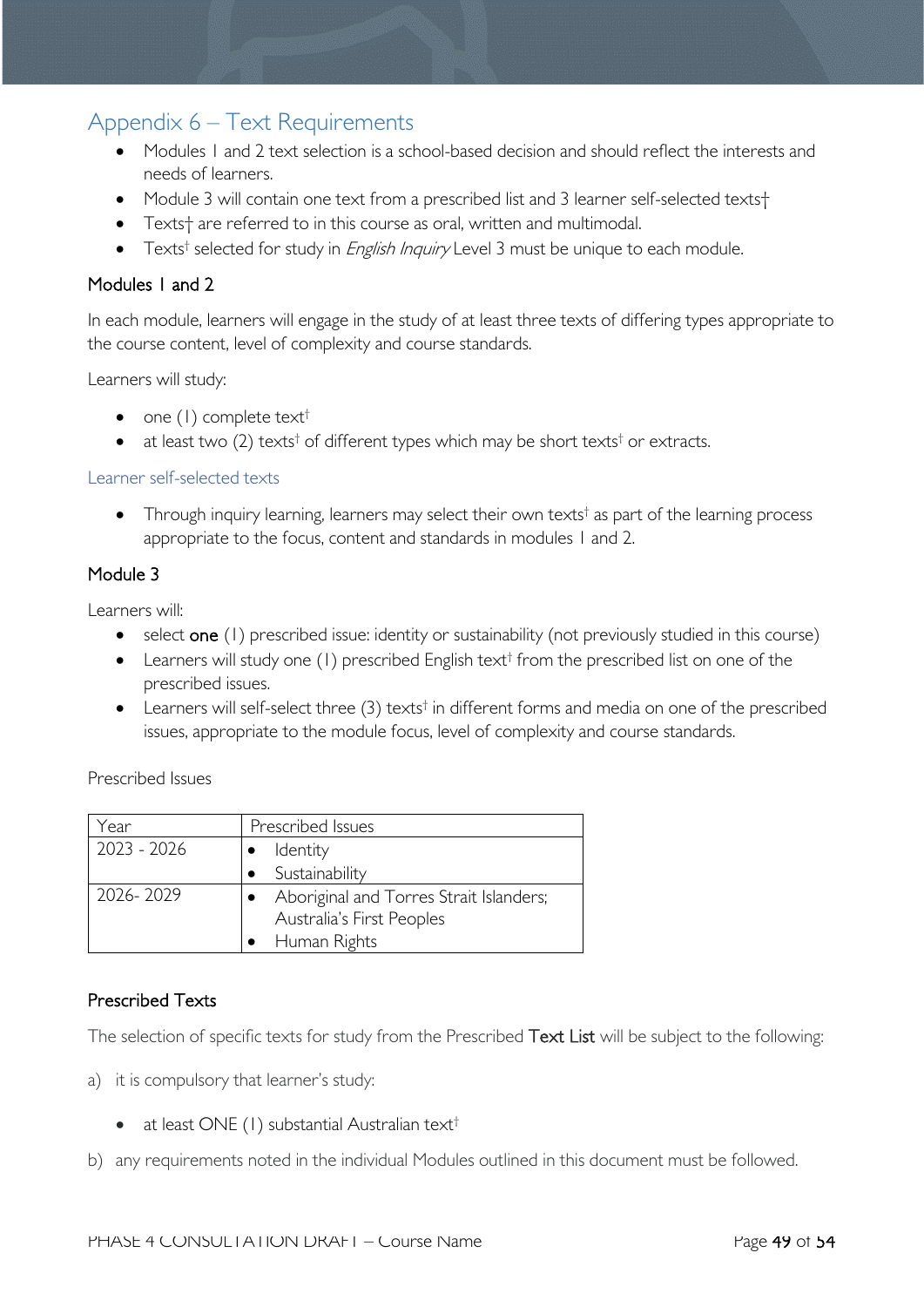Prescribed texts are selected from a range of contemporary cultural contexts, valued for their form and style and are recognised as having literary worth or artistic value. Contemporary texts for the purpose of this course refer to texts from 2000 onwards.

### Texts selected for study in Modules 1 and 2

- Providers must enable learners' opportunities to engage with a wide range of texts<sup>†</sup> to encourage their development as language learners and users.
- The texts<sup>†</sup> selected must be contemporary, engaging and accessible for Level 3 learners. There must be a range and balance in the texts<sup>†</sup> that learners read, listen to and view.

Across modules 1 and 2 learners must be given opportunities to engage in a study of:

- Australian texts<sup>†</sup> must be included in each module.
- Providers must enable learners opportunities to engage with a wide range of texts<sup>†</sup> to encourage their development as language learners and users.
- There must be a range and balance in the texts that learners read, listen to and view.
- Learners must be given the opportunity to study media texts, creative expressive texts<sup>†</sup>, informative and persuasive texts and affiliative and collaborative texts, or workplace texts.
- Texts<sup>†</sup> selected for the course of study may also be narrative, reflective, interpretive, procedural, persuasive, informative, creative, technical and regulatory, or descriptive texts† in complete form or extracts.

Where appropriate, learners should engage with short texts<sup>†</sup> or extracts from:

- texts<sup>†</sup> by Aboriginal authors and those that give insights into diverse experiences of Aboriginal and/or Torres Strait Islander Peoples
- different places and cultures, including the Asia–Pacific region
- texts<sup>†</sup> with a wide range of cultural, social and gender perspectives, and popular and youth cultures
- literary texts<sup>†</sup>. .

# <span id="page-49-0"></span>Appendix 7 – Transdisciplinary Connections

N.B. The following information is represented in the proposed *English Inquiry* Level 3 course document for the purpose of course consultation only. It will be represented and adapted in Years 9 to 12 Learning, curriculum resources.

The following outlines possible *suggestions* for transdisciplinary/multidisciplinary or interdisciplinary connections which can be made with English:

The topic, idea and issue selected for each module must be different across the three modules in this course.

Transdisciplinary connections with English are made through ideas, issues, perspectives, texts and contexts. In English the way a message is communicated to affect an audience and shape meaning is more important than identification of the social message. It is about how the relationship between mode, medium and message affects the audience. Language, word choice, grammatical structure and organisation of the material are central to this understanding.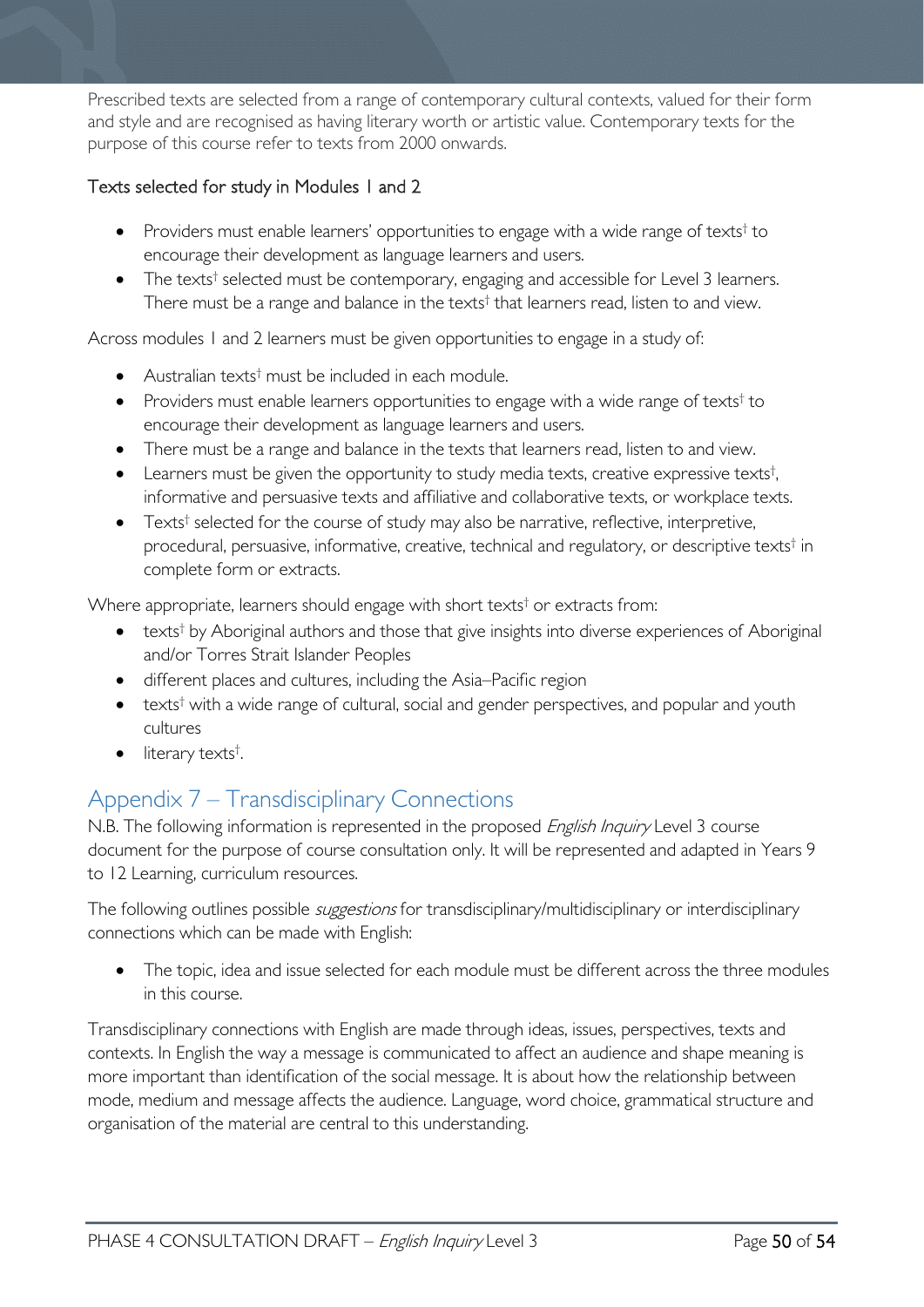### Core Module 1: Point of view in argument and narrative texts.

In this module students will learn to make transdisciplinary connections through the exploration of the way points of view work as a persuasive and literary device across different learning areas and/or contexts.

Suggestions: Expressing and exploring points of view through argument<sup>†</sup> and narrative texts on:

- specific discipline ideas, e.g. using narratives to communicate information
- workplace values and culture
- Tasmanian Industry Sectors, e.g. culture and tourism, the Antarctic and Southern Ocean, food and agribusiness, forestry, mining and mineral processing, renewable energy and building and construction.

†Narrative argument – using a story to express a point of view.

This course acknowledges material provided by New South Educations Standards Authority (NESA) English Studies Stage 6 Syllabus 2017 adapted in the module electives described below.

English in sport: Learners explore how point of view works as a persuasive and literary device in the representation, marketing of recreational and professional sport at a local, national and international level. Learners consider how language is used in sport to enthuse and motivate, report and analyse team and individual performances, create and sustain interest in sporting stories and issues, and persuade the public and individuals to particular points of view. Students have the opportunity to experience, engage with and critique literary texts that illustrate, through persuasive and imaginative use of language, how sport can spark enduring stories about important issues, legendary feats, ambition, success and failure, relationships, controversy, motivation and fitness.

English and the media: Learners explore how point of view works as a persuasive and literary device in the representation of news and current affairs issues in various media forms such as television news programs, documentary programs, news bulletins, television infotainment shows, newspapers, current affairs magazines and online news sources. They also develop an increased awareness of the ways language is used as a persuasive and literary device in various media forms in the world of advertising, for example, in websites, print media, television and product placement.

English and the experience of travel: Learners explore how point of view works as a persuasive and literary device in the representation of different cultures and societies, global issues and tourism. They experience, engage with and critique texts that communicate, through persuasive and imaginative use of language, the profound effects that travel and journeying can have on human lives, and appreciate how literature can teach us about distant and different places and cultures.

English and the creative arts: Learners explore how point of view works as a persuasive and literary device in the representation of the visual and performing arts. They develop knowledge, understanding and skills in comprehending and using terminology, styles and appropriate language forms for appreciating, promoting, discussing, expressing opinions about, and assessing artistic works and performances of music and/or drama. Learners develop enjoyment of, and confidence in, comprehending, identifying features of, and composing a variety of texts, for example, catalogues, programs, promotional material and reviews.

English in filmmaking: Learners explore how point of view works as a persuasive and literary device in filmmaking. Learners develop a deeper understanding of. and proficiency in the use of, language and techniques related to films, exploring the ways in which language is used in the production, promotion, reception and criticism of films. Learners consider the power of films to engage and influence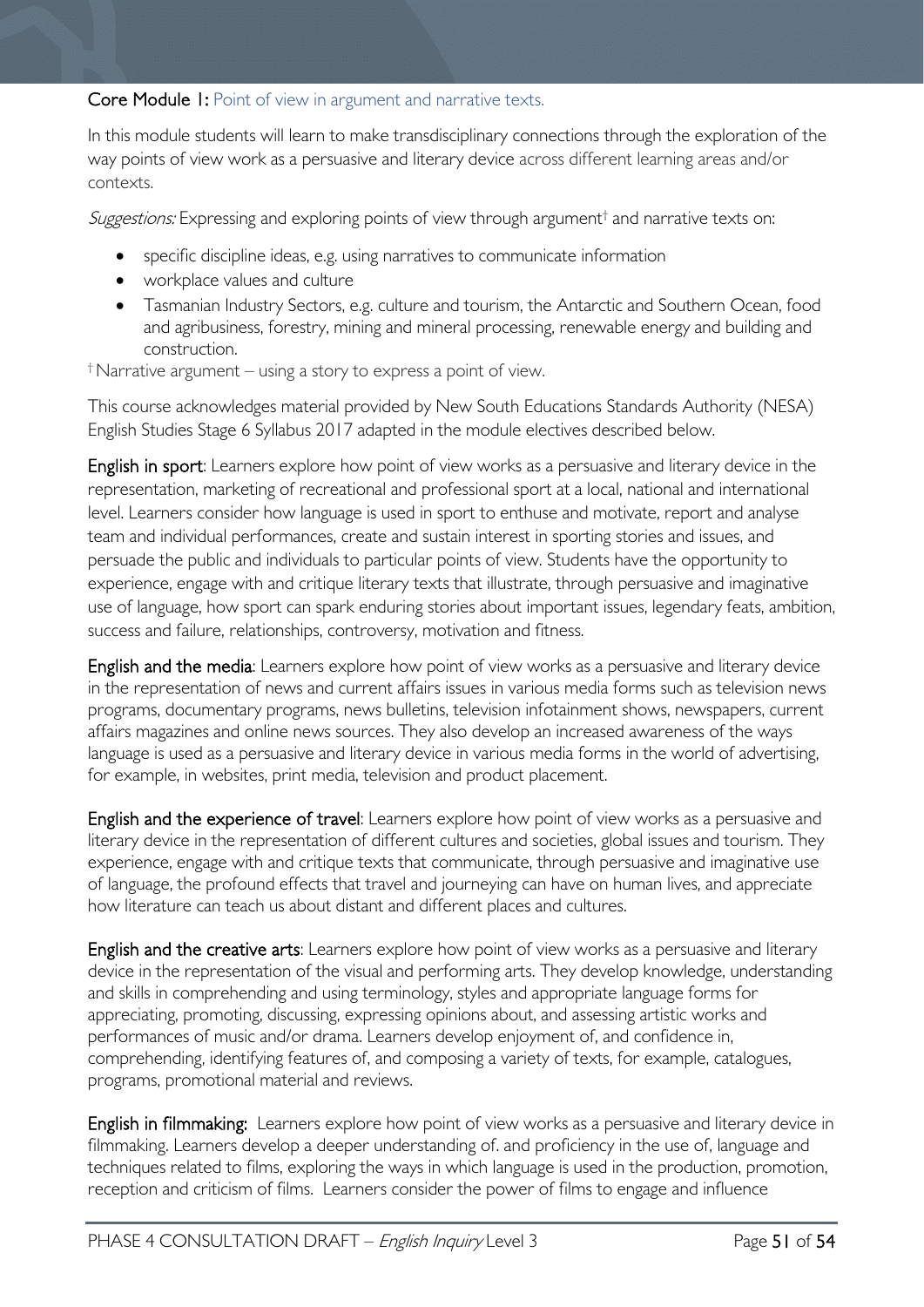thoughts, feelings, behaviour and attitudes and the techniques used by filmmakers to achieve this impact with their audiences.

English and the world of business: Learners explore how point of view works as a persuasive and literary device in the representation of the world of business and commerce. They develop knowledge, understanding and skills in comprehending and using appropriate terminology, styles, and language forms for analysing, discussing, responding to, and evaluating general issues and topics related to business, for example, advertising and consumerism. They further develop their skills in comprehending and creating informative, analytical and persuasive texts which may include digital and print media, inhouse business publications, graphical representations, for example, charts and tables, websites and workplace policy documents.

English and science/STEM: Learners explore how point of view works as a persuasive and literary device in the representation and communication of science/STEM.

Texts:

- Mass Media: marketing, promotion, advertising and narrative advertising
- Mass Media: news and current affairs, media texts, sports journalism, photojournalism and narrative journalism and news
- Social Media: social review sites, media sharing networks e.g. Instagram, image sharing, community blogs, discussion forums, bookmarking and content curation networks, consumer review networks e.g. Trip Advisor
- The Arts: stand-up comedy, satire, song lyrics, slam poetry, scripts and reviews

### Core Module 2: Perspectives on social, national or global issues in texts

In this module students will learn to make transdisciplinary connections through the exploration of perspectives on social, national or global issues in texts across different learning areas and/or contexts.

### Suggestions:

Global issues: Equity and inclusivity, humanitarian issues, global environmental issues, artificial general intelligence, nuclear holocaust, global pandemic

National issues: wild-life preservation, mental health, women's rights, consent, violence, seeking protection refugees and asylum seekers, climate change, youth homelessness, Aboriginal and Torres Strait Islanders: Australia's first peoples, bullying and harassment, valuing multiculturalism, employment opportunities, cultural heritage, defence, natural disasters.

Core ethical ideas and issues are identified by ACARA as including: justice, equity, fairness, respect, right and wrong, freedom, truth, identity, empathy, goodness and abuse.

Social issues: Safe schools, euthanasia, workplace diversity, women in combat, freedom of speech, social media regulation, mental health, social issues and commentary in popular music lyrics and music video.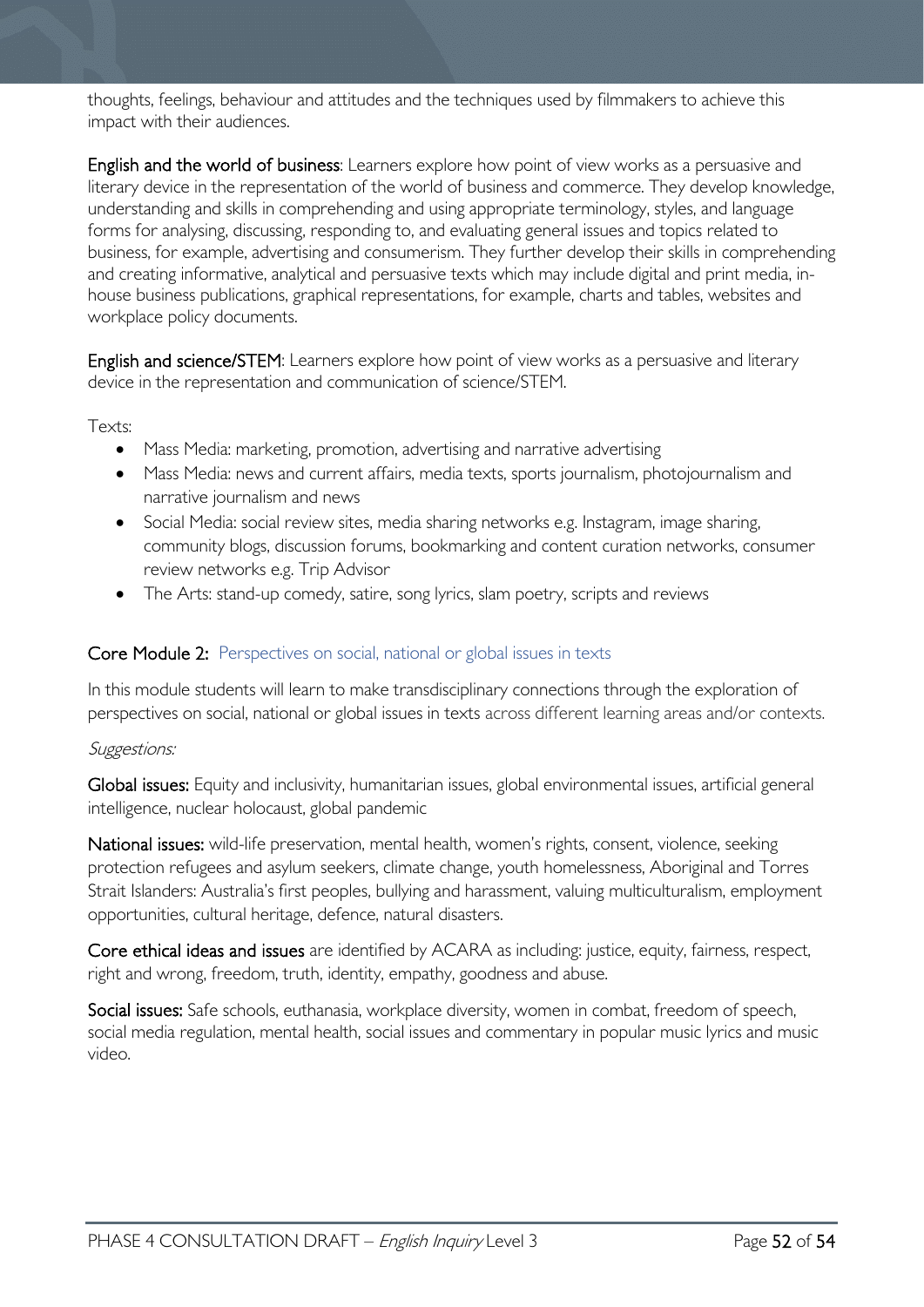# <span id="page-52-0"></span>Appendix 8 – Models of inquiry

N.B The following information is represented in the proposed *English Inquiry* Level 3 course document for the purpose of course consultation only. It will be represented and adapted in Years 9-12 Learning, curriculum resources.

In the context of this course a broad range of inquiry-based learning approaches, processes and models may be applied: shared, personal or negotiated, integrated, action-driven or problem or issue based. Student agency is enabled through engagement in the inquiry process.

- In Modules 1 and 2 in consideration of the interests and needs of the learners, providers will determine how inquiry-based learning is implemented – model and duration.
- Module 3 as the culminating module will integrate a negotiated inquiry (individual) within the context of an integrated or shared inquiry, tied to the focus of the module to enable student agency. The negotiated inquiry will comprise approximately 40 per cent of the module time.

The Learning Processes identified in the New South Educations Standards Authority (NESA) Textual Concepts provide a pedagogical means of implementing a shared or integrated inquiry: Understanding, Engaging Personally, Connecting, Engaging Critically, Experimenting and Reflecting.

The models of inquiry outlined below have been adapted from Wilson, J. and Wing, L, 2009, *Focus on* Inquiry: A practical approach to curriculum planning Second edition, Curriculum Corporation, Victoria, Australia.

### Shared Inquiry

In a shared inquiry the provider usually determines the focus and questions, and some aspects may be negotiated by the learners. The inquiry is characterised by shared experiences, ie the class undertakes similar tasks together. At some stages, small groups and individuals may work on different aspects. A shared inquiry may or may not be integrated.

### Personal or negotiated inquiry

Personal inquiry involves learners planning and implementing an inquiry based on personal interests and their own individual questions. These inquiries may be conducted individually or as groups.

### Integrated inquiry

Integrated inquiry which has evolved from the concept of an integrated curriculum is based on the belief that learning is more powerful when content, processes and skills are developed in meaningful integrated contexts where learners construct their own learning. An integrated inquiry is not limited to shared experiences: it may be determined by the teacher and/or negotiated with learners.

A negotiated inquiry within the context of an integrated or shared module inquiry occurs when learners (either as individuals or small groups) choose a question or aspect of the inquiry focus to investigate further.

### Action-driven inquiry

Action-driven inquiry usually results from a perceived need, issue or call for action at a personal, class or community level.